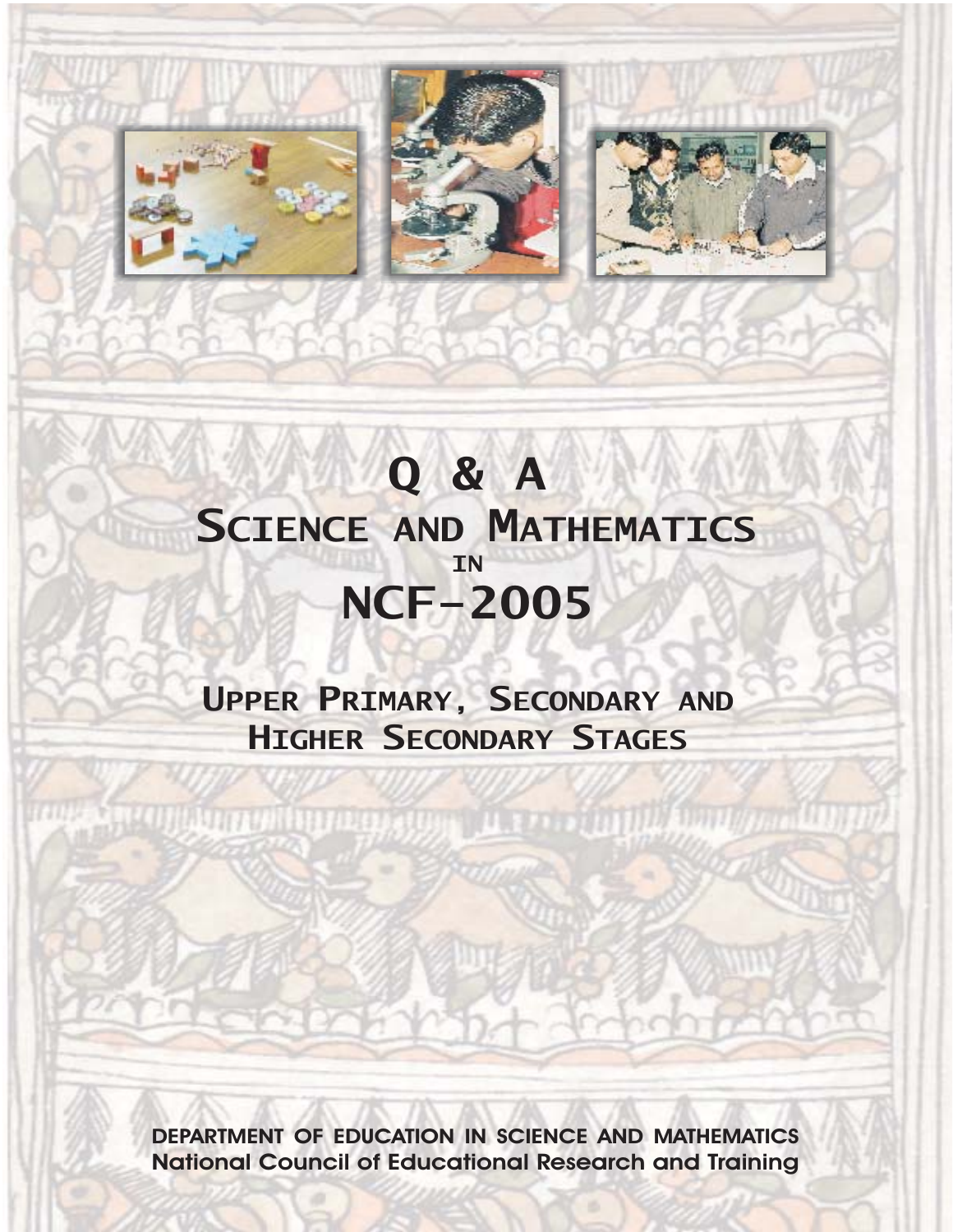# **Q & A**

# **SCIENCE AND MATHEMATICS IN NCF-2005**

# **UPPER PRIMARY, SECONDARY AND HIGHER SECONDARY STAGES**

*Key Issues and Concerns of NCF-2005 for Science and Mathematics Re-emphasised for their Easy Implementation*

**Department of Education in Science and Mathematics**



राष्ट्रीय शैक्षिक अनुसंधान और प्रशिक्षण परिषद् NATIONAL COUNCIL OF EDUCATIONAL RESEARCH AND TRAINING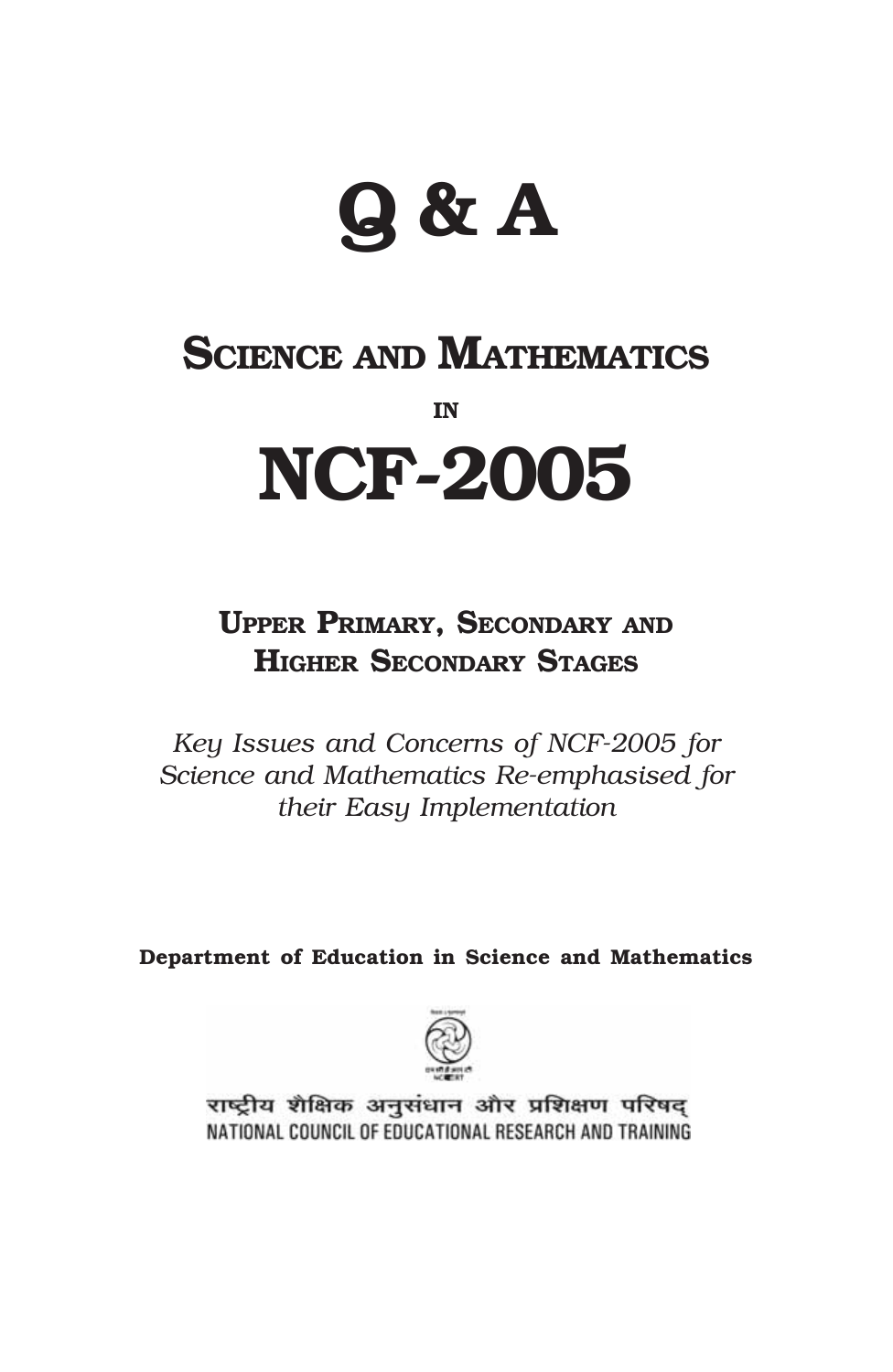|                                                                            | ISBN 978-93-5007-036-9                                                                                                                                                                                                                                                                                                                                                                                                                                                                                                                                 |  |
|----------------------------------------------------------------------------|--------------------------------------------------------------------------------------------------------------------------------------------------------------------------------------------------------------------------------------------------------------------------------------------------------------------------------------------------------------------------------------------------------------------------------------------------------------------------------------------------------------------------------------------------------|--|
| <b>First Edition</b>                                                       | <b>ALL RIGHTS RESERVED</b>                                                                                                                                                                                                                                                                                                                                                                                                                                                                                                                             |  |
| March 2010 Chaitra 1932                                                    | No part of this publication may be reproduced, stored in a<br>retrieval system or transmitted, in any form or by any means,<br>electronic, mechanical, photocopying, recording or otherwise<br>without the prior permission of the publisher.                                                                                                                                                                                                                                                                                                          |  |
| PD 2T HK                                                                   | This book is sold subject to the condition that it shall not, by<br>way of trade, be lent, re-sold, hired out or otherwise disposed<br>of without the publisher's consent, in any form of binding or<br>cover other than that in which it is published.                                                                                                                                                                                                                                                                                                |  |
| © National Council of<br><b>Educational Research and</b><br>Training, 2010 | $\Box$ The correct price of this publication is the price printed on<br>this page. Any revised price indicated by a rubber stamp or by<br>a sticker or by any other means is incorrect and should be<br>unacceptable.                                                                                                                                                                                                                                                                                                                                  |  |
| Rs ??.00                                                                   | OFFICES OF THE PUBLICATION<br><b>DEPARTMENT, NCERT</b><br><b>NCERT Campus</b><br>Sri Aurobindo Marg<br>New Delhi 110 016<br>Phone: 011-26562708<br>108, 100 Feet Road<br>Hosdakere Halli Extension<br>Banashankari III Stage<br>Bangaluru 560 085<br>Phone: 080-26725740<br>Navjivan Trust Building<br>P.O.Navjivan<br>Ahmedabad 380 014<br>Phone: 079-27541446<br><b>CWC Campus</b><br>Opp. Dhankal Bus Stop<br>Panihati<br><b>Kolkata 700 114</b><br>Phone: 033-25530454<br><b>CWC Complex</b><br>Maligaon<br>Guwahati 781021<br>Phone: 0361-2674869 |  |
|                                                                            | <b>Publication Team</b><br>Head, Publication: Neerja Shukla<br>Department                                                                                                                                                                                                                                                                                                                                                                                                                                                                              |  |
|                                                                            | Chief Production: Shiv Kumar<br>Officer                                                                                                                                                                                                                                                                                                                                                                                                                                                                                                                |  |
|                                                                            | Chief Editor<br>: Shveta Uppal                                                                                                                                                                                                                                                                                                                                                                                                                                                                                                                         |  |
| Printed on 80 GSM paper<br>Published at the Publication                    | : Gautam Ganguly<br>Chief Business<br>Manager                                                                                                                                                                                                                                                                                                                                                                                                                                                                                                          |  |
| Department by the Secretary,                                               | Assistant Editor<br>: Hemant Kumar                                                                                                                                                                                                                                                                                                                                                                                                                                                                                                                     |  |
| National Council of Educational<br>Research and Training,<br>Sri           | Production<br>Assistant                                                                                                                                                                                                                                                                                                                                                                                                                                                                                                                                |  |
| Aurobindo Maro New Delhi                                                   | <b>Carl</b>                                                                                                                                                                                                                                                                                                                                                                                                                                                                                                                                            |  |

**Cover** *Karan Chadha*

Aurobindo Marg, New Delhi 110016 and printed at ?????.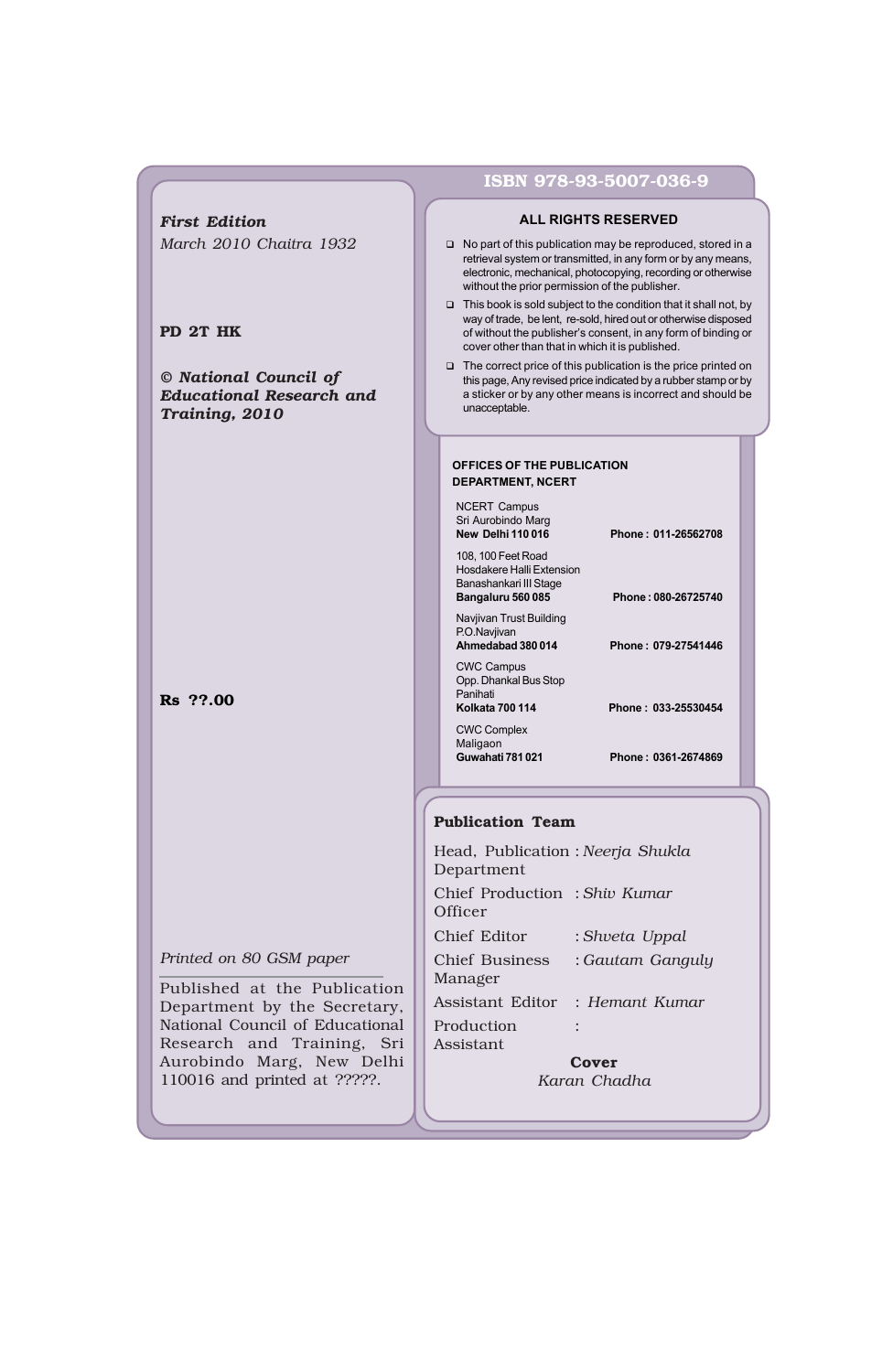## **FOREWORD**

The National Curriculum Framework (NCF, 2005) presents a fresh perspective on the teaching of different school subjects, including the natural sciences and mathematics. This perspective has been derived from contemporary theoretical understanding of childrenís cognitive development on one hand, and serious engagement with the epistemological issues pertaining to each major school subject, on the other. In the context of teaching, the insights and recommendations provided in NCF have been further elaborated in the position papers of the National Focus Groups on Science and Mathematics chaired respectively, by Professor Arvind Kumar, former Director, Homi Bhabha Centre for Science Education, Mumbai, and Professor R. Ramanujam, Centre for Ecological Sciences, Institute of Mathematical Science, Chennai. The insights and recommendations of these documents have been used to develop the new syllabi and textbooks for all stages in these two key areas of the school curriculum.

The present publication is aimed at providing further commentary and elaboration on the new ideas and concepts that NCF and related documents contain. Our purpose is to familiarise teachers with these ideas and concepts with the help of illustrations drawn from relevant topics. Teachers have a crucial role in translating the recommendations of NCF into pedagogic and assessment strategies which might do justice to the enormous effort that has gone into the making of new syllabus and textbooks of science and mathematics. The idea that classroom knowledge should derive from children's experience and enable them to construct knowledge in successively more complex ways presents a great challenge and opportunity for systemic change.

We hope that this publication will reach teachers and teacher educators all over the country and that it will be utilised in both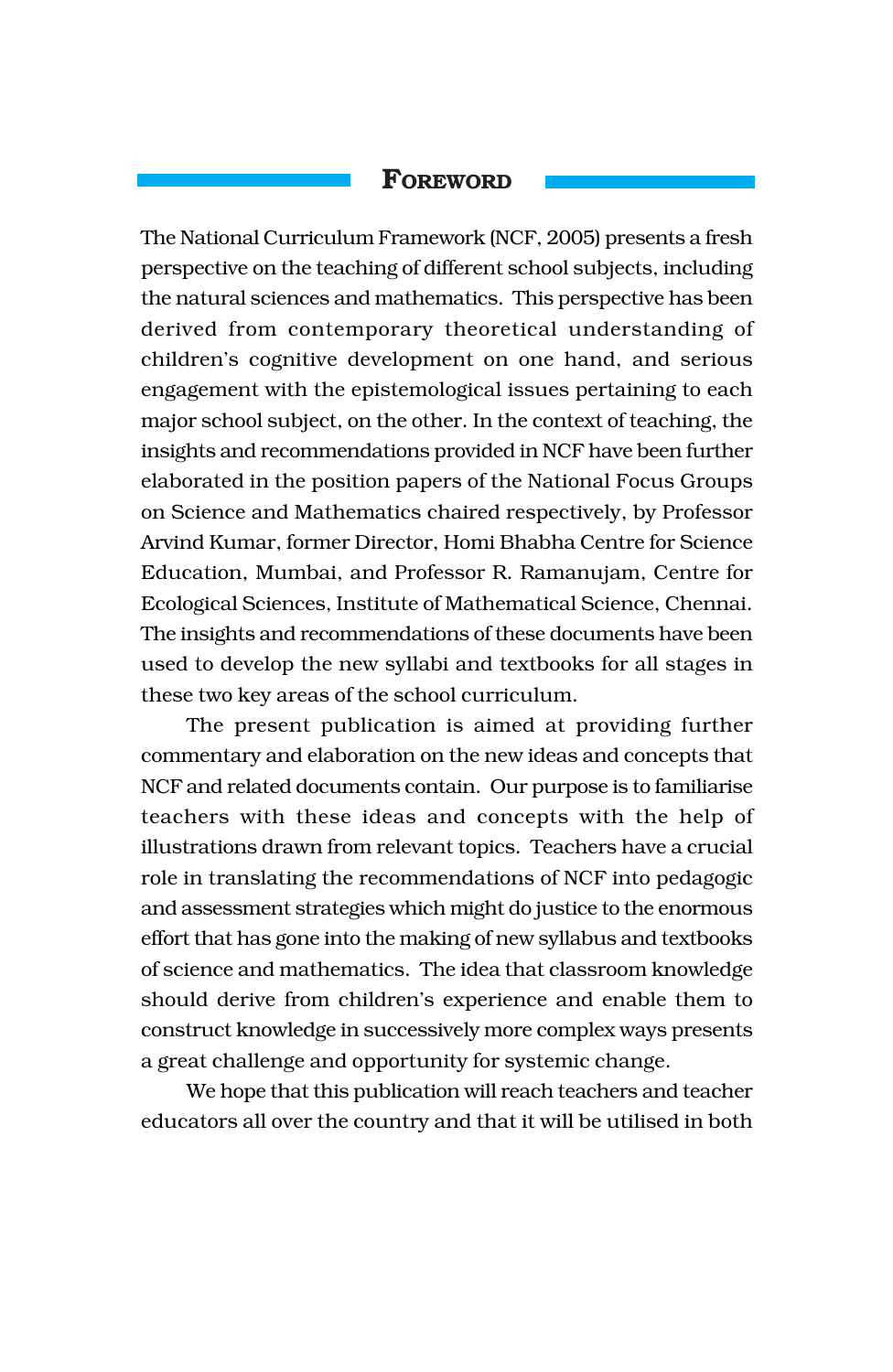in-service and pre-service training programmes. We will expect that it will find readership among senior teachers of science and mathematics as well as principals and other administrative functionaries whose understanding of NCF-related issues can make a crucial input in softening the rigid frames of time, student performance and parental demands which define our system.

I appreciate the contribution made for the successful completion of this document by Professor Arvind Kumar, Professor R. Ramanujam, Dr. Savithri Singh, Mr. Arvind Gupta, Professor Madhav Gadgil, Ms. Harsh Kumari, and Mr. G.B. Pande. I also record my appreciation of the hard work put in by Dr. Shashi Prabha and Professor Hukum Singh , Head, Department of Education in Science and Mathematics. We also acknowledge the contribution made by Curriculum Group, Department of Teacher Education and Extension, Department of Educational Measurement and Evaluation and the Workshop.

New Delhi *November 2009*

*Director* National Council of Educational Research and Training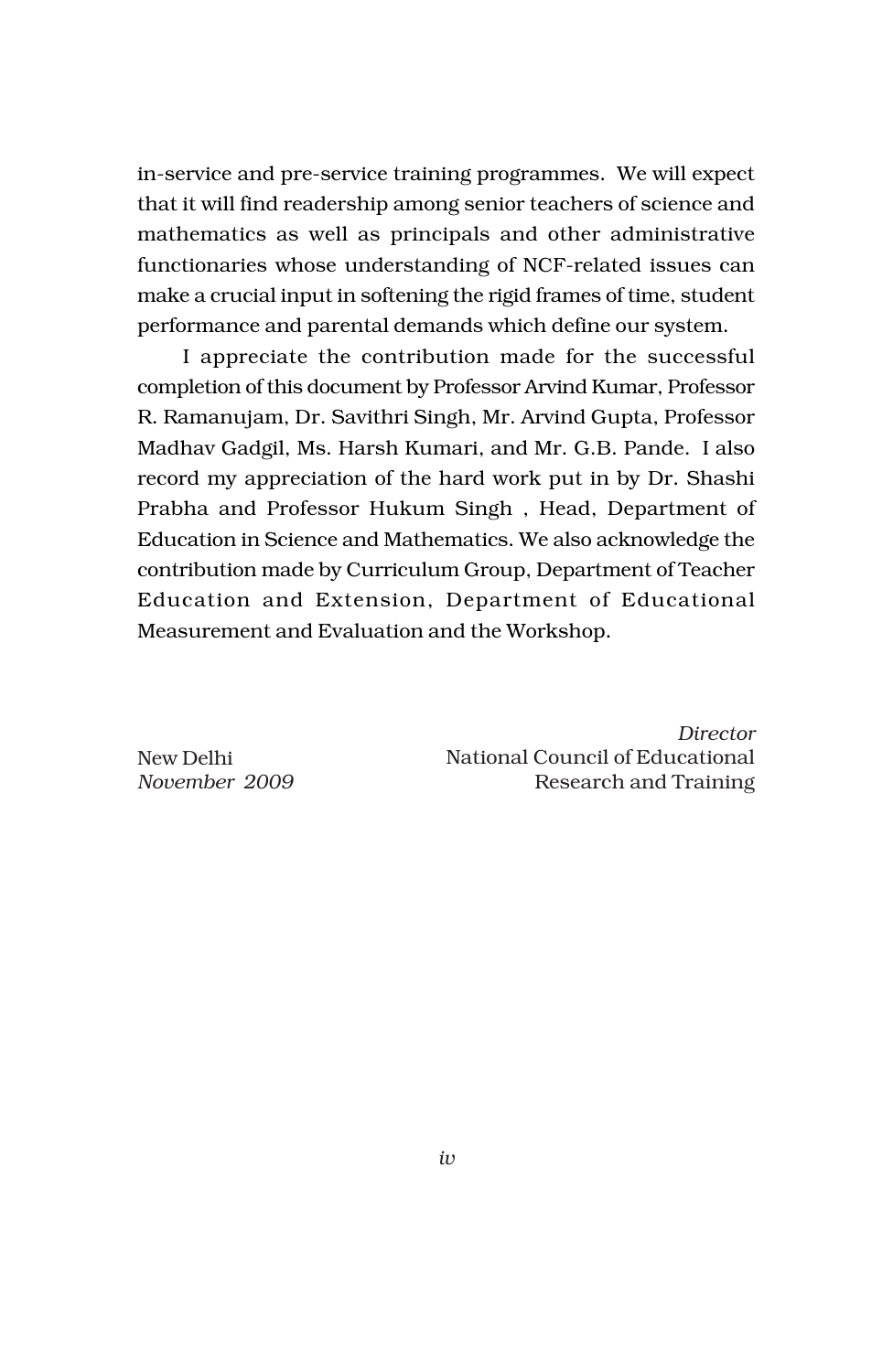# **PREFACE**

This document is an attempt to convey in brief the main ideas of the NCF-2005 to teachers and all stakeholders of education in Science and Mathematics at the upper primary, secondary and higher secondary stages of school education. After NCF-2005 was brought out, NCERT received very valuable feedback from teachers from different parts of the country through various modes of interaction, particularly during video conferencing programmes. The interaction consisted of queries and comments as well as narration of their experiences during the implementation of NCF-2005. There was also a general feeling of the need for an explanation of the main ideas of NCF-2005 in simple words that would help teachers in deeper understanding of NCF -2005 and its implementation.

Any process of simplification is bound to result in some loss of the richness and subtlety of the original document. This document is therefore not intended to be a substitute for NCF-2005. It is an attempt to explain and re-emphasise some of its ideas and guidelines concerned with science and mathematics. We have adopted an interactive dialogue format for the ease of reading and also to project and clarify queries and doubts that teachers have about NCF-2005. Most importantly, we have tried to avoid a top-down approach where a teacher may raise her doubts and ask questions and someone gives all the wise answers! Instead, the dialogue is designed on equal terms respecting teachers' queries and narration, even as NCF-2005 viewpoint is put forth. The answers are intended to indicate the broad consensus of all stakeholders in the system-including those who were involved in the development of NCF-2005.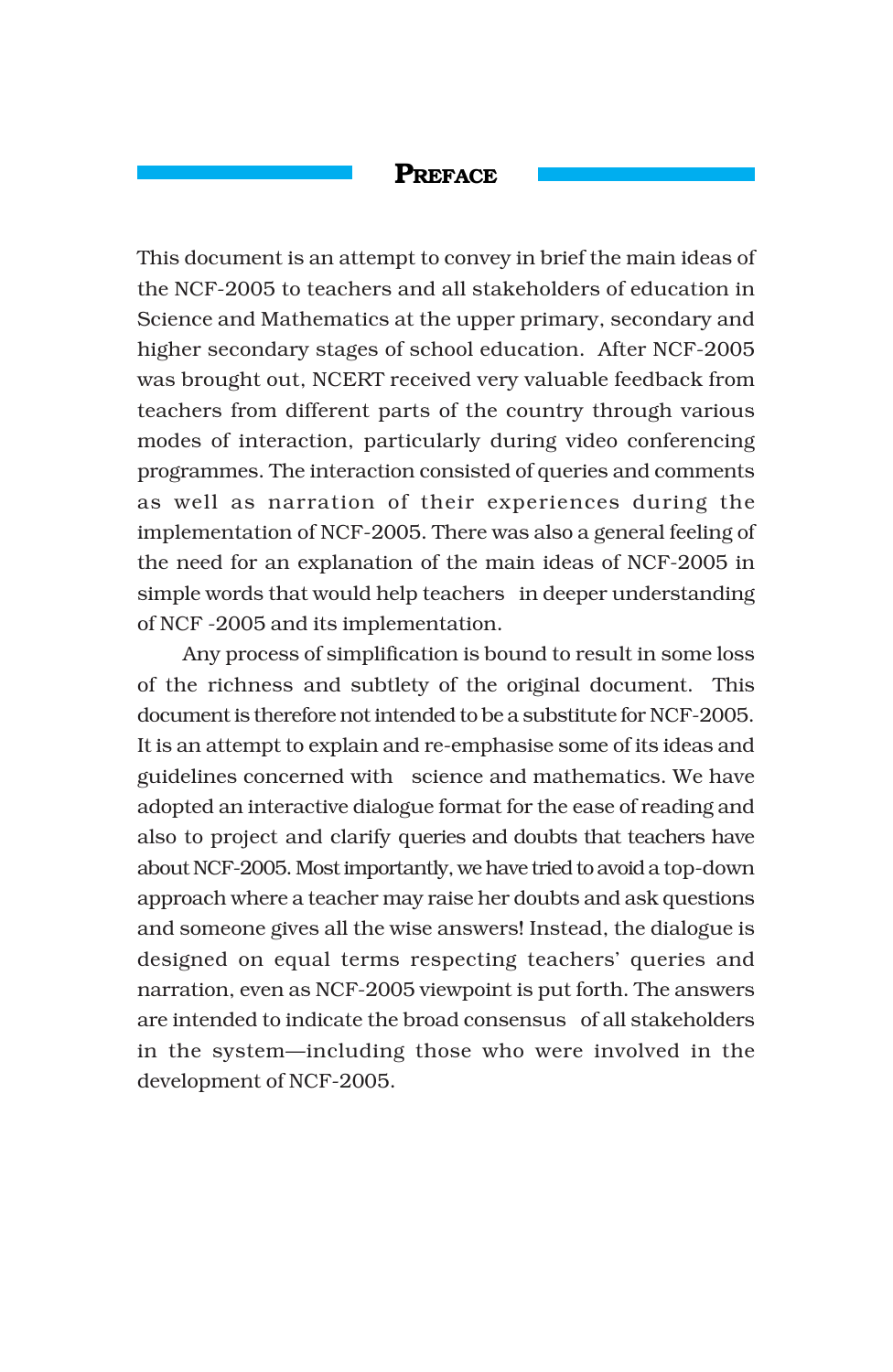The book contains five parts, i.e., three chapters and two annexures. Chapter 1 explains about major concerns and perspectives of NCF-2005. Criteria for an ideal science curriculum, the main goal of mathematics education and the shift in focus from mathematical content to mathematical learning environment where a whole range of processes take place are discussed in Chapter 2. If children's classroom experiences are to be organised in a manner that permits them to construct knowledge, then our teachers need to feel empowered for it. Chapter 3 includes a dialogue with the teachers about their apprehensions and difficulties faced by them in implementing the essence of NCF-2005, and issues related to the examination reforms. Annexure-I gives a glossary of key terms and phrases appearing in NCF-2005 for ready reference. Annexure–II gives some examples and anecdotes that the teachers should be able to readily relate to. Most of the examples have been carried out by practising teachers in the classrooms. The development team met a few times to revise, refine and edit this document.

We hope this document will serve its purpose to explain the main ideas of NCF-2005 and help in its implementation. Teacher educators, policy makers and other field functionaries will find it equally useful.

> ARVIND KUMAR *Professor* Homi Bhabha Centre for Science Education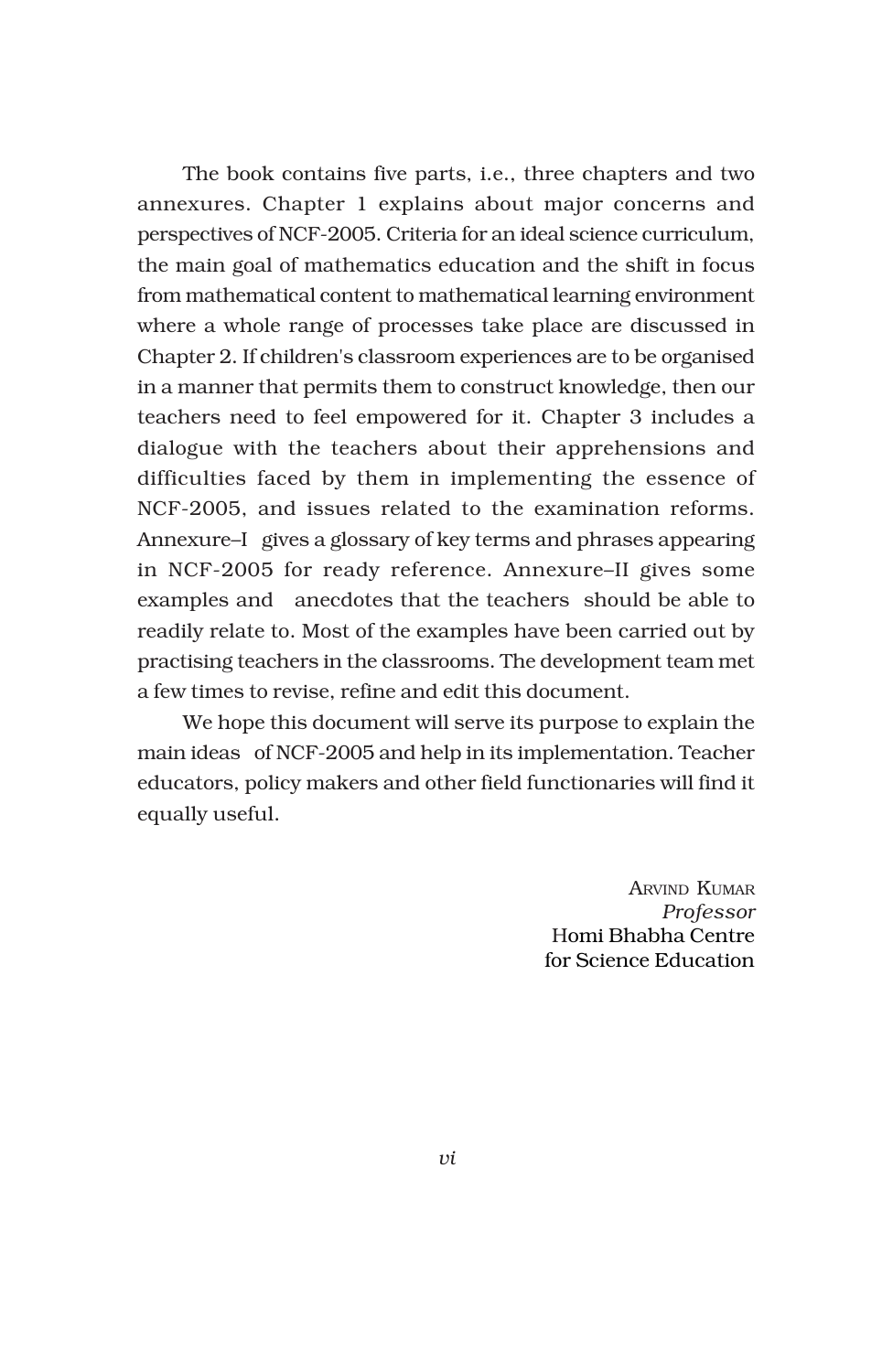# **DEVELOPMENT TEAM**

#### **MEMBERS**

A.K. Wazalwar, *Reader*, DESM, NCERT, New Delhi

Alka Mehrotra, *Reader*, DESM, NCERT, New Delhi

Arvind Gupta, Inter University Centre for Astronomy and Astrophysics, Pune

Arvind Kumar, *Professor,* Centre Director, Homi Bhabha Centre for Science Education, Mumbai

B.K. Sharma, *Professor*, DESM, NCERT, New Delhi

B.K. Tripathi, *Professor*, DESM, NCERT, New Delhi

Bharthi Kukkal, *PGT* (Physics), Kendriya Vidyalaya, Pushp Vihar, Sector 3, New Delhi

D.R. Sharma, *PGT* (Maths), Jawahar Navodaya Vidyalaya, Mungeshpur, New Delhi

G.B. Pande, Uttrakhand Seva Nidhi, Paryavaran Shiksha Sansthan, Jakhan Devi, Almora

H.O. Gupta, *Professor* and *Head*, NIE Workshop, NCERT, New Delhi

Harsh Kumari, *Headmistress*, CIE, Experimental Basic School, Department of Education, University of Delhi, Delhi

Hukum Singh, *Professor* and *Head*, DESM, NCERT,New Delhi

Madhav Gadgil, *Professor,* Agarkar Institute, Pune

Mahendra Shankar, *Lecturer, S.G. (Retd.),* DESM, NCERT, New Delhi

R. Ramanujam, *Professor,* Centre for Ecological Sciences, Institute of Mathematical Science, Chennai, Tamil Nadu

R.P. Maurya, *Reader,* DESM, NCERT, New Delhi

Raj Rani, *Reader*, Department of Teacher Education and Extension , NCERT, New Delhi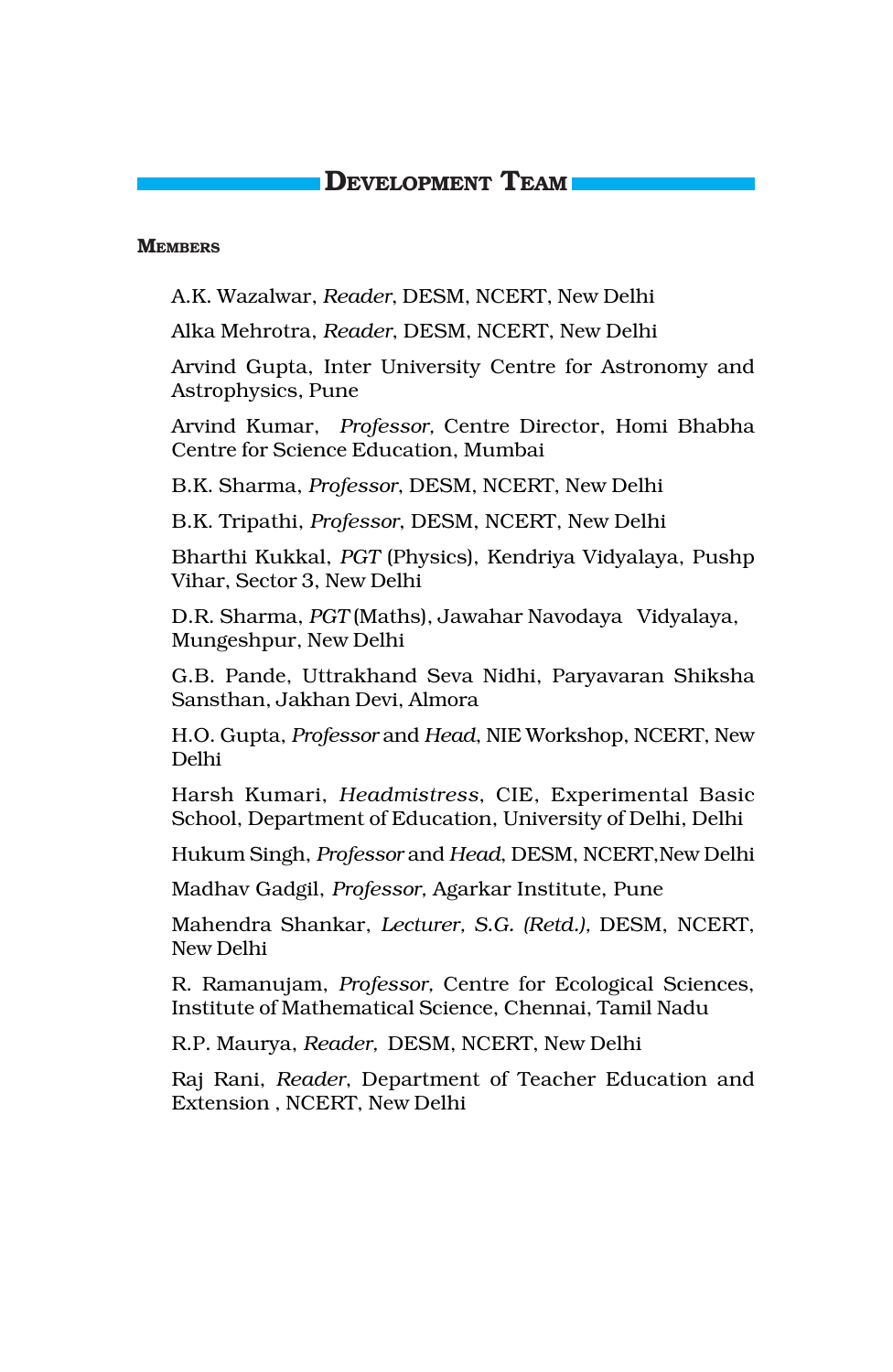Ram Avtar, *Professor (Retd.)*, DESM, NCERT, New Delhi

Ranjana Arora, *Reader*, Curriculum Group,NCERT, New Delhi

Sangeeta Arora, *PGT* (Maths), Apeejay School, Saket, New Delhi

Savithri Singh, *Principal*, Acharya Narendra Dev College, New Delhi

Sunita L. Varte, *Lecturer*, DESM, NCERT, New Delhi

V.P. Singh, *Reader*, DESM, NCERT, New Delhi

Vandana Saxena, *TGT* (Science), Kendriya Vidyalaya No.3, Second Shift, New Delhi

Veer Pal Singh, *Reader*, DEME, NCERT, New Delhi

#### **MEMBER- COORDINATOR**

Shashi Prabha, *Sr. Lecturer*, DESM, NCERT, New Delhi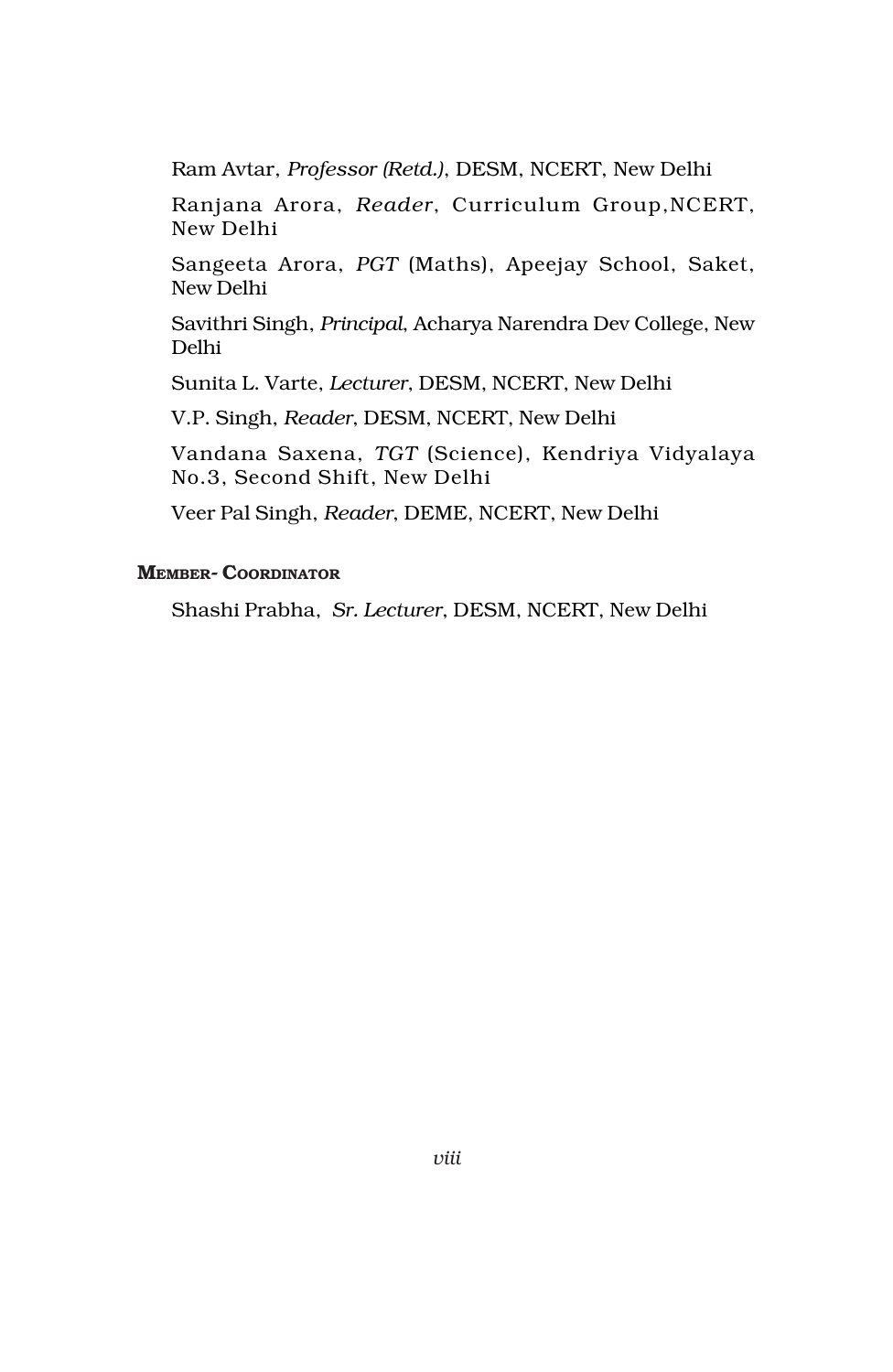#### **ACKNOWLEDGEMENT**

The National Council of Educational Research and Training (NCERT) gratefully acknowledges the valuable contribution of the individuals and organisations involved in the development of *Q & A Science and Mathematics in NCF-2005*.

Valuable guidance and suggestions at various stages of development of this document provided by Professor Krishna Kumar, *Director,* NCERT, is highly acknowledged.

Acknowledgements are due to Professor Hukum Singh, *Head*, Department of Education in Science and Mathematics, NCERT, for his academic guidance and administrative support.

The Council is thankful for the efforts of Deepak Kapoor, *Incharge,* Computer Station, DESM; Rohit Verma, Mohammad Jabir Hussain and Pawan Kumar Barriar, *DTP Operators,* and K.T. Chitralekha, *Copy Editor*. The contributions of APC Office, administrative staff of DESM, Publication Department and Secretariat of NCERT are also highly appreciated.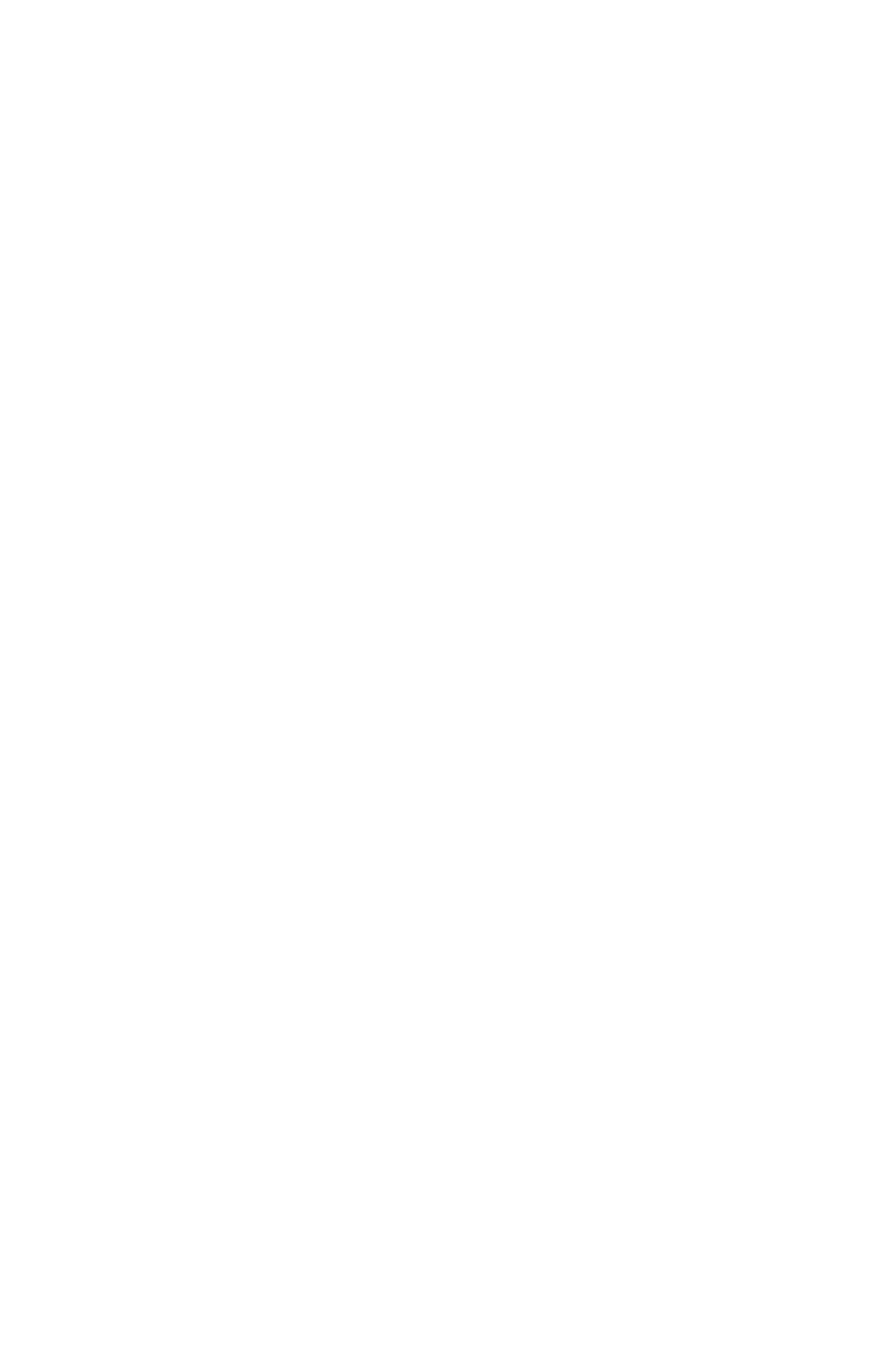**CONTENTS**

| Foreword                                     | iii        |
|----------------------------------------------|------------|
| Preface                                      | $\upsilon$ |
| Chapter-1                                    |            |
| About the National Curriculum Framework-2005 | 1          |
| <b>Chapter-2</b>                             |            |
| Science and Mathematics Learning             | 14         |
| <b>Chapter-3</b>                             |            |
| Towards Implementation                       | 28         |
| <b>Annexure-I</b>                            |            |
| Key Words and Phrases                        | 45         |
| <b>Annexure-II</b>                           |            |
| <b>Examples and Anecdotes</b>                | 54         |
| References                                   | 70         |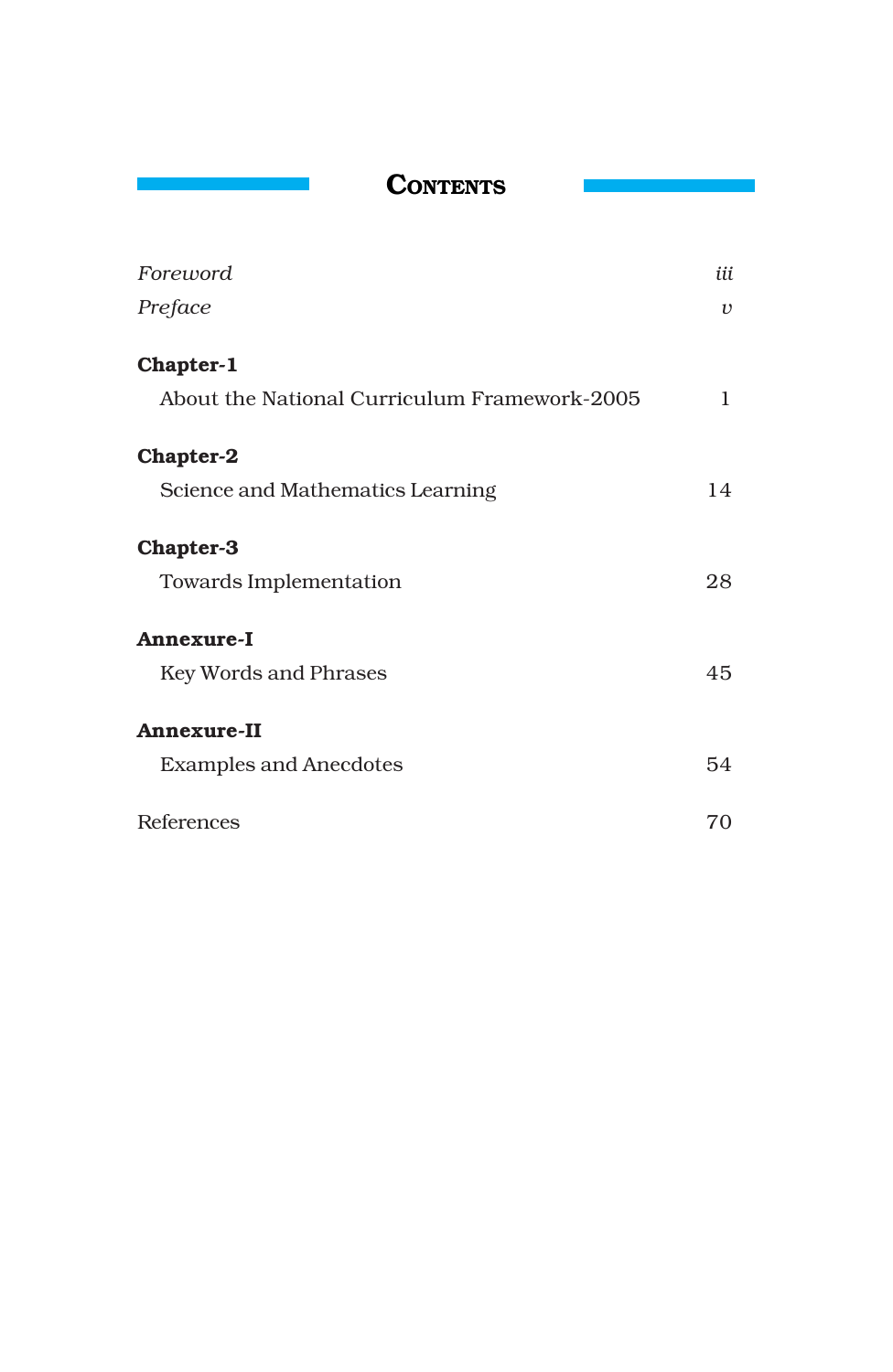*In a progressive forward-looking society, science can play a truly liberating role, helping people out of the vicious circle of poverty, ignorance and superstition. In a democratic political framework, the possible aberrations and misuse of science can be checked by the people themselves. Science, tempered with wisdom, is the surest and the only way to human welfare. This conviction provides the basic rationale for science education*

*POSITION PAPER ON TEACHING OF SCIENCE* (p. 2)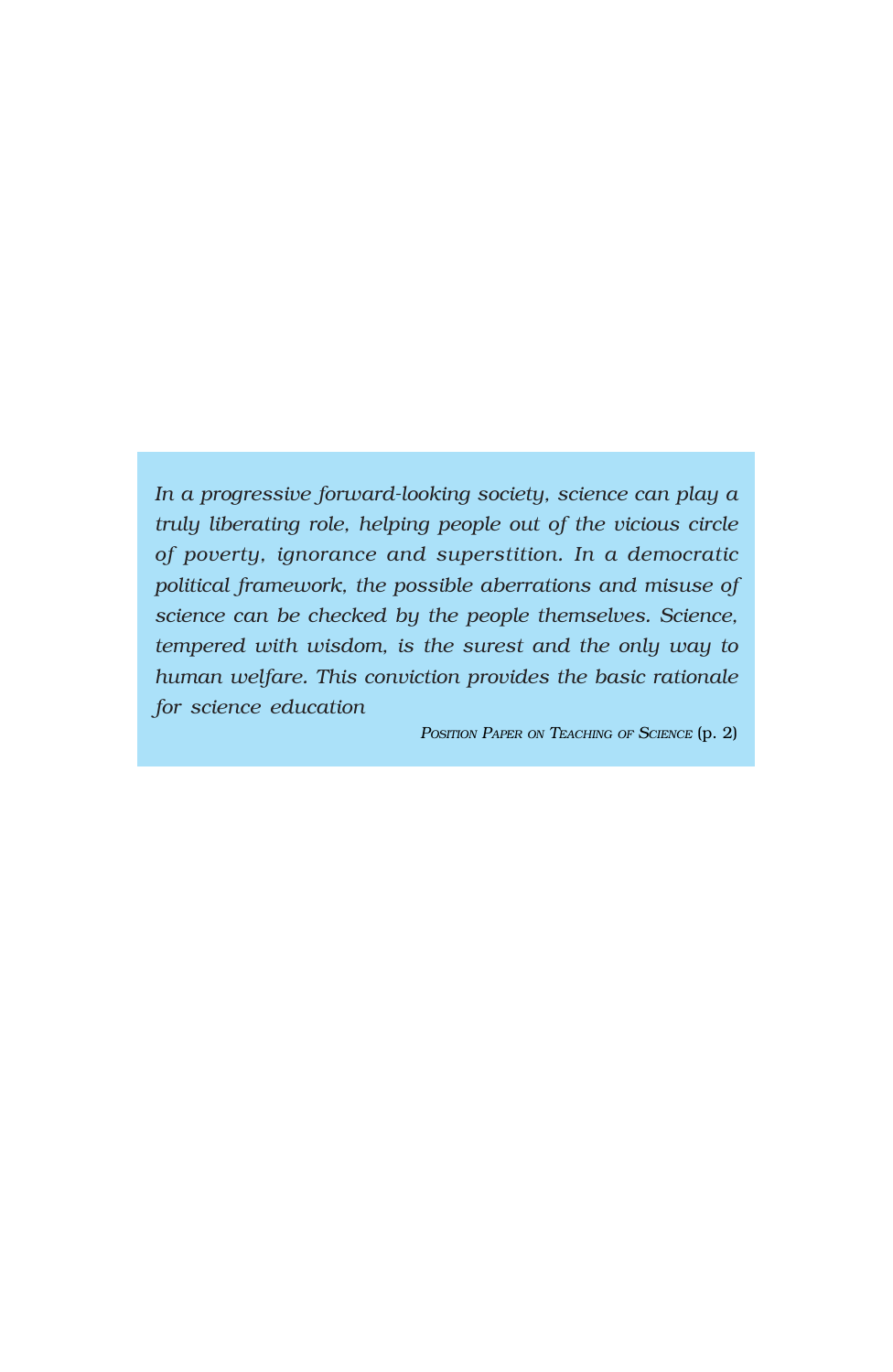

# **About the National Curriculum Framework-2005**

A discussion on what NCF-2005 is and what it aims for

#### **Q.1 What does the** *National Curriculum Framework-2005* **deal with?**

A.1 Certain broad aims of education have been identified in the *National Curriculum Framework-2005* (NCF-2005) seeking guidance from the constitutional vision of India as a secular, egalitarian and pluralistic society. These include independence of thought and action, sensitivity to others' well-being and feelings, learning to respond to new situations in a flexible and creative manner, predisposition towards participation in democratic processes, and the ability to work towards and contribute to economic processes and social change.

NCF-2005 provides a guideline with which teachers and schools can choose and plan experiences that they think children should have. It is a reviewed version of NCF-2000 in the light of the report *Learning Without Burden* (1993, Professor Yashpal). To make teaching a means of harnessing the child's creative nature, the report recommended a fundamental change in the matter of organising curriculum and also in the system of examination which forces children to memorise information to reproduce it. The *National Curriculum Framework* emphasises that curriculum, syllabus and text books should enable the teacher to organise classroom experiences in consonance with the child's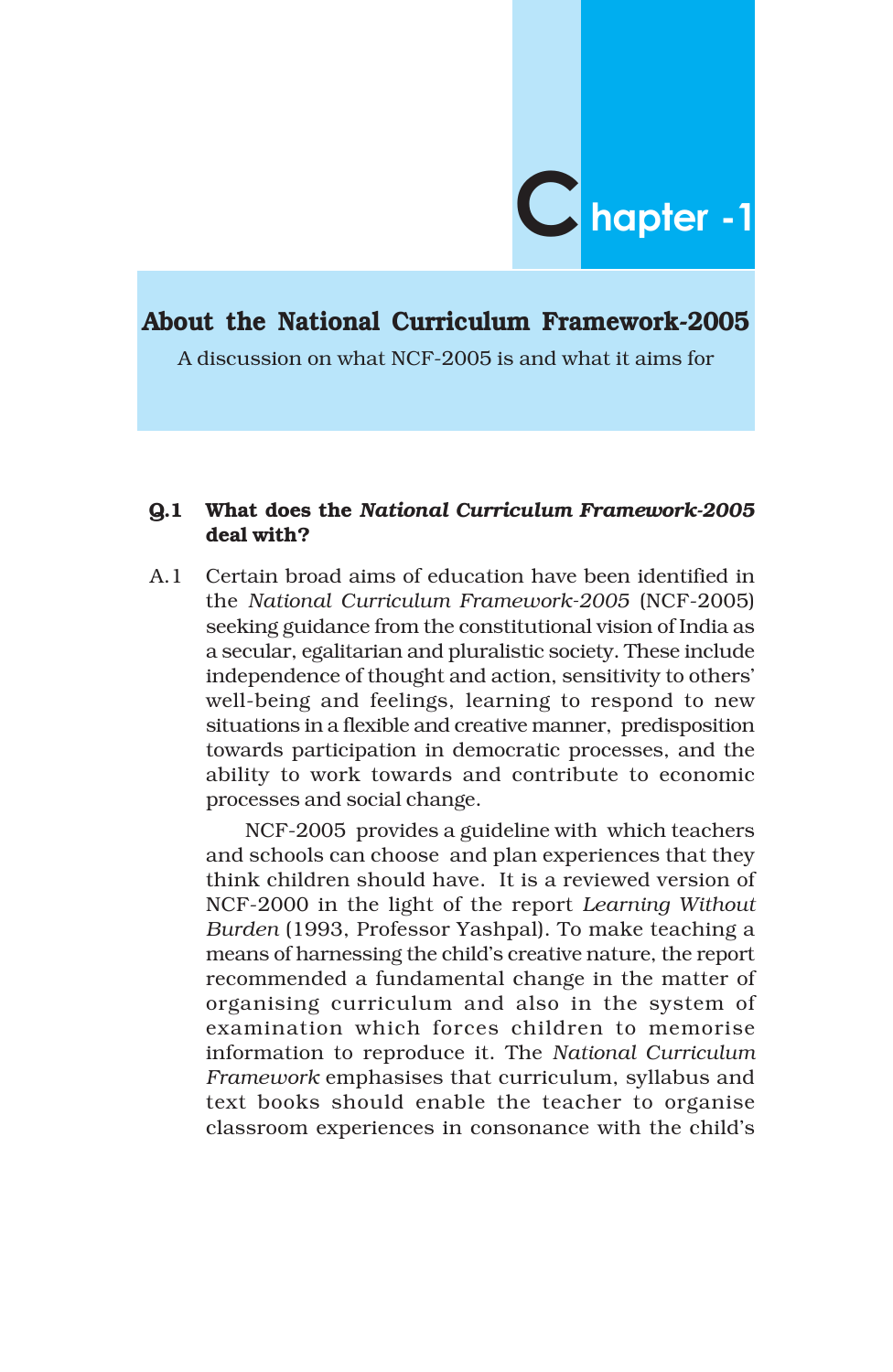nature and environment, and provide opportunities to all children. Significant changes are recommended with a view to the present day and future needs in order to alleviate the stress, children are coping with today. NCF-2005 sets out the broad conceptual framework and guidelines regarding school education in India from early childhood stage to the higher secondary stage of education in its five chapters (i) Perspective (ii) Learning and Knowledge (iii) Curriculum Areas, School Stages and Assessment (iv) School and Classroom Environment (v) Systemic Reforms.

# **Q.2** In what way is a 'curriculum framework' different from **a ëcurriculumí?**

A.2 A 'curriculum framework', as the word suggests is a broad framework of concepts and guidelines that informs the school education policy of a country. It is a plan that interprets educational aims vis-a-vis both individual and society to arrive at an understanding of the kind of learning experiences teachers should provide to children. Its scope is wide and it relates all those who are concerned with education-students, teachers, parents, teacher educators, policy makers and the public at large.

A 'curriculum' is guided by the 'curriculum framework'; it pertains to learning experiences in and outside the classroom, and the enabling conditions needed for the desired teaching-learning process. It includes content, pedagogy, systemic characteristics and assessment.

# **Q.3 Is ësyllabusí the same thing as ëcurriculumí?**

A.3 Syllabus' refers to the content of each subject in the curriculum. It outlines what is to be taught and the knowledge, skills and attitudes which are to be deliberately fostered, together with stage-specific objectives. Syllabus also contains time allotment and assessment scheme for each subject. Moreover, the current syllabus developed by the NCERT provides guidelines to teachers to connect school knowledge with child's experiences.

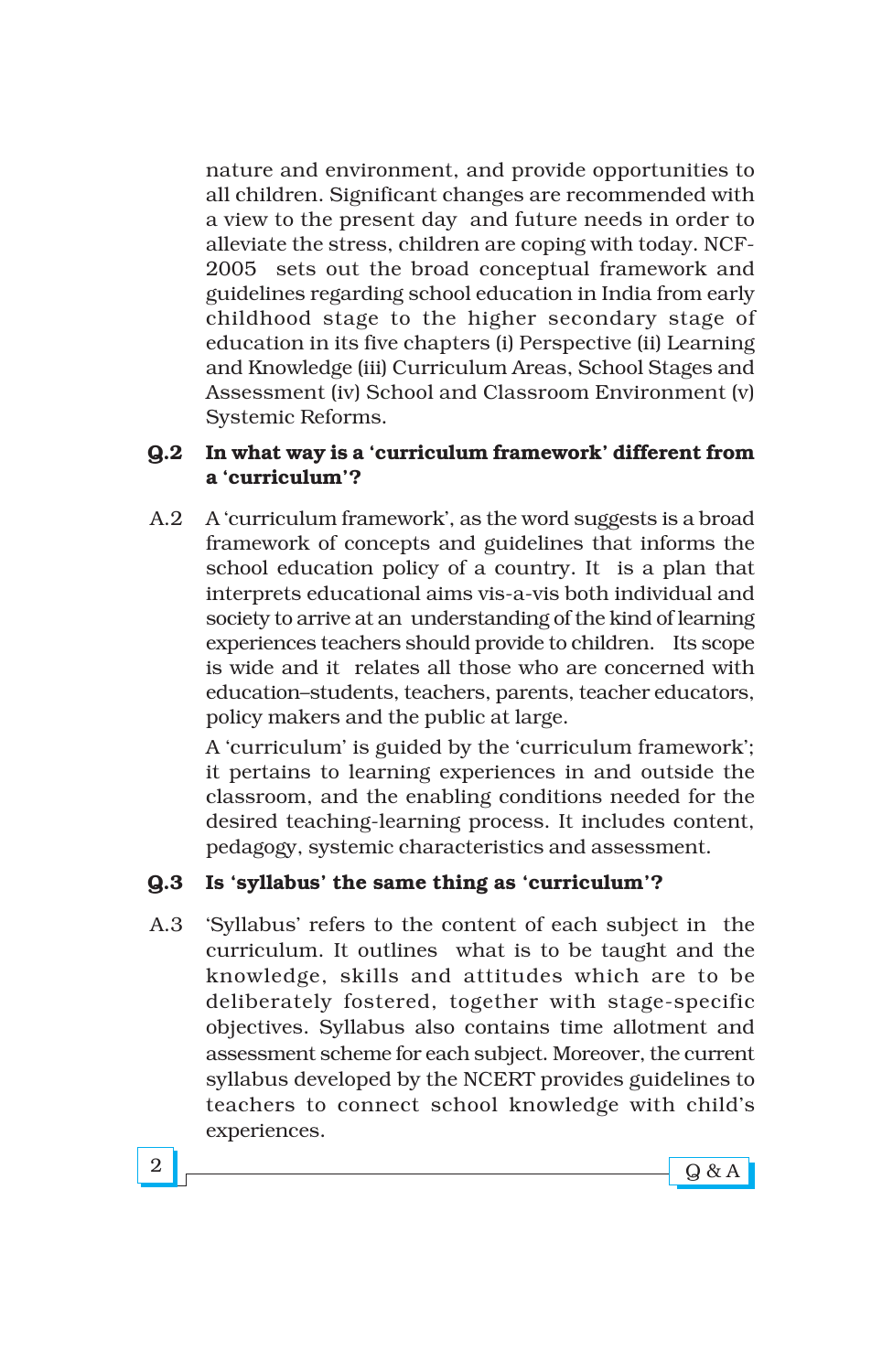#### **Q.4 What is the need for bringing out a new ëcurriculum frameworkí document? Do we not already have an education policy underlying school education in India?**

A.4 Indiaës National Policy on Education (NPE), 1986 proposed a national framework for curriculum as a means of evolving a national system of education. This system is aimed to be capable of responding to Indiaís diversity of geographical and cultural milieus while ensuring a common core of values along with academic components. The policy has also entrusted NCERT with the responsibility of developing and promoting the National Curriculum Framework and reviewing the Framework at frequent intervals.

The National System of Education will be based on a national curricular framework, which contains a common core along with other components that are flexible. The common core will include the history of India's freedom movement, the constitutional obligations and other contents essential to nurture national identity. These elements will cut across subject areas and will be designed to promote values such as India's common cultural heritage, egalitarianism, democracy and secularism, equality of sexes, protection of environment, removal of social barriers, observance of small family norm and inculcation of scientific temper. All educational programmes will be carried on in a strict conformity with secular values. India has always worked for peace and understanding between nations, treating the whole world as one family. True to this hoary tradition, education has to strengthen this world-view and motivate the younger generations for international cooperation and peaceful co-existence. This aspect cannot be neglected. To promote equality, it will be necessary to provide equal opportunity for all, not only in access but also in the condition of success. Besides, awareness of the inherent equality of all will be created through the core curriculum. The purpose is to remove prejudices and complexes transmitted through the social environment and the accident of birth.

*NATIONAL POLICY ON EDUCATION, 1986*

 $3 \sim 9$  & A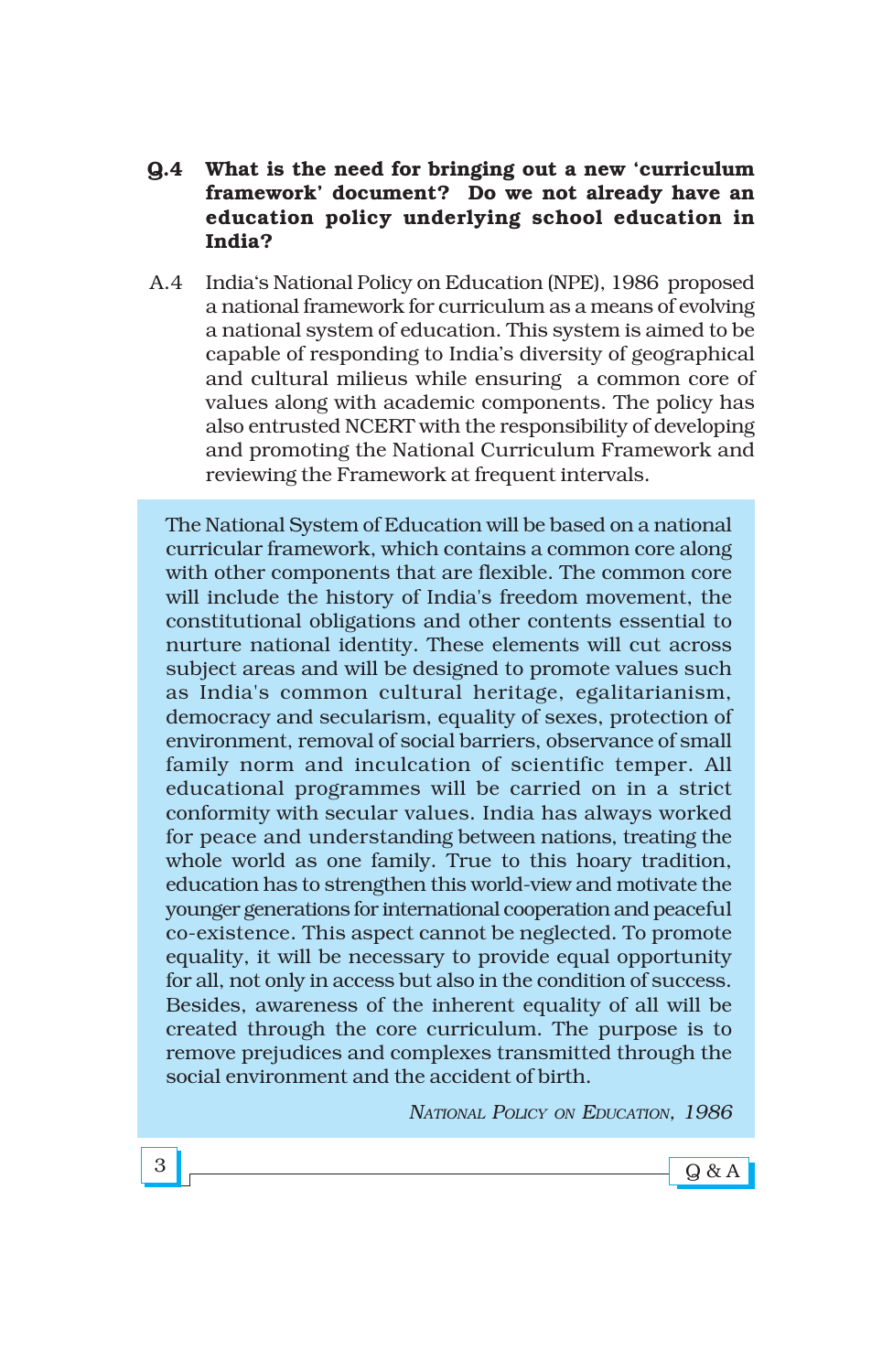Hence, NCERT has formulated NCFs in 1975,1988, 2000 and recently in 2005. Further, you would agree without any doubt that a curriculum framework for any society cannot be a static document, 'frozen' in time. With the creation of new knowledge all over the world, sociocultural and economic conditions of our society change, new opportunities of work arise and aspiration of people grow. This dynamism of the society must be reflected in school education.

- **Q.5 I appreciate it. I suppose the new knowledge that you referred to now also includes new ideas and insights on education itself, that is, our steadily evolving views on teaching-learning process, educational technology, and so on.**
- A.5 You are absolutely right. The paradigm (i.e., the conceptual foundations and broad principles) of school education itself is being debated and clarified all over the world. Further, experiences of NCERT and other educational agencies as well as the field work of several NGOs throw new insights into and ideas on education in India. NCF-2005 encapsulates the emerging insights into education in India.

NCF-2005 says that we need to pay attention to new developments and concerns to which our Universal Elementary Education (UEE) emphasises. There is a need to broaden the scope of the curriculum to include the rich inheritance of different traditions of knowledge, work and crafts. Some of these traditions today face a serious threat from market forces and the commodification of knowledge in the context of globalisation of the economy. The development of self-esteem and ethics, and the need to cultivate childrenís creativity, must receive primacy. In the context of a fast-changing world and a competitive global context, it is imperative that we respect children's native wisdom and imagination.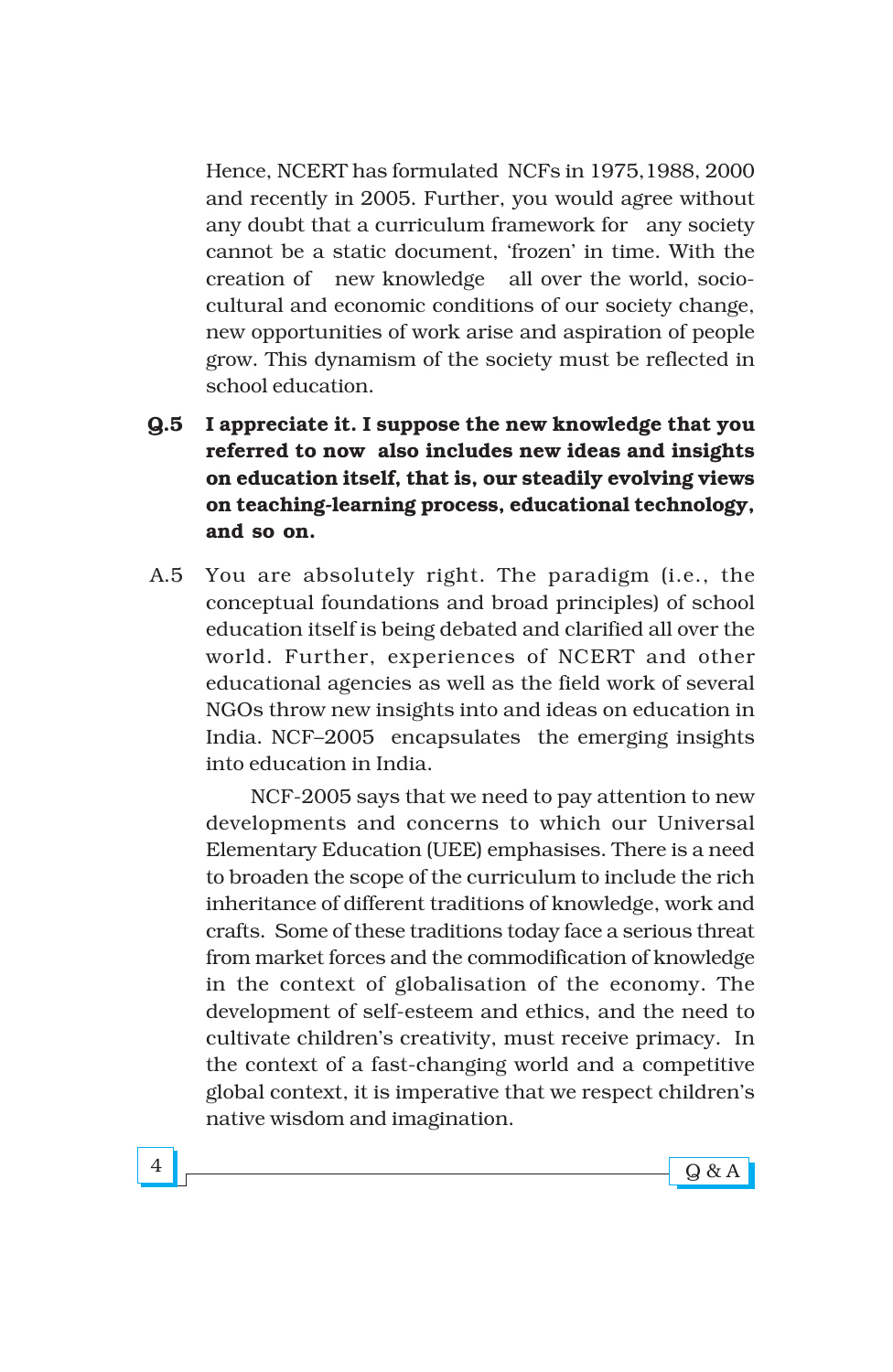#### **Q.6 Could you throw some light on the major concerns addressed in NCF-2005?**

A.6 One major concern is that our school system has, over the years, become rigid and inflexible. In the process, our education tends to suppress the natural creativity and curiosity of children. One of the reasons why this has happened is the dominating role of examinations in our system. The examination that supposedly determines child's future occupies the centre stage and child's presence has gone to the background. What is necessary is to give primacy to childrenís experiences and their voices and to encourage their active participation in learning. NCF-2005 points out that every child is talented in some way. We need to identify and nurture talent of each child.

Another major concern is that quality school education has still not reached to a large section of our population. There is no doubt about some 'islands' of excellence, but the large majority of marginalised groups such as girls, socio-economically disadvantaged children, etc., do not get meaningful learning experiences in school, which will give them a sense of dignity and confidence. Curriculum design must reflect the commitment to Universal Elementary Education (UEE), not only in representing cultural diversity, but also by ensuring that children from different social and economic backgrounds with variations in physical, psychological and intellectual characteristics are able to learn and achieve success in school. In this context, disadvantages in education arising from inequalities of gender, caste, language, culture or religion need to be addressed directly, not only through policies and schemes but also through the design and selection of learning tasks and pedagogic practices, right from the period of early childhood. Education must empower them to overcome the disadvantages of unequal socialisation and enable them to develop their capabilities of becoming autonomous and equal citizens. The *National Curriculum Framework-2005* is focused on providing quality education to all children.

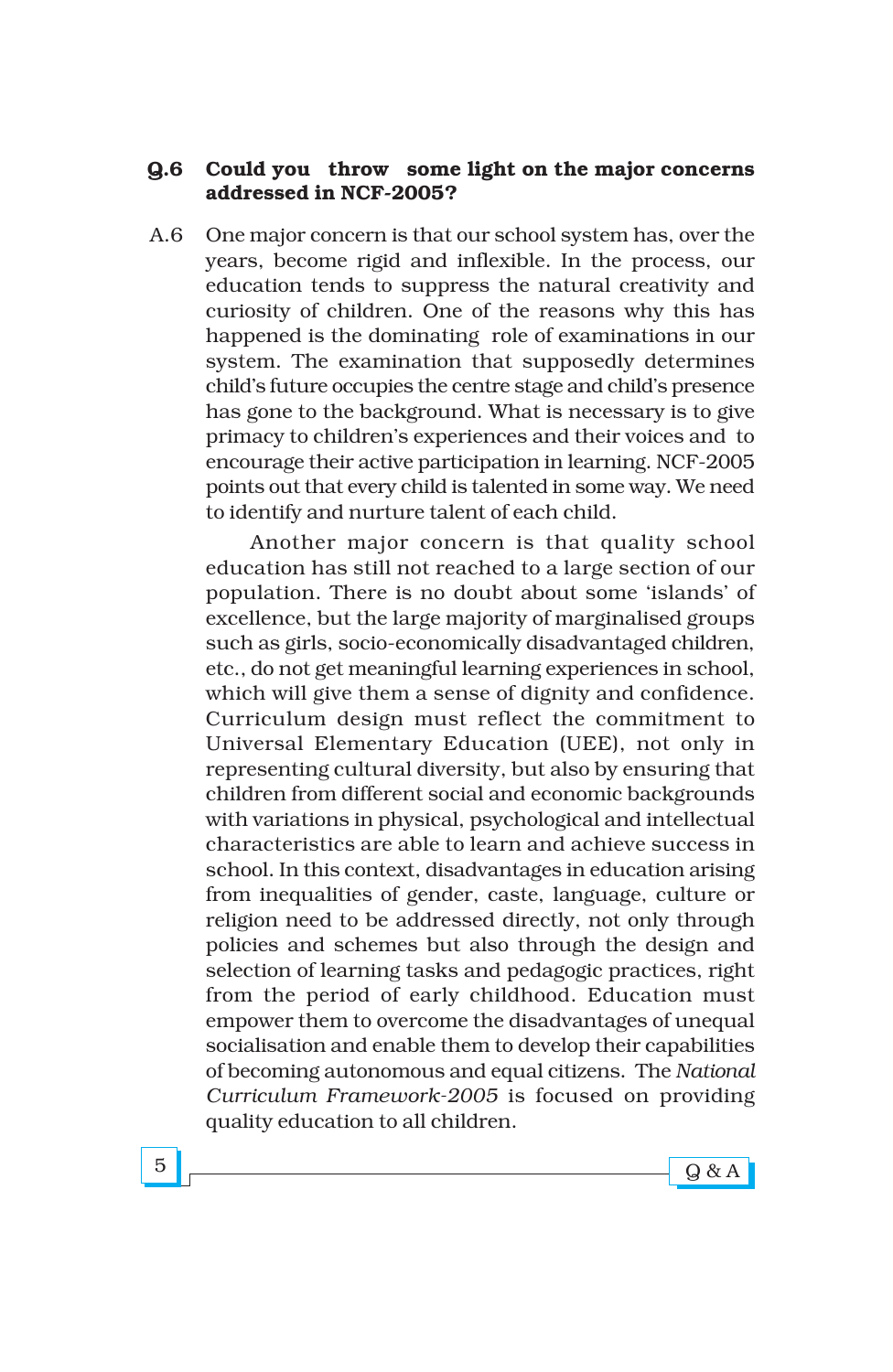- **Q.7 Now I understand that there are major concerns and problems in the educational scenario of our country. Does NCF-2005 address these concerns?**
- A.7 I am glad you asked this question. Indeed, NCF-2005 was formulated mainly in response to the widespread concerns of teachers and other stakeholders throughout the country. Addressing these concerns NCF-2005 suggests that school knowledge needs to be connected with day-to-day experiences of the child. It also recommends plurality of text books, continuous and comprehensive evaluation, flexibility in examination and time schedules of school and also mother tongue as the medium of instruction.
- **Q.8 I appreciate these recommendations. Also, I agree with you on quality of education that you explained. Indeed all responsible citizens of our country must be concerned about these two issues: (i) the need to universalise school education making it accessible to all marginalised groups and (ii) the need to enhance its quality. But, we have been discussing and debating these matters for years. What is new in NCF-2005 regarding these long-standing problems?**
- A.8 The issues are deep and the problems are gigantic. There is no magical solution being offered by NCF-2005. But it has projected and focused on these issues with greater clarity and given several practical measures to make progress with regard to them.

NCF-2005 has two very significant things to say about the twin major concerns expressed above. First, universalisation of education and quality in education are not to be regarded as two ëopposingí needs. They are complementary and reinforce each other. Quality cannot flourish for long in a society that is not based on equality and justice for all. Likewise, universalisation can be an empty slogan unless quality is assured for all. Second, NCF-2005 interprets the quality dimension holistically, departing from its narrow connotation of excellence in particular subject areas.

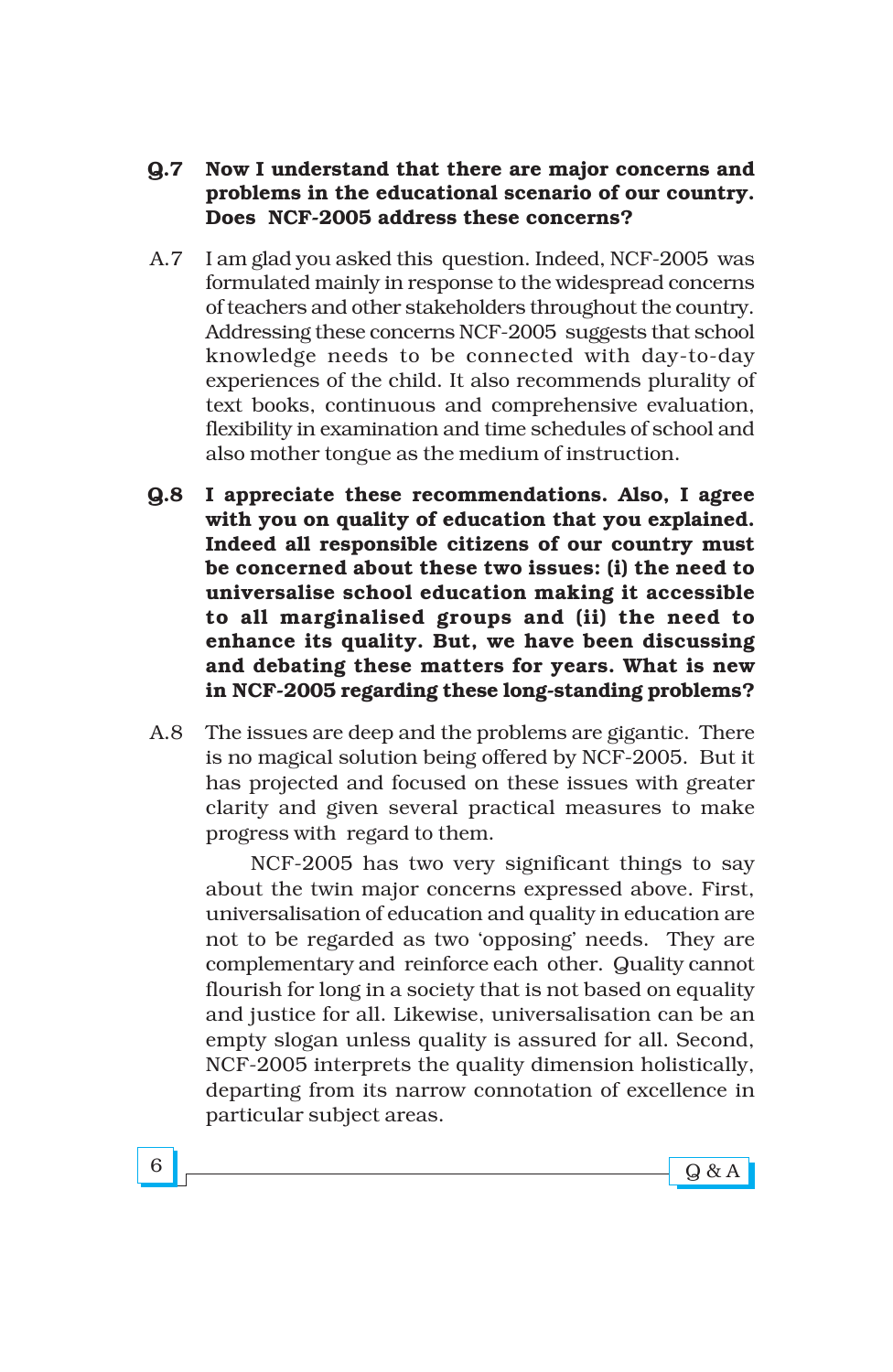- **Q.9 I wholly agree with what you said about universalisation. Quality and universalisation are no doubt inseparable. But I did not get exactly what you have in mind regarding the broad meaning of ëquality educationí.**
- A.9 Before I come to that let me understand your own views on ëqualityí, since it is the teacher who plays a pivotal role in ensuring quality education for all.
- **Q.10 In my view, quality education means children should be involved in joyful and meaningful learning at schools that leads them to attain the necessary life skills and become good and useful members of the society. Am I right?**
- A.10 Yes, exactly. NCF-2005 says much the same thing. It emphasises that school learning should not be confined to textbooks alone; teaching-learning experiences should be embedded in the child's life experiences. For this, it is necessary that learning should be shifted from rote method. This clearly requires that the school system should be flexible, allowing innovation and promoting creativity among children. Overall development of the child should be emphasised. Thus quality in education includes concern for quality of life in all its dimensions. This is why a concern for peace, protection of the environment and predisposition towards social change must be viewed as core components of quality, not only as value premises.

#### **Q.11 You mentioned that NCF-2005 interprets ëqualityí very broadly. What other aspects does ëqualityí refer to?**

A.11 We have already agreed that 'quality' is inclusive of universalisation. The document clearly explains that quality is a systemic characteristic rather than only a feature of instruction or attainment. The attempt to improve the quality of education will succeed only if it goes hand in hand with steps to promote equality and social justice.

> Equality in education can be brought by enabling all learners to claim their rights as well as to contribute to society and the polity. Quality education should promote

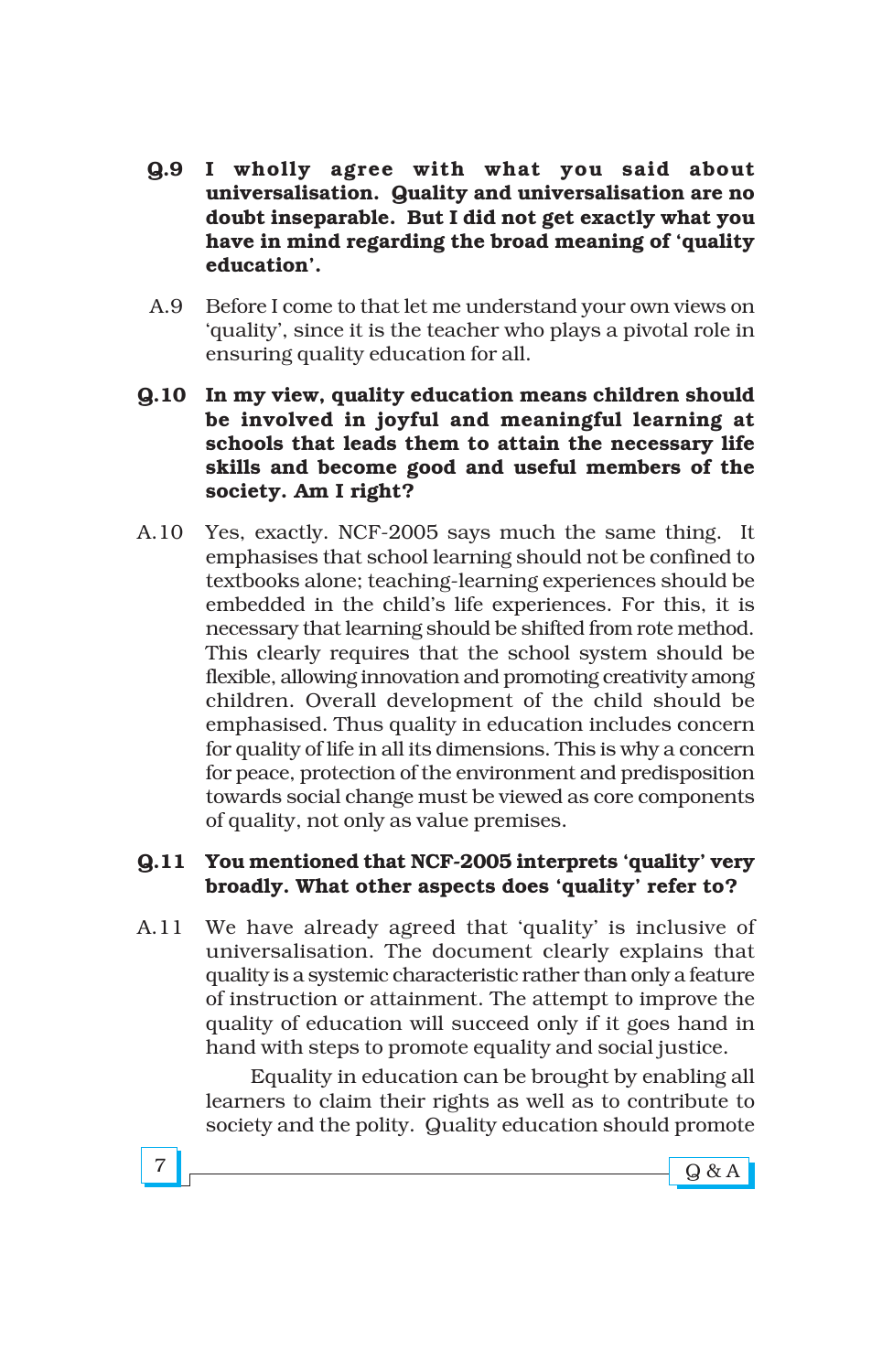these social values necessary for a democratic society such as ours.

#### **Q.12 In continuation of the same discussion, there has** been much talk of the so-called 'constructivism' in **NCF-2005. What does this term mean?**

A.12 Constructivism' is not a new mysterious educational philosophy— it has always been a part of the good pedagogical practices. NCF-2005 clarifies and projects it with emphasis, mainly to promote quality education that we discussed above. Constructivism holds that knowledge should not be regarded as 'out there' to be emptied into the child's head. Rather, it recognises that meaningful learning involves the child 'constructing' knowledge by himself/herself. This happens by actively engaging the learner. School must provide every possible opportunity to children for this. Active engagement involves inquiry, exploration, questioning, debates, application and reflection, leading to meaningful understanding, arriving at concept and creation of new ideas.

> This term can further be explained by reproducing a part of the text from NCF-2005 (p. 17) as given below:

> *ìIn the constructivist perspective, learning is a process of the construction of knowledge. Learners actively construct their own knowledge by connecting new ideas to existing ideas on the basis of materials/activities presented to them (experience). For example, using a text or a set of pictures/ visuals on a transport system coupled with discussions will allow young learners to be facilitated to construct the idea of a transport system. Initial construction (mental representation) may be based on the idea of the road transport system, and a child from a rural setting may form the idea centred around the bullock cart. Learners construct mental representations (images) of external reality (transport system) through a given set of activities (experiences). The structuring and restructuring of ideas are essential features as the learners progress in learning. For instance, the initial idea of a transport system built around road transport will be reconstructed to*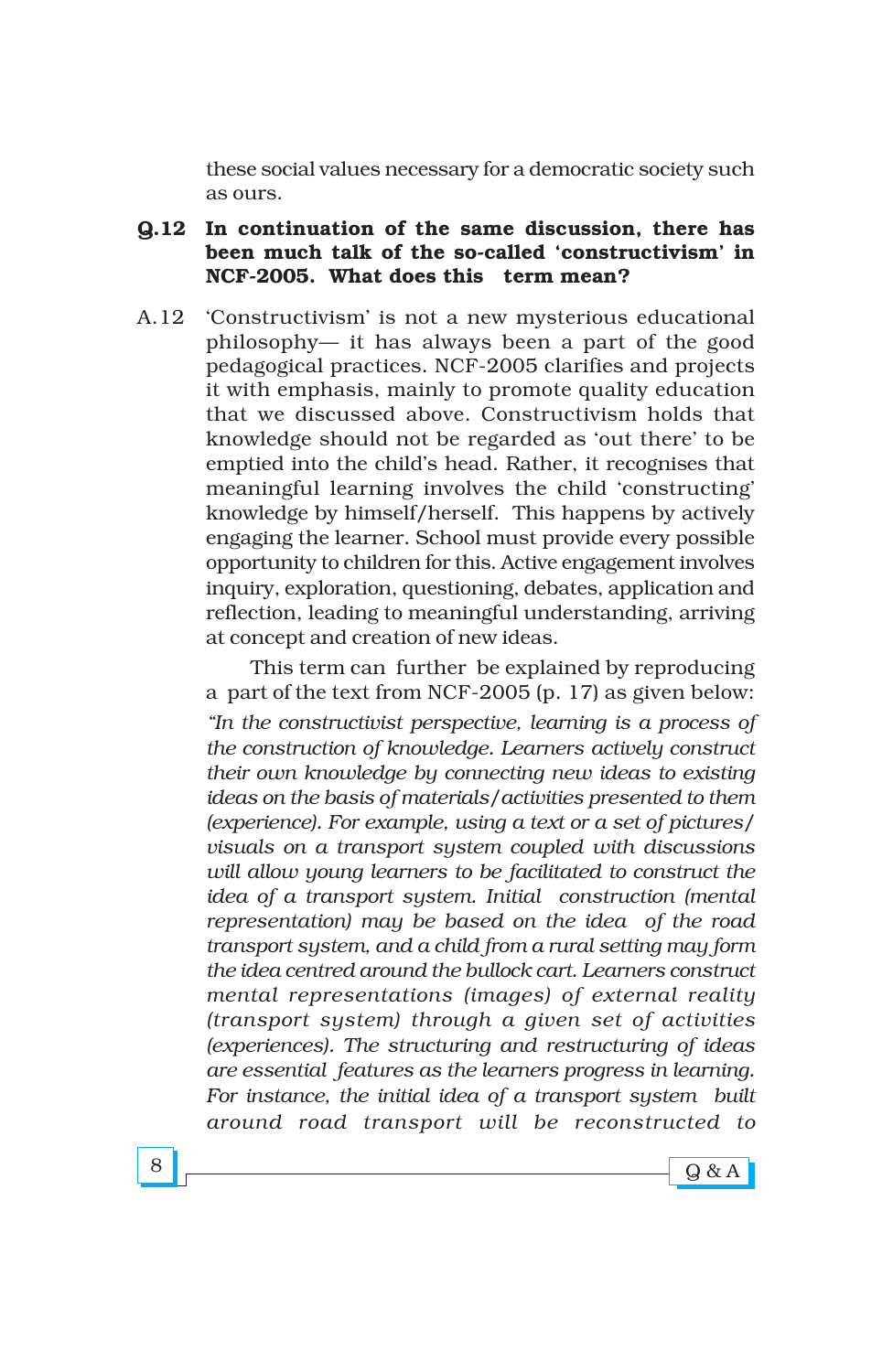*accommodate other types of transport systems—sea and*  $air$ —using appropriate activities. The engagement of *learners, through relevant activities can further facilitate in the construction of mental images of the relationship (cause-effect) between a transport system and human life/ economy. However, there is a social aspect in the construction process in the sense that knowledge needed for a complex task can reside in a group situation. In this context, collaborative learning provides room for negotiation of meaning, sharing of multiple views and changing the internal representation of the external reality.î*

#### **Q.13** If the child is to 'construct' knowledge himself/herself **what then is the role of the teacher? Is the teacher redundant in the process?**

A.13 Not at all. The teacher plays a crucial role, by creating enabling and supporting conditions for the process of 'Knowledge Construction' by the child to happen. In this context, teacher is a facilitator who encourages learner to reflect, analyse and interpret in the process of construction of knowledge. Teacher creates various situations wherein students interact with the teacher and understand the concepts, and then the teacher refines or revises those concepts by asking questions, posing contradictions and engaging them in inquiries. Teacher engages her students in discussion in a democratic set-up of the classroom to facilitate them to understand the words and concepts not understood yet. She makes the children aware that their experiences and perceptions are important. They are encouraged to develop the mental skill needed to think and reason independently and to have the courage to dissent. Thus the role of the teacher in the construction of knowledge of her students is to provide a safe space to express themselves without fear of being ridiculed and simultaneously to build certain forms of interaction.

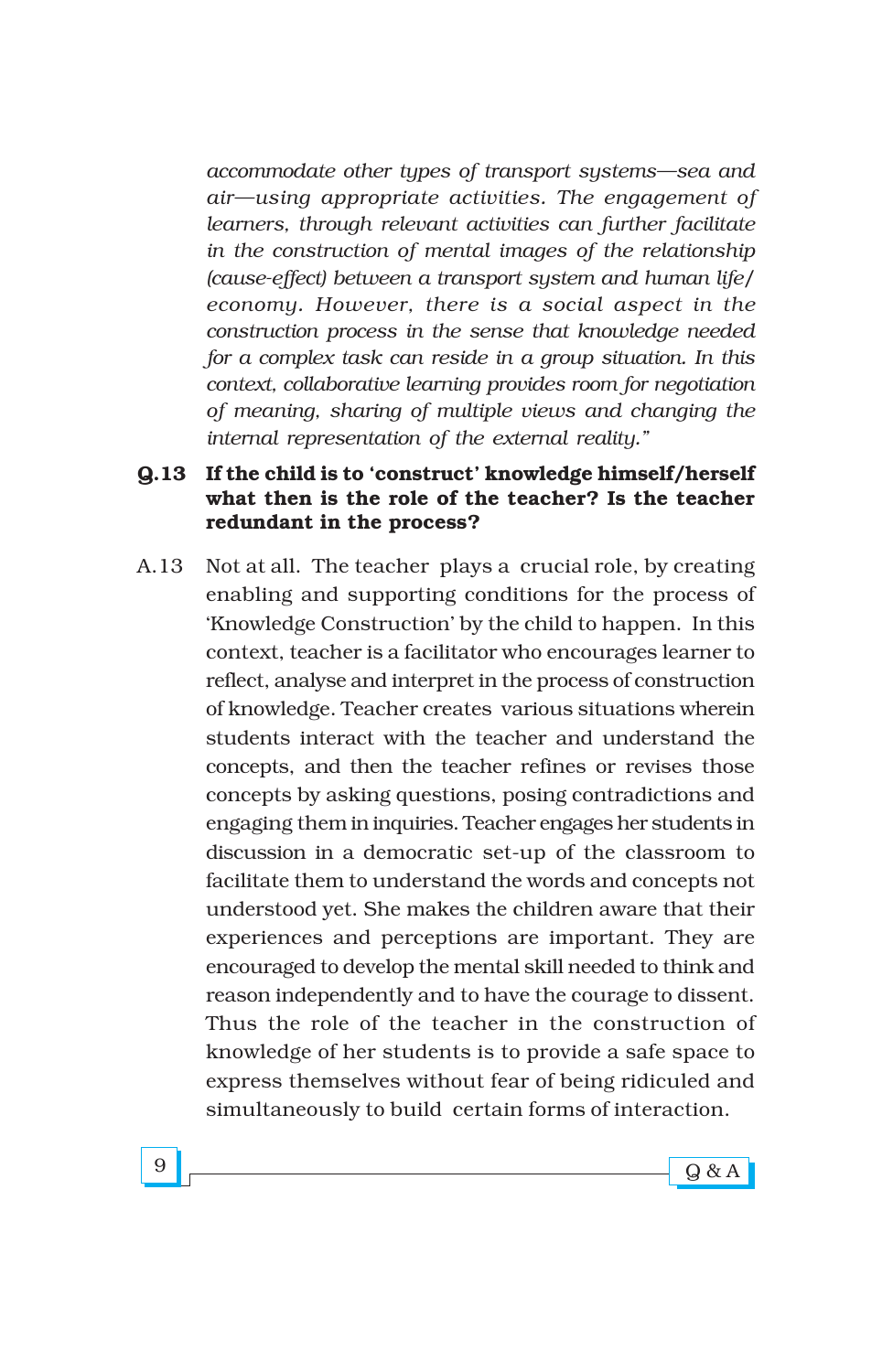#### **Q.14 In particular, what are the facilitating conditions for the childrenís knowledge construction?**

A.14 Teacher should provide an environment conducive to learning, where children feel secure, where there is absence of fear and which is governed by relationships of equality and equity. If students feel that they are valued and their own knowledge about their surroundings such as their homes, communities, languages and cultures are valuable as resources of experiences to be analysed and inquired into at school, they get motivated to learn. The curriculum must enable children to find their voices, nurture their curiosity, to do things, to ask questions and to pursue investigations, sharing and integrating their experiences with school knowledge. Learning should not be equated with children's ability to reproduce textual knowledge.

#### **Q.15 Would you please give some ideas for integrating childrenís experiences and local knowledge with their learning?**

A.15 Sure, it is students' interaction with their environment and integration of their experiences and local knowledge, that leads to meaningful learning. NCF-2005 emphasises the significance of contextualising education, of situating learning in the context of the child's world, and of making the boundary between the school and its natural and social environment porous. This is not only because the local environment and the child's own experiences are the best entry points into the study of different disciplines of knowledge, but more so because the aim of knowledge is to connect with the world. It is not a means to an end, but both means and end. This does not require us to reduce knowledge to the functional and immediately relevant, but to realise its dynamisms by connecting with the world through it. The local environment is thus a natural learning resource, which must be privileged when making choices regarding what should be included in the curriculum or what concrete examples should be cited in planning for their transactions in the classroom.

 $10$  Q & A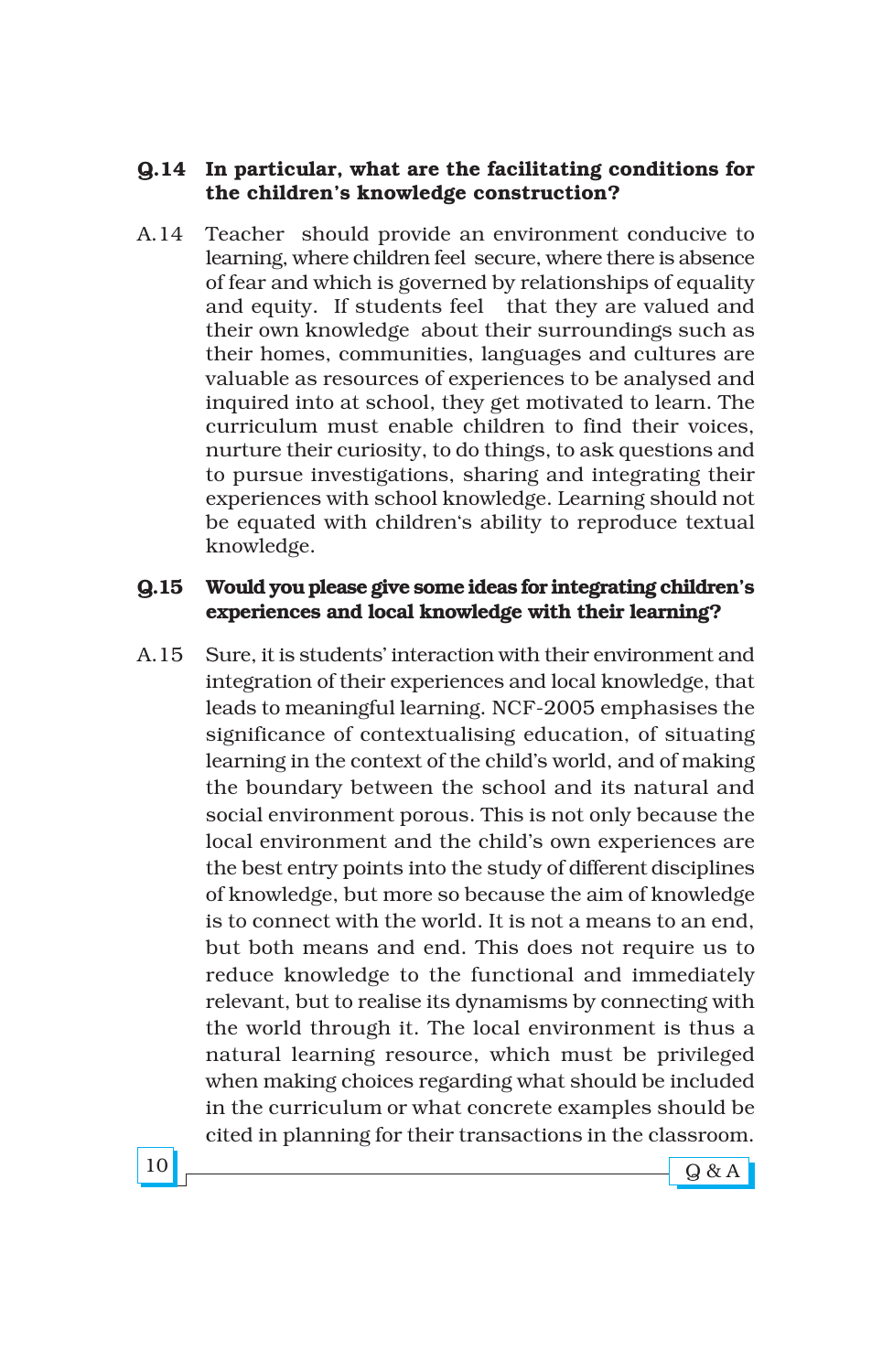#### **LOCAL KNOWLEDGE TRADITIONS**

Many communities and individuals in India are a rich storehouse of knowledge about many aspects of India's environment, acquired over generations and handed down as traditional knowledge, as well as through an individual's practical experiences. Such knowledge may pertain to: naming and categorising plants, or ways of harvesting and storing water, or of practising sustainable agriculture. Sometimes these may be different from the ways in which school knowledge approaches the subject. At other times, it may not be recognised as something that is important. In these situations, teachers could help children develop projects of study based on local traditions and people's practical ecological knowledge; this may also involve comparing these with the school approach. In some cases, as in the case of classifying plants, the two traditions may be simply parallel and be based on different criteria considered significant. In other cases, for example the classification and diagnosis of illnesses, it may also challenge and contradict local belief systems. However, all forms of local knowledge must be mediated through Constitutional values and principles.

#### *NCF-2005* (p. 32)

#### **Q.16 I recognise that knowledge is different from information. What does NCF-2005 say about it?**

A.16 Knowledge can be conceived as experiences organised through language into patterns of thought, thus creating meaning, which in turn helps us to understand the world we live in. It is important that all children learn to participate in the very process of knowledge creation, as this constitutes the basis for further thinking and for acting appropriately in the world. Conceiving knowledge in this broad sense directs us to the significance of dynamic engagement of the children with the world through observing, inquiring, experimenting, discussing, listening,

 $11$   $9$  & A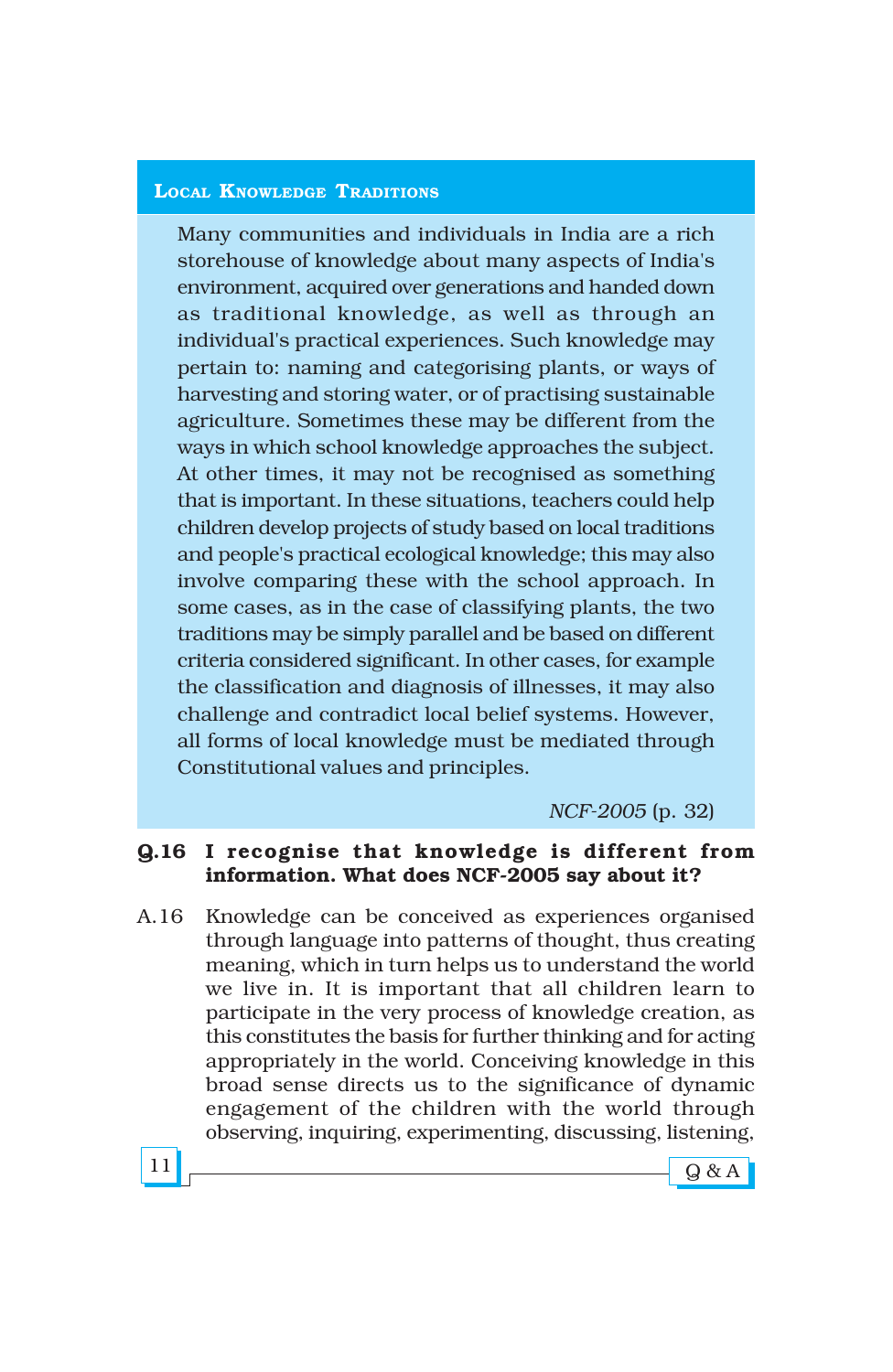thinking and reflecting-both individually and with others. Here you engage the children actively. If, on the other hand, knowledge is regarded as a finished product, then it is organised in the form of information to be 'transferred' to the children's mind. In this view of knowledge, children are conceived as passive receivers of knowledge.

#### **Q.17 Let us return to the all-important question of universalisation. What are the recommendations of NCF-2005 in this regard?**

A.17 We have already discussed about it (please refer Q. 6). Broadly speaking, the recommendations of NCF-2005 regarding universalisation are: (i) inclusion and retention

The formal approach, of *equality of treatment*, in terms of equal access or equal representation for girls, is inadequate. Today, there is a need to adopt a substantive approach, towards *equality of outcome*, where diversity, difference and disadvantage are taken into account.

A critical function of education for equality is to enable all learners to claim their rights as well as to contribute to society and the policy. We need to recognise that *rights and choices in themselves cannot be exercised until central human capabilities are fulfilled.* Thus, in order to make it possible for marginalised learners, and especially girls, to claim their rights as well as play an active role in shaping collective life, education must empower them to overcome the disadvantages of unequal socialisation *and enable them to develop their capabilities of becoming autonomous and equal citizens.*

*NCF-2005* (p. 6)

of all children in school through proper design of learning tasks that reaffirms the value of each child and enables all children to experience dignity and confidence to learn; (ii) to ensure quality and equality of outcome for children from different social and economic backgrounds; and (iii) inclusion of the rich inheritance of different traditions of knowledge, work and craft.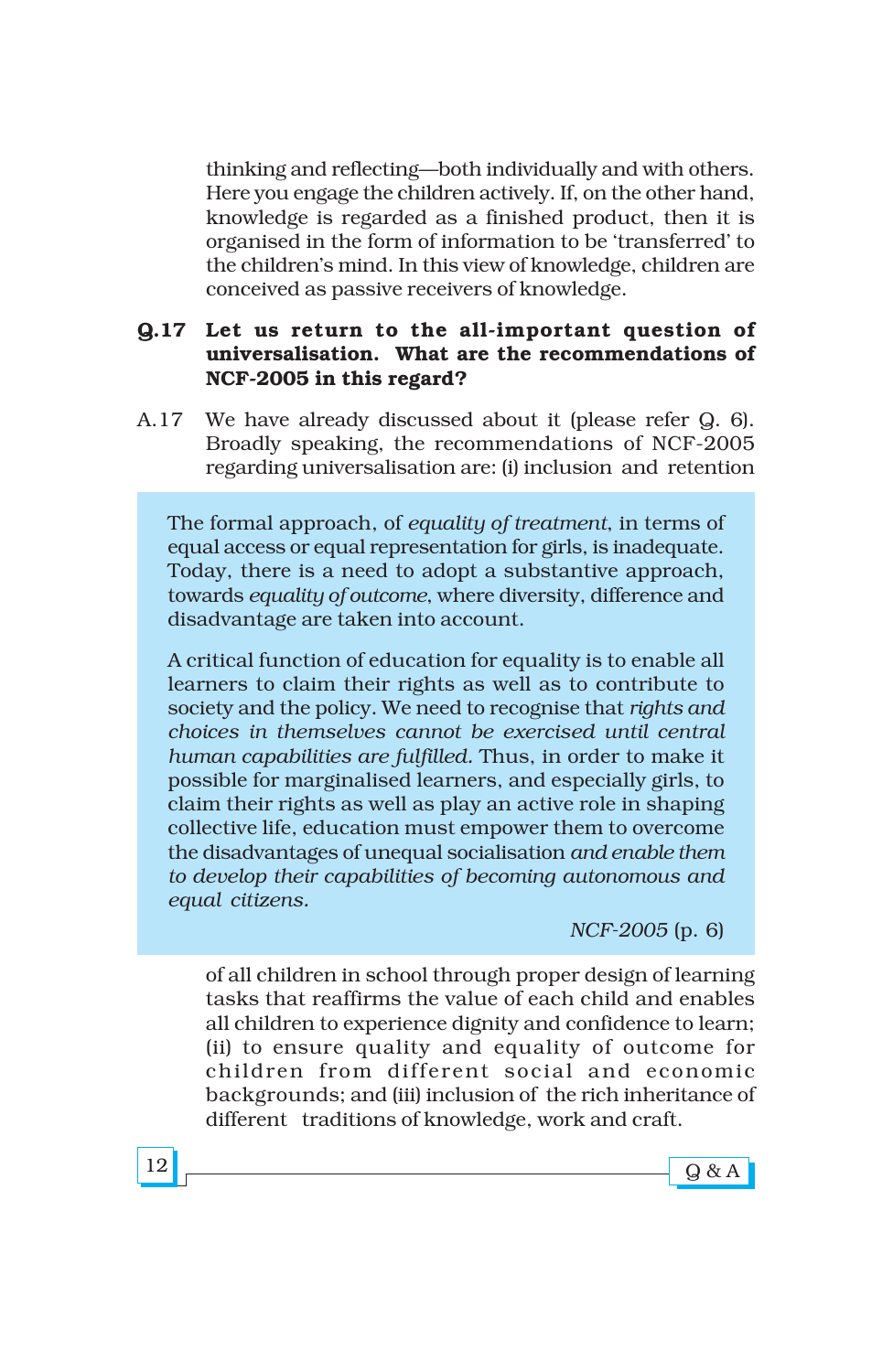- **Q.18 Universalisation is, of course, a Constitutional requirement. We must give equal treatment to all, irrespective of caste, class, clan, religion, language, region, etc. What is new in NCF-2005?**
- A.18 NCF-2005 goes beyond equality of treatment. It emphasises that school education should be so geared that there is equality of outcome. *Equality of treatment* focuses only on parity across different groups, for example, equal representation of all in the curriculum and textbooks.

*Equality of outcome* emphasises that the processes of education have to be designed to ensure that the marginalised groups are able to relate to the curriculum and teaching practices with their experiences and native wisdom so that they can overcome disadvantages and be able to perform on par with everyone.

#### **Q. 19 I agree that these ideas are good. But they seem rather idealistic and not practical. How will a teacher like me implement these various recommendations in practice?**

A.19 A majority of teachers have a similar feeling. This is because our education system is textbook and examination centric. We need to go beyond the textbooks and see connectivity between child's everyday life experience and the knowledge school provides. Once we develop faith in child's abilities, we will be able to design challenging tasks for her learning and move towards engaging her in observation, enquiry and construction of knowledge. The ideas we have discussed above may seem impractical in the beginning but that is because we are not used to them. Experience shows that once teachers start implementing these ideas they begin to feel comfortable with them and indeed enjoy interacting with children with this new approach. Teacher autonomy is essential for ensuring learning environment that addresses children's diverse needs. It is important to appreciate that as much as the class room needs to nurture a democratic, flexible and accepting culture, so also the school institution and the bureaucratic structure need to do the same.

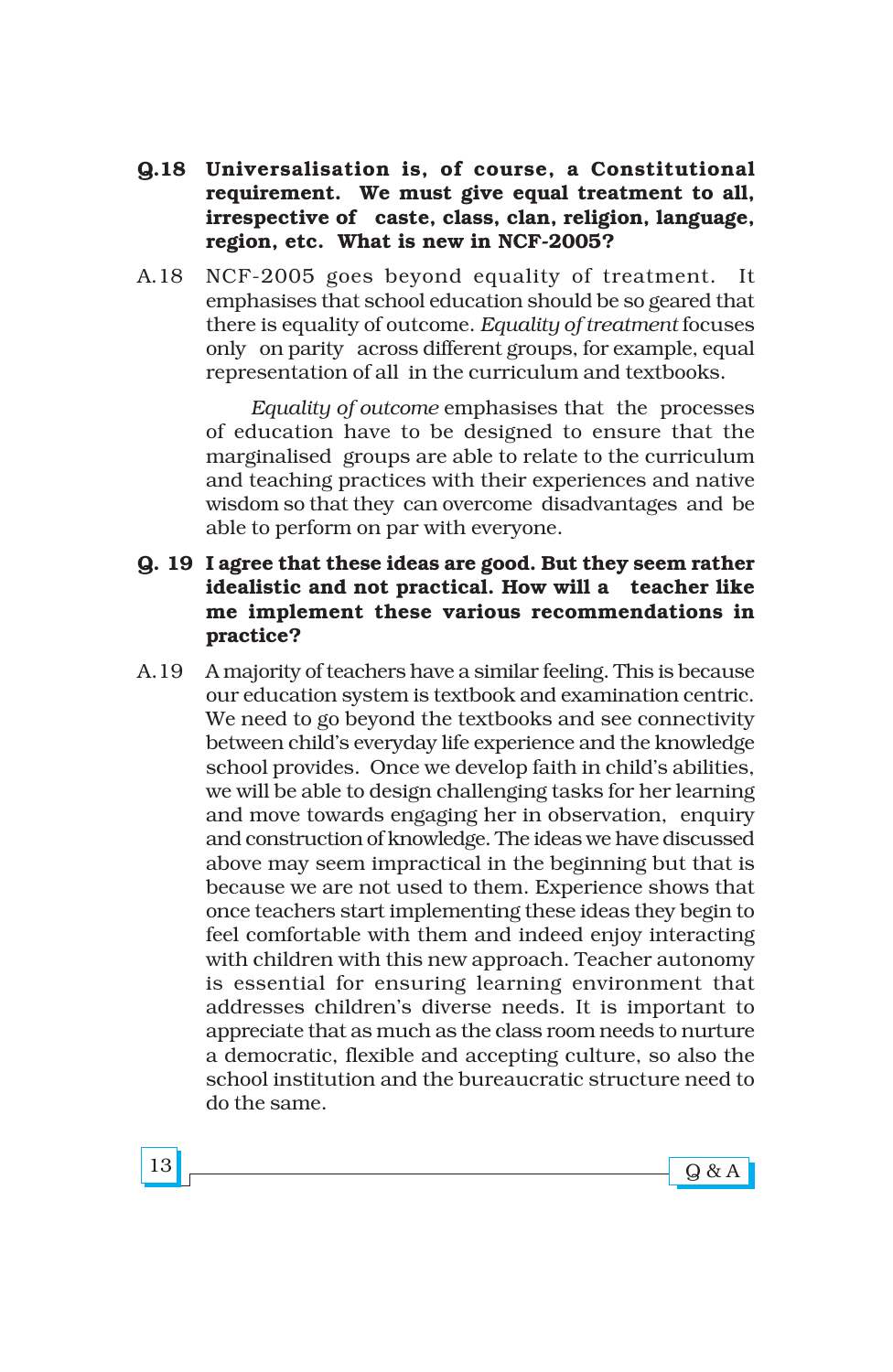

# **Science and Mathematics Learning**

Key issues and ideas of NCF-2005 pertaining to science and mathematics; doubts resolved

#### **Q.1 NCF-2005 states that ëgood science education is true to the child, true to life and true to scienceí. What is this supposed to mean?**

A.1 In the context of NCF-2005 'true to child' means that the science we teach should be understandable to the child and be able to engage the child in meaningful and joyful learning.

ëTrue to lifeí means that the science we teach should relate to the environment of the child, prepare her for the world of work and promote in her concerns for life and preservation of the environment.

True to science' means the science we teach should convey significant aspects of science content at appropriate level and engage the child in learning the processes of acquiring and validating scientific knowledge.

#### **Q.2 NCF-2005 refers to six ëvaliditiesí of a good science curriculum. What does that mean?**

A.2 This is just a way of saying what the essential features of a good science curriculum are. The six different validities refer to cognitive, content, process, historical, environmental and ethical aspects of a science curriculum. They should provide base for the teaching learning of science. These validities do not set the limit for the teachers. On the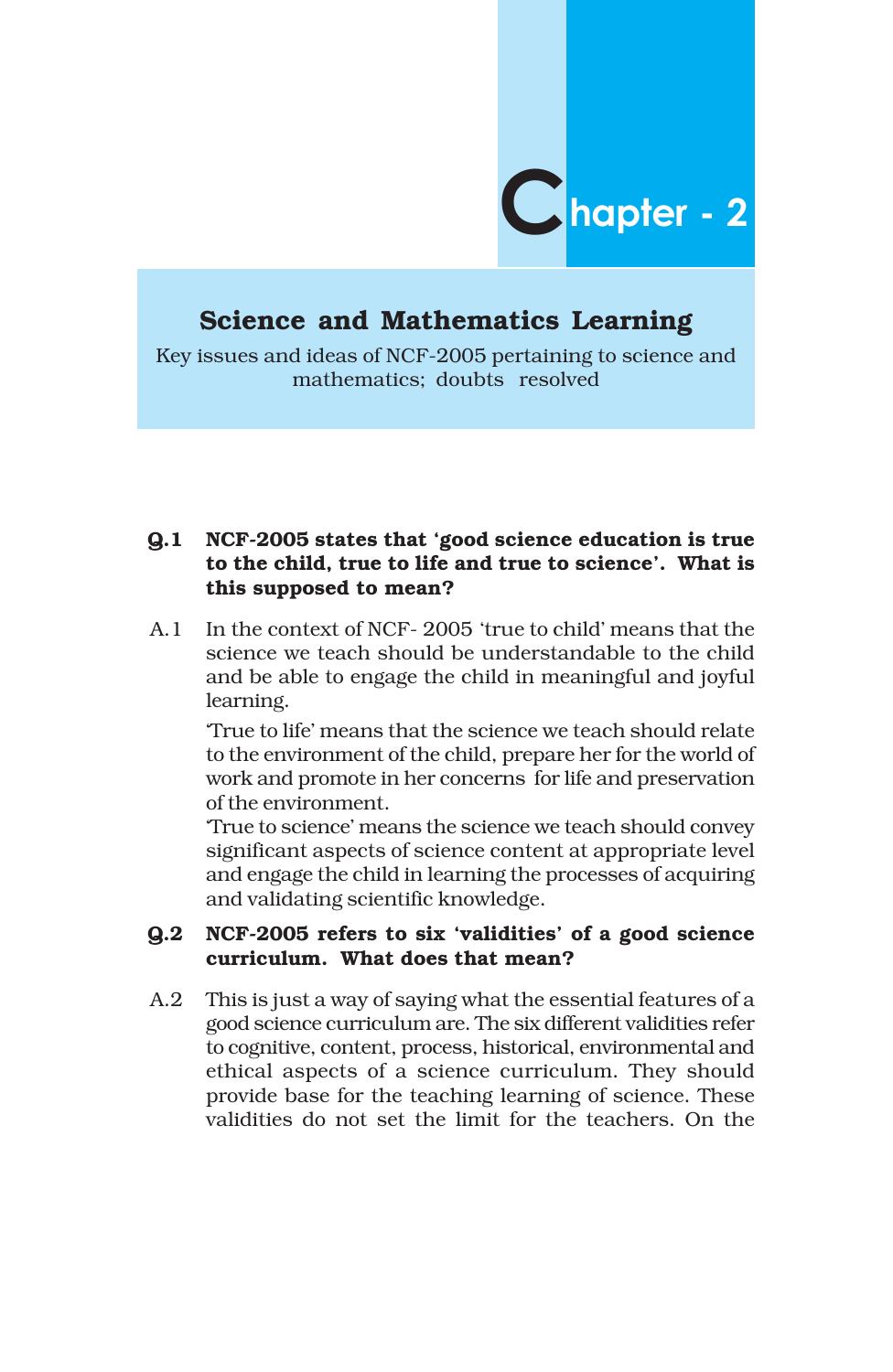contrary, they provide freedom to the teacher to plan a variety of experiences to seek participation of her students in learning process.

## **Q.3 Should I understand these in more concrete terms?**

A.3 Yes indeed. Let us see few examples that satisfy the required validity and alongwith them the counter examples that illustrate the topics not reflecting the required validity.

# **Cognitive validity**

Cognitive validity implies that the content should be age appropriate so that children can understand them.The way of transaction of the content should be according to the level of the child.

# Example:

Up to upper primary level, the basic concepts of light are transacted qualitatively taking concrete examples from their surroundings. At the secondary stage, the ability of logical thinking and abstract reasoning develops. Therefore, children are introduced to draw ray diagrams explaining formation of images using different types of lenses and mirrors. At higher secondary stage, children are ready to understand the broader concepts of light like principle of various optical instruments using relevant formulae and solving problems with appropriate rigour. *Wave Theory of Light'* at higher secondary stage satisfies cognitive validity. Based on this reasoning we decide which topic should be taken up at which stage.

Teaching ë*Formation of Shadowsí* in class VI, and ë*Differential Calculusí* in class XII also satisfy cognitive validity.

#### Counter example:

Teaching *'Wave Theory of Light'* in class VII or *'Irrational Numbersí* in class VI do not satisfy cognitive validity.

#### **Content validity**

It requires that curriculum must convey significant and scientifically correct content. We should not teach grossly incorrect science in our effort to simplify it. The idea that

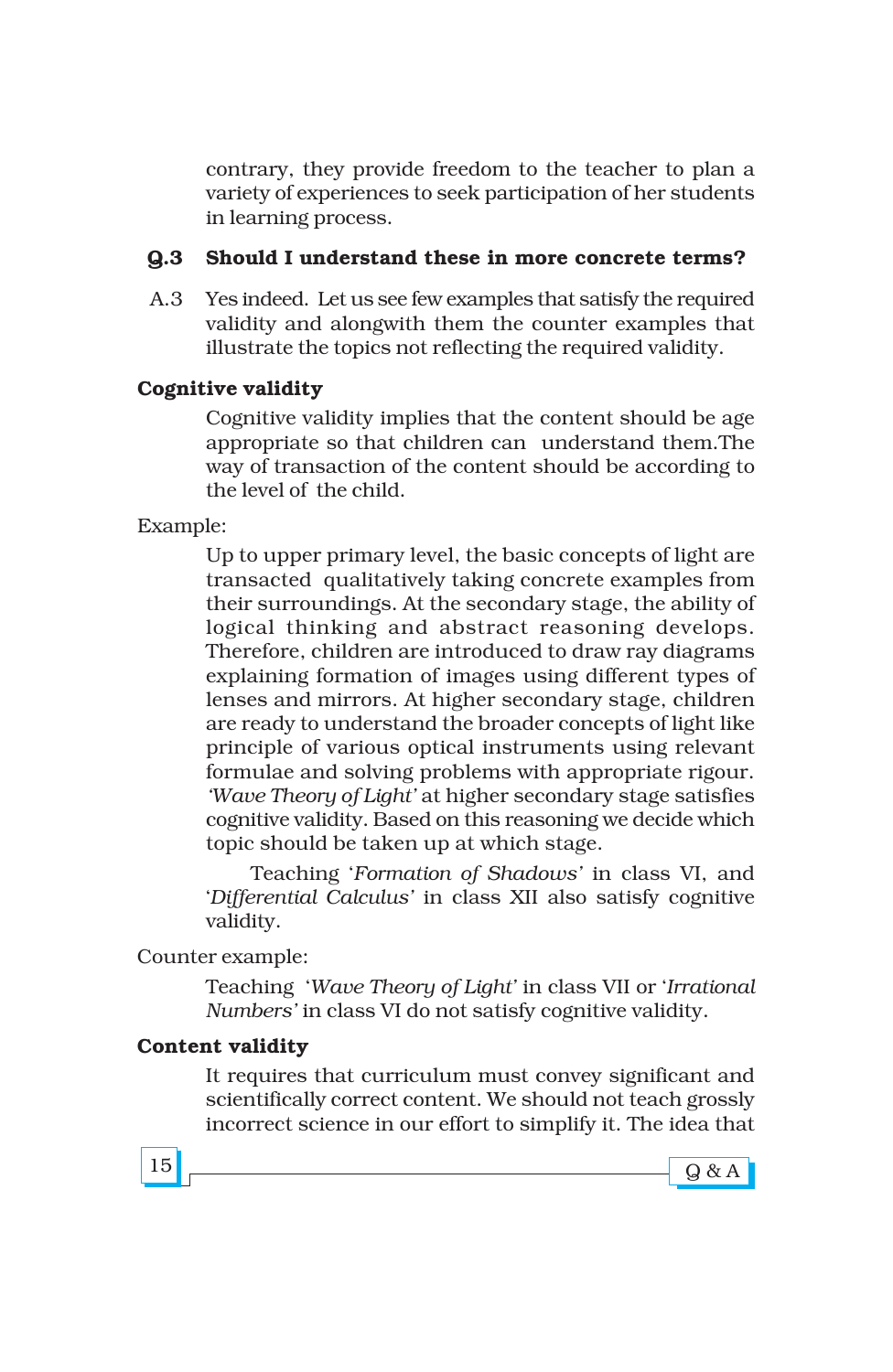electron pairs are equally shared in all covalent bonds should be reconstructed as electron pairs are not shared equally in all covalent bonds. In some, one atom attracts the electron pair more than the other atom (i.e., a difference in electronegativity) and causes the electron pair to be closer to it than to the other atom.

#### Example:

The spontaneous and widespread idea of students at secondary stage that force is directly proportional to velocity should be carefully transformed into the correct idea that force is directly proportional to acceleration. This is necessary for satisfying content validity.

#### Counter example:

Explaining ë*Darwinian Theory of Natural Selectioní* as a 'natural desire' of species to survive; matter is destroyed during burning; electric current is used up in lighting the bulb; do not fulfil the requirement of content validity.

#### **Process validity**

It is an important criterion of a good science curriculum. It helps children in learning to learn science. It implies that we should not focus only on the content but also ensure that while teaching, the right pedagogic processes are used that enable interactive and activity-based learning. Curriculum should engage the learners in acquiring the methods and processes of learning science so that they can generate and validate the scientific knowledge. It should develop a spirit of enquiry, objectivity, creativity and openmindedness among the learners. In order to satisfy the process validity, children should be given all possible opportunities of observation, classification, measurement, making hypothesis, experimenting, reasoning, arriving at conclusions and communicating results in teachinglearning situations of science.

#### Example:

Learning ë*Faradayís Law of Electromagnetic Induction*í through a variety of different situations in the laboratory: magnet and coil in relative motion, two current carrying coils in the vicinity of each other, etc. and arriving at the



 $16 \fbox{g} \& A$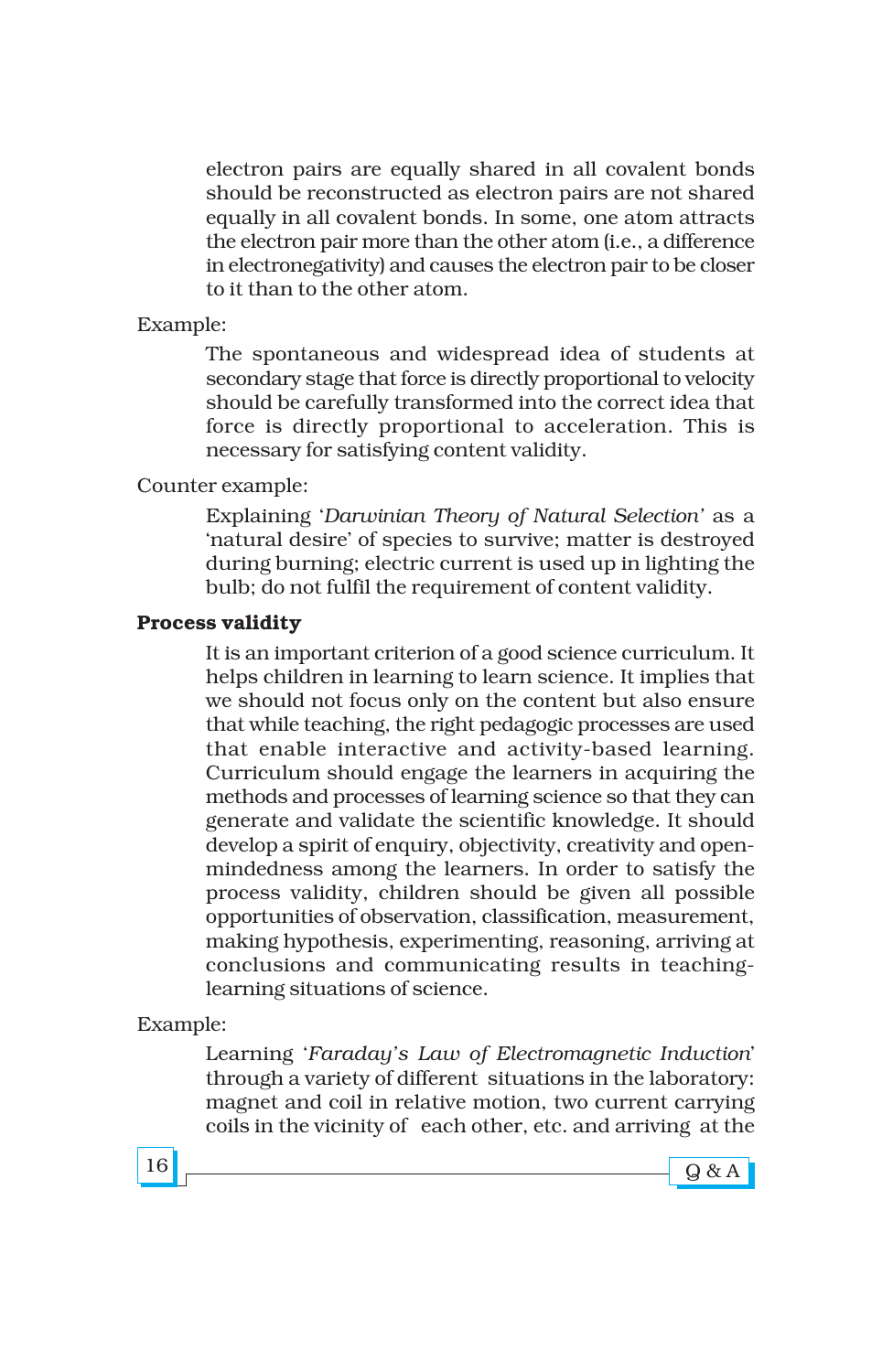mathematical law followed by solving problems and critical conceptual questions, satisfy process validity. Similarly, arriving at the approximate value of  $\pi$  as nearly 3.14 by the students after finding the ratio of circumference to the diameter of different circles and then generalising it themselves meets the requirement of process validity.

Counter example:

Verbal description of the arrangement of flowers (inflorescence ) in a plant, without exposure to plants in the environment does not fulfil the requirement of process validity. Other counter examples are teaching 'Laws of *Reflection and Refraction of Light*í or ë*Magnet*í without providing the children situations of performing activities and experiments.

#### **Historical validity**

It means that science teaching should not convey a static image of science. It should be informed by historical perspective enabling the learner to appreciate how the concepts of science evolve with time with better and more reliable theories. Satisfying historical validity helps the learner to view science as a social enterprise and to understand how social facts influence the development of science.

#### Example:

The 'Periodic Table' in Chemistry was earlier based on atomic weight, later based on atomic number, and finally explained by quantum theory. The concept of *'genes'* in terms of its phenotypic expression or molecular understanding of ë*gene*í with reference to structure of DNA accomplish the requirement of historical validity.

Counter example:

Teaching ë*Heliocentric Theory of Solar System*í without any reference to the earlier 'Geocentric' model; teaching 'Wave *Optics*í without reference to the historical debate between the wave and corpuscular pictures of light do not meet the requirement of historical validity.



 $17 \fbox{g} \& A$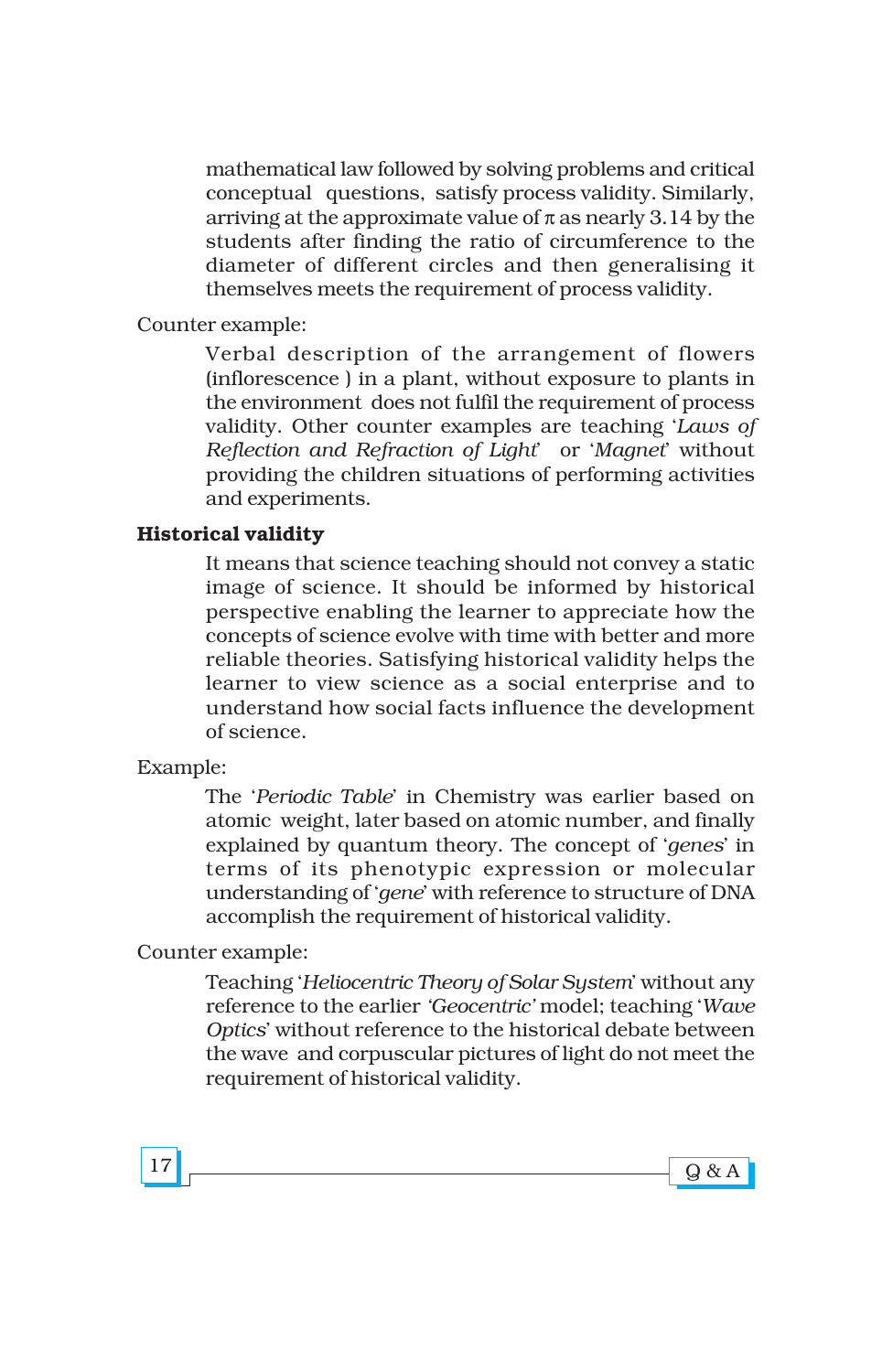#### **What Biology do students know?**

These students don't understand science. They come from a "deprived background!" We frequently hear such opinions expressed about children from rural or tribal backgrounds. Yet consider what these children know from everyday experience.

Janabai lives in a small hamlet in the Sahyadri hills. She helps her parents in their seasonal work of rice and tuar farming. She sometimes accompanies her brother in taking the goats to graze in the bush. She has helped in bringing up her younger sister. Nowadays she walks 8 km every day to attend the nearest secondary school.

Janabai maintains intimate links with her natural environment. She has used different plants as sources of food, medicines, fuelwood, dyes and building materials; she has observed parts of different plants used for household purposes, in religious rituals and in celebrating festivals. She recognizes minute differences between trees, and notices seasonal changes based on shape, size, distribution of leaves and flowers, smells and textures. She can identify about a hundred different types of plants around her-many times more than her biology teacher can— the same teacher who believes Janabai is a poor student.

Can we help Janbai translate her rich understanding into formal concepts of biology? Can we convince her that school biology is not about some abstract world coded in long texts and difficult language: it is about the farm she works on, the animals she knows and takes care of, the woods that she walks through every day? Only then will Janabai truly learn science.

*POSITION PAPER ON TEACHING OF SCIENCE* (p.14)

#### **Environmental validity**

It means that science teaching should be contextualised and related with the child's environment. Curriculum of science should enable the learner to appreciate the issues at the interface of science, technology and society. It should also equip them with the requisite knowledge and skills to enter the world of work.

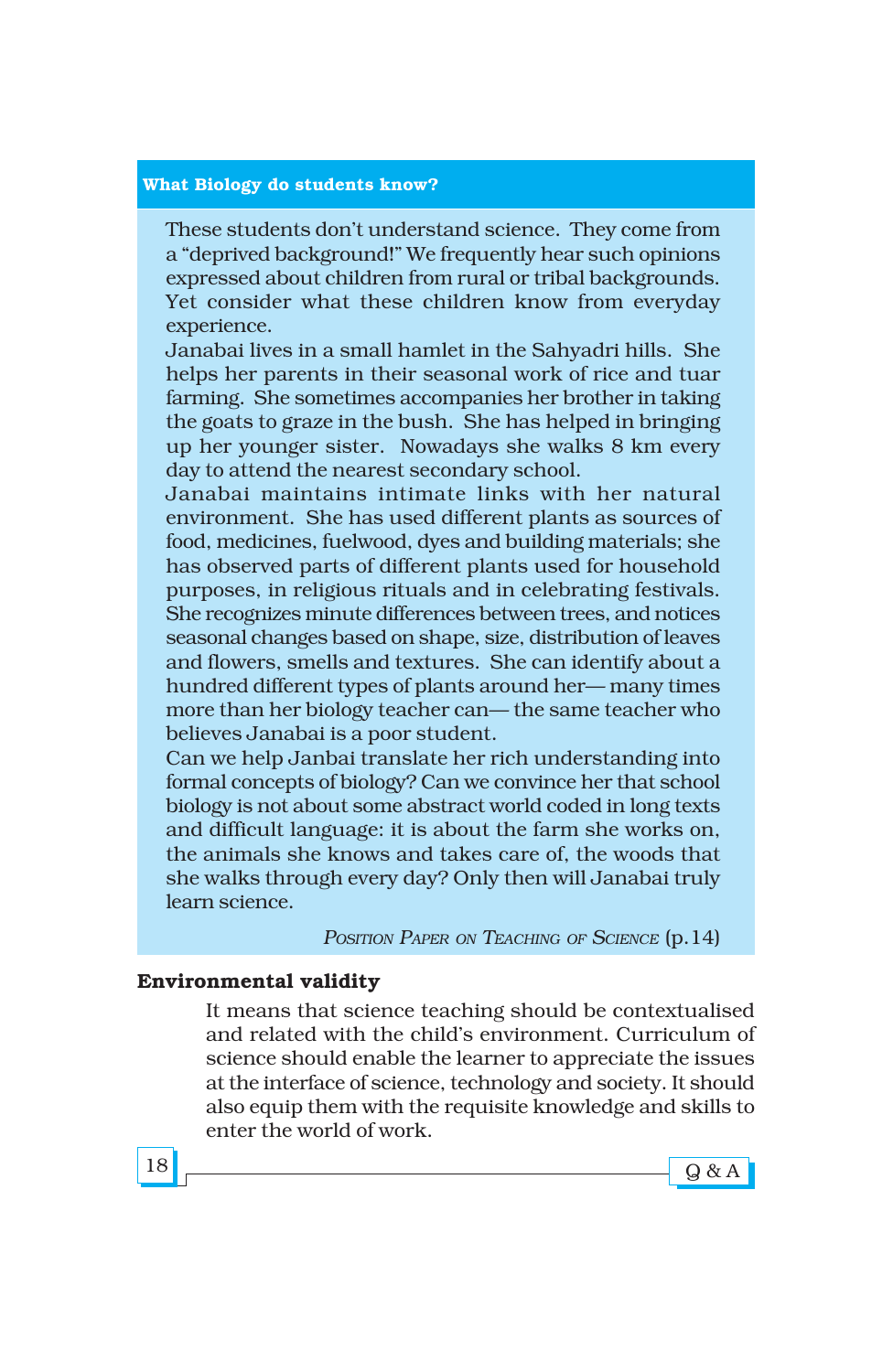# Example:

Encouraging children to build models of windmill, solar cooker; relating global warming with carbon dioxide emission from burning of wood and increasing number of automobiles; relating neutralisation of acid with base with ways of treatment of soil to decrease alkalinity or acidity are some examples satisfying environmental validities.

### Counter example:

Teaching biodiversity in a school in tribal areas without any field visit to the surrounding area; teaching concepts of sound without any sensitisation to noise pollution does not satisfy environmental validity.

# **Ethical validity**

It means science education should promote values of honesty, objectivity, cooperation, freedom from fear and prejudices, and concerns for life and the environment.

Example:

Encouraging children to report the experimental and observational data honestly and critically, enquiring into the reasons for departure from standard or expected value, if any, establishes ethical validity.

Counter example:

Being insensitive to water and electricity wastages in schools and homes, indulging in cutting of trees and cruelty to animals does not satisfy ethical validity.

# **Q.4 Knowing NCF-2005 perspective on science, now I am curious to know what are the thrusts of NCF-2005 with respect to mathematics education?**

A.4 As per NCF-2005,the main goal of mathematics education is the development of children's ability of mathematisation.

# **Q.5 What does that mean?**

A.5 Basically it means that children should learn to think about any situation using the language of mathematics so that the tools and techniques of mathematics can be used. This typically involves— drawing pictures (representations), choosing variables, framing equations and arriving at a conclusion logically.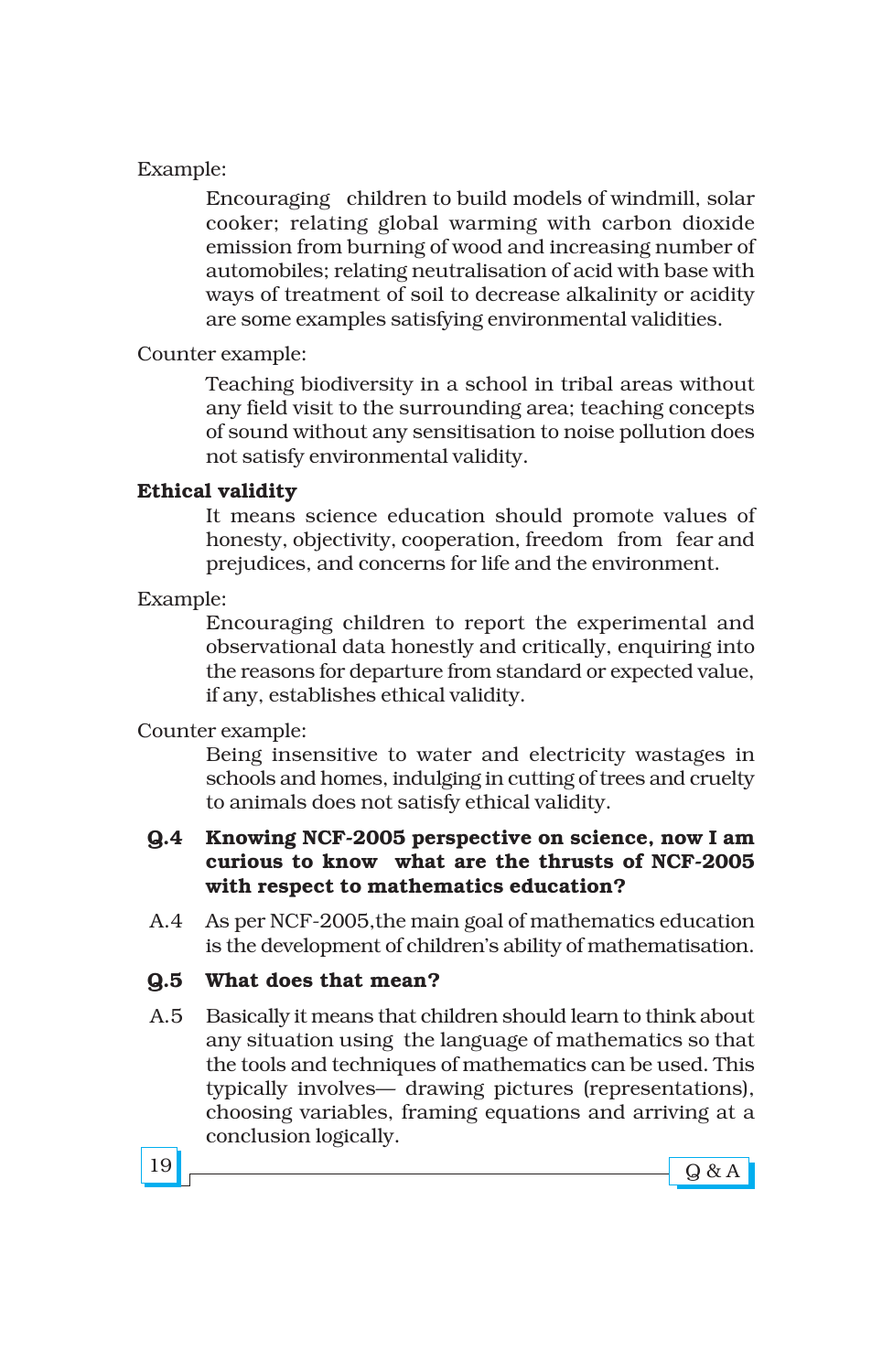# **Q.6 Would you please explain it with the help of an example?**

A.6 Sure. Let us consider, length of a rectangular field is two times its width and its area is 400 square metres. This situation can be expressed (mathematised) as  $(2x)(x)=400$  choosing *x* as a variable representing width of the field.

## **Q.7 But you talk of narrow and higher aims of mathematics. Why does one make such a distinction?**

A.7 The difference is basically between numeracy-related skills such as the ability to deal with arithmetic operations, ability to compute percentage, area, volume, to factor polynomials etc., and the mathematics required to handle abstraction. The former is needed to transact one's daily life business along with social obligations smoothly. It is of immediate need. But the later is important to deal with the modern complex technological world.

## **Q.8 How do you visualise achieving the higher aim of mathematics in our education?**

A.8 It is possible by developing the child's capability for logical and analytical thinking, nurturing a confident attitude to problem solving, and an ability to decide which mathematical tools are appropriate in which context and to apply them accordingly.

# **Q.9 NCF-2005 talks about teaching ambitious, coherent and important mathematics. What does that mean?**

A.9 An ambitious mathematics seeks to achieve the higher aim rather than only the narrower aim. Coherent means linkages of mathematics with other subjects. Teaching important mathematics means that it is not merely textbook material but something both children and teachers consider worth spending their time and energy on, and mathematicians consider significant for mathematics. An important consequence of such requirements is that school mathematics must be activity oriented.

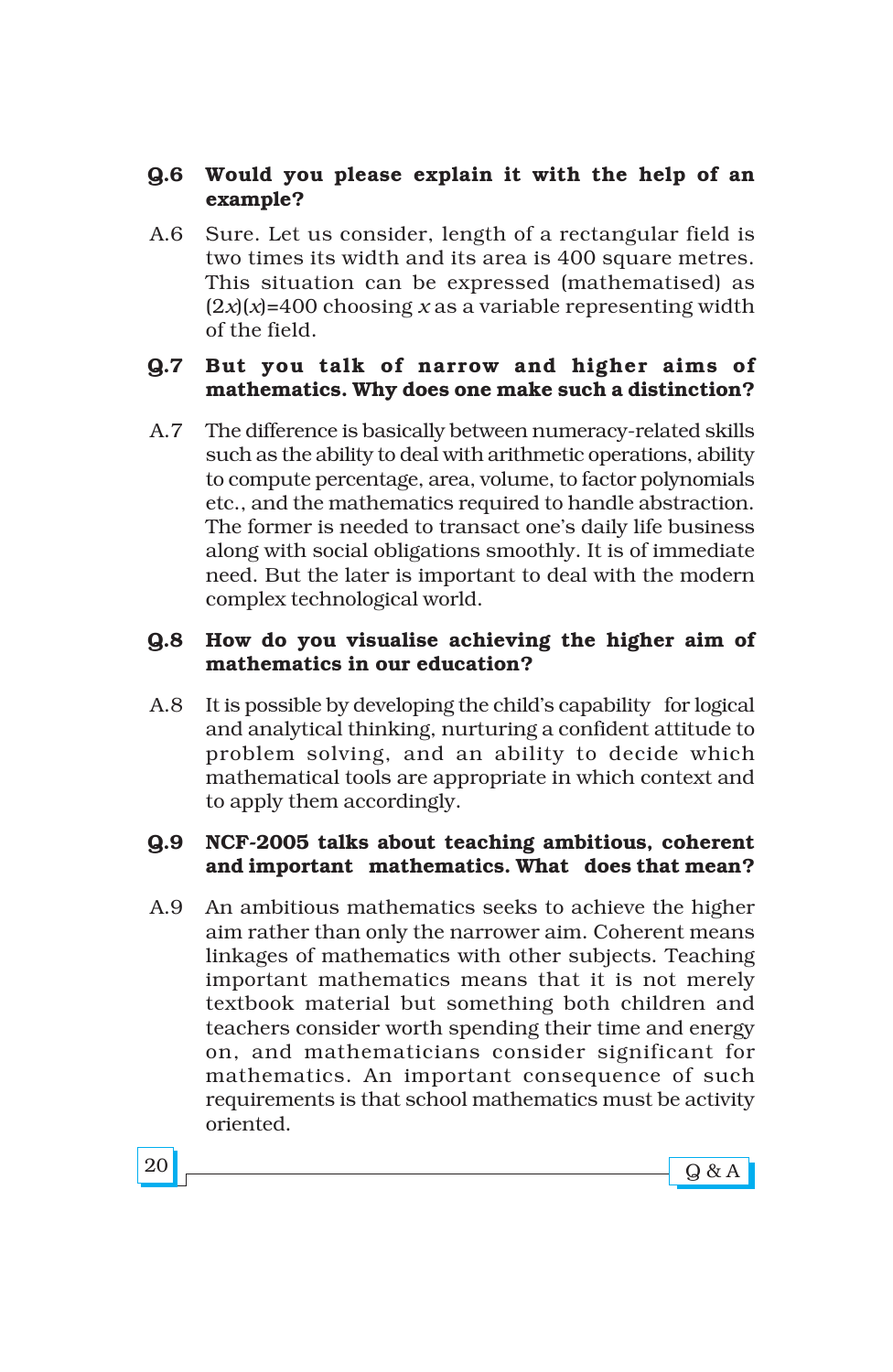## **Q.10 It is appreciable. Could you next explain the meaning of nature of mathematics?**

A.10 Mathematics reveals hidden patterns that helps us to understand the world around us. Much more than arithmetic and geometry, Mathematics today is a diversified discipline, which deals with data, measurement and observations from science; with reference, deduction and proof, and with mathematical models, natural phenomena, human behaviour and social systems. As a practical matter, mathematics is a science of patterns and order. Its domain is not molecules or cells, but numbers, chance, form, algorithm and change. As a science of abstract object, mathematics relies on logic rather than on observation as its standard of truth, yet employs observation, simulations and even experimentation as means of discovering the truth. The result of mathematics—theorems and theories—are both significant and useful; the best results are also elegant and deep. In addition to theorems and theories, mathematics offers distinctive mode of thought which are both versatile and powerful, including mathematical modelling, abstraction, optimisation, logical analysis, inference from data and use of symbols. Due to diverse application of mathematics, the various mathematical tools are required which are interlinked with each other. It is the tall shape of mathematics.

# **Q.11 What is the meaning of ëthe tall shape of mathematicsí?**

A.11 Many concepts are needed to be learnt sequentially in mathematics. Only after mastering arithmetic, algebra is learnt, and only when one can factor polynomials, is able to understand trigonometry, and so on. Thus, since each theme is built on another, it results in a tall shape. This makes it difficult for children; someone who finds one stage difficult finds it hard to catch up later.

# **Q.12 But, as I understand, that is the nature of mathematics. What does NCF-05 say about it?**

A.12 NCF-2005 says that the tall shape of mathematics can be de-emphasised in favour of a broad-based curriculum

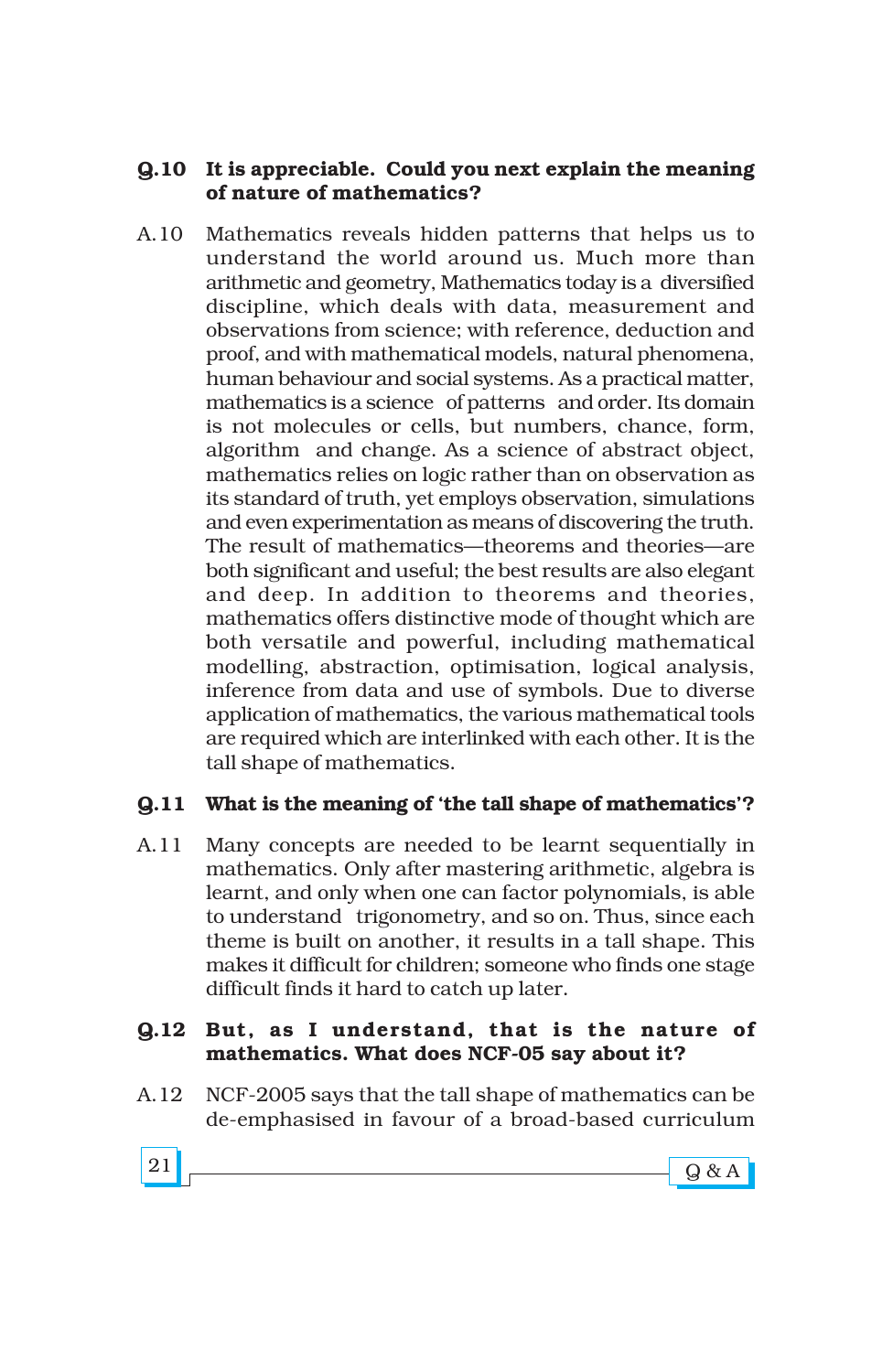with more topics that start from the basics. Revisiting the basics of mathematics at secondary and higher secondary stages will help children make better use of their time at school.

- **Q.13 We often face a difficult choice, especially at the secondary and higher secondary stages, of deciding whether we should teach many topics without much detail, giving children exposure to those topics, or should we cover a few themes in depth, giving children competence. What is the solution to this problem?**
- A.13 There are arguments in favour of either choice. It is generally not possible to do both, since there are often conflicting demands of depth versus breadth. There is no general answer to this question. The teacher is the best person to find the right balance, in the given local situation and context.
- **Q.14 I appreciate that NCF-2005 advocates this flexibility. I would like to know, whether the meaning of ëconstructivismí is the same in the context of mathematics as it is in science?**
- A.14 It means the same thing; an approach by which children discover and construct their knowledge, rather than it being simply given and taken uncritically. In mathematics, for example, this means that children's ability to come up with a formula is more important than being able to correctly use well known formulae.
- **Q.15 I understand. It means that discovering even simple facts (theorems) on their own, and arguing why they are true is more important than being able to recall famous theorems and their proofs. Am I right?**
- A.15 Absolutely. Children view mathematics as something to talk about, to communicate, to discuss among themselves, to work together on. Making mathematics a part of children's life experience is the best mathematics education possible.

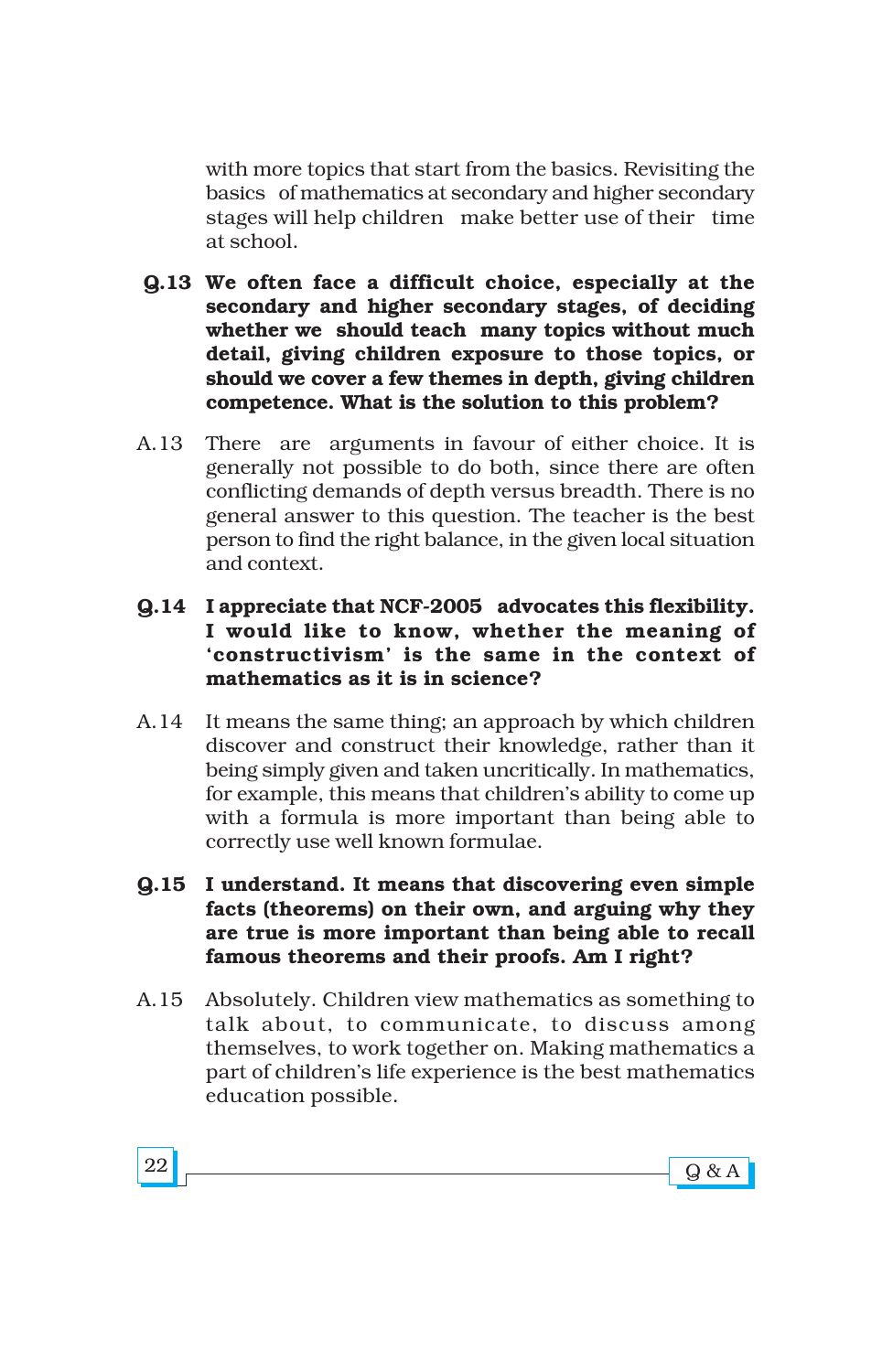- **Q.16 I try my best to help children to discover the formulae on their own and I have observed that this way they enjoy mathematics rather than fear it. I understand that mathematics is more than formulae and mechanical procedures.**
- A.16 That is great.

#### **Q.17 What is the meaning of the term ëmultiplicity of approachesí?**

A.17 Very often, there are many ways of solving a problem, many procedures for computing a quantity, many ways of proving or presenting an argument. Offering such a choice allows children to work out and use the approach that is most natural and easy for them. For some students who learn more than one approach, this is a technique for selfchecking. Multiplicity of approaches is crucial for liberating school mathematics from the tyranny of the one right answer, found by applying the one algorithm taught. When many ways are available, one can compare them, decide which is appropriate when, and in the process gains insight.

> For instance, to subtract 53 from 100, you could use the standard algorithm of taking away with borrowing, or consider how people do this in shops. When someone buys material for Rs 53 and gives a hundred-rupee note, the shopkeeper may return as follows: here, four notes of rupees 10, another five rupees and two coins of rupee 1. Here even the answer, 47, is not mentioned but the operation is correct. (This is not an argument to say that children need not learn the standard method, but to say that for children having difficulties, alternatives may help, until they gain confidence.)

#### **Q.18 What does it mean to shift focus from content to process?**

A.18 In mathematics, content areas are well established: arithmetic, algebra, geometry, trigonometry, mensuration, etc. Our teaching is content oriented, and while it is important to teach content, it is even more important to think of how we teach such content. Here process refers to

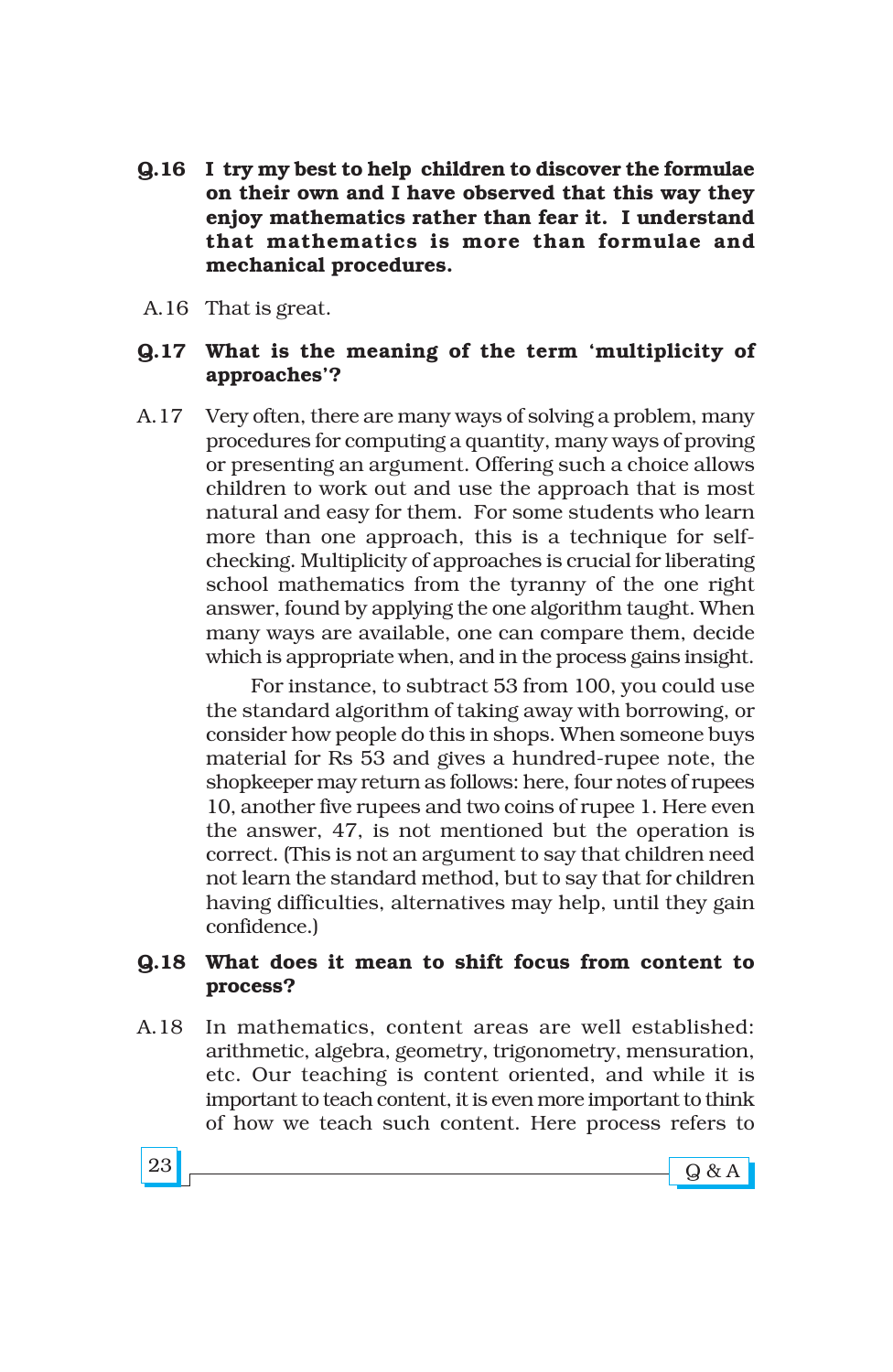pedagogic techniques. For example, many general tactics of problem solving can be taught progressively during the different stages of school. Techniques like abstraction, quantification, analogy, case analysis, reduction to simple situations, even guess-and-verify, are useful in many problem contexts. When children learn a variety of approaches (over a period of time), their tool-kit gets richer and, as we talked about it above, they also learn which approach is best suitable in a given situation. Instead of looking at whether children know something, it is more important to observe how they acquire such knowledge. Though the processes cut across several subject areas, these are central to mathematics. Problem solving, estimation of quantities, approximating solutions, visualisation and representation and mathematical communications are some of the processes of mathematics. As an example, an ability to convert grams into kilograms is important, but more important is the capacity to talk in terms of kilograms for weight of cabbage, and grams for eggs.

## **Q.19 What is the meaning of mathematical communication?**

- A.19 Precise and unambiguous use of language and rigour in formulation are important characteristics of mathematical treatment. The use of jargon in mathematics is deliberate and stylised. Discussing with appropriate notations aids thinking. That is what mathematical communication means.
- **Q.20 I ensure that children give as much importance to setting up the equations as to solving them. Is that also mathematical communication?**
- A.20 Yes, you do the right thing.

## **Q.21 What is the difference between ëword problem and mathematical modellingí?**

A.21 In word problem, we do not care for physical insight of the problem, but in mathematical modelling, physical insight of the problem is more important. The term modelling is typically used at the secondary stage and later, for

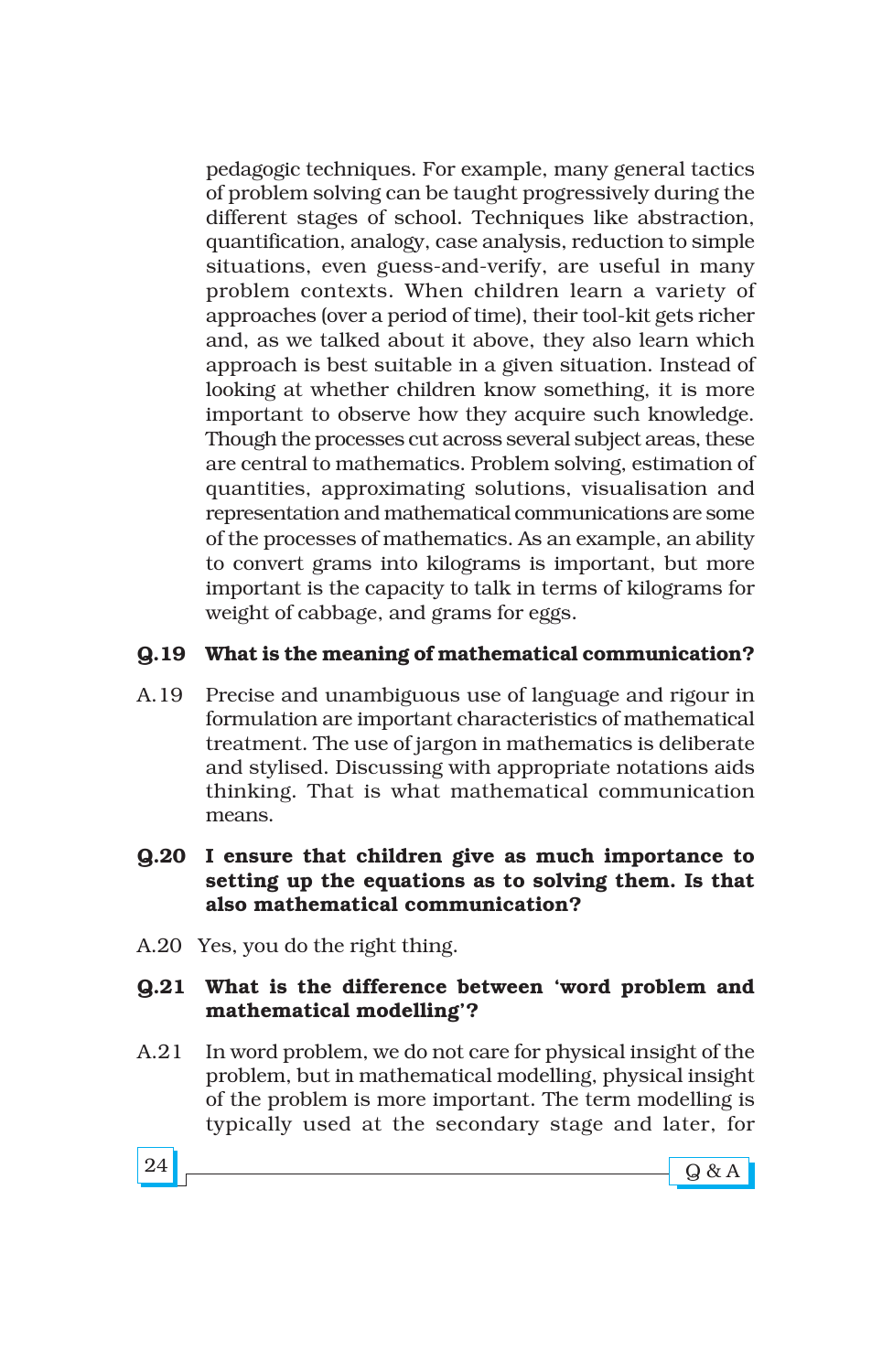situations where students come up with a mathematical (typically algebraic) formulation to solve them, translating the answers back into the situation. The model is intended to be used later on for other similar purposes. Word problems are similar, but typically used at the elementary stage, and refer to exercises where the child formalises the situation into a form where a specific mathematical technique can be applied. We can think of word problems as 'disposable' (or 'use and throw') models!

### **Q.22 Distinguish between use of concrete models, mathematical models and mathematical modelling.**

A.22 When we talk of using concrete models, we are referring to models already built by self or others which make it simpler to comprehend a difficult concept, and to visualise it; for example, cone, cylinder, frustum of cone, etc. used in mathematics laboratory. The meaning of mathematical model is to connect physical situation into mathematics with the help of symbols, such as calculating simple interest

with the help of the formula  $\frac{P \times R \times T}{100}$ , where symbols

have their usual meanings.

Mathematical modelling, on the other hand, is a process of transformation of a physical situation into mathematical analogies with appropriate conditions. It may be an iterative process where we start from a crude model and gradually refine it until it is suitable for solving the problem and enables us to gain insight into and understanding of the original situation. For example, constructing a mathematical model for the estimation of number of fish in a pond without accessing the situation, estimating the number of trees in a dense forest, etc.

## **Q.23 What is systematic study of space and shapes?**

A.23 Space is all around us, and we see shapes all the time. But when we see a half-filled glass of water, only systematic study opens our eyes to the circular base, the cylindrical body, an estimate of the volume of water,

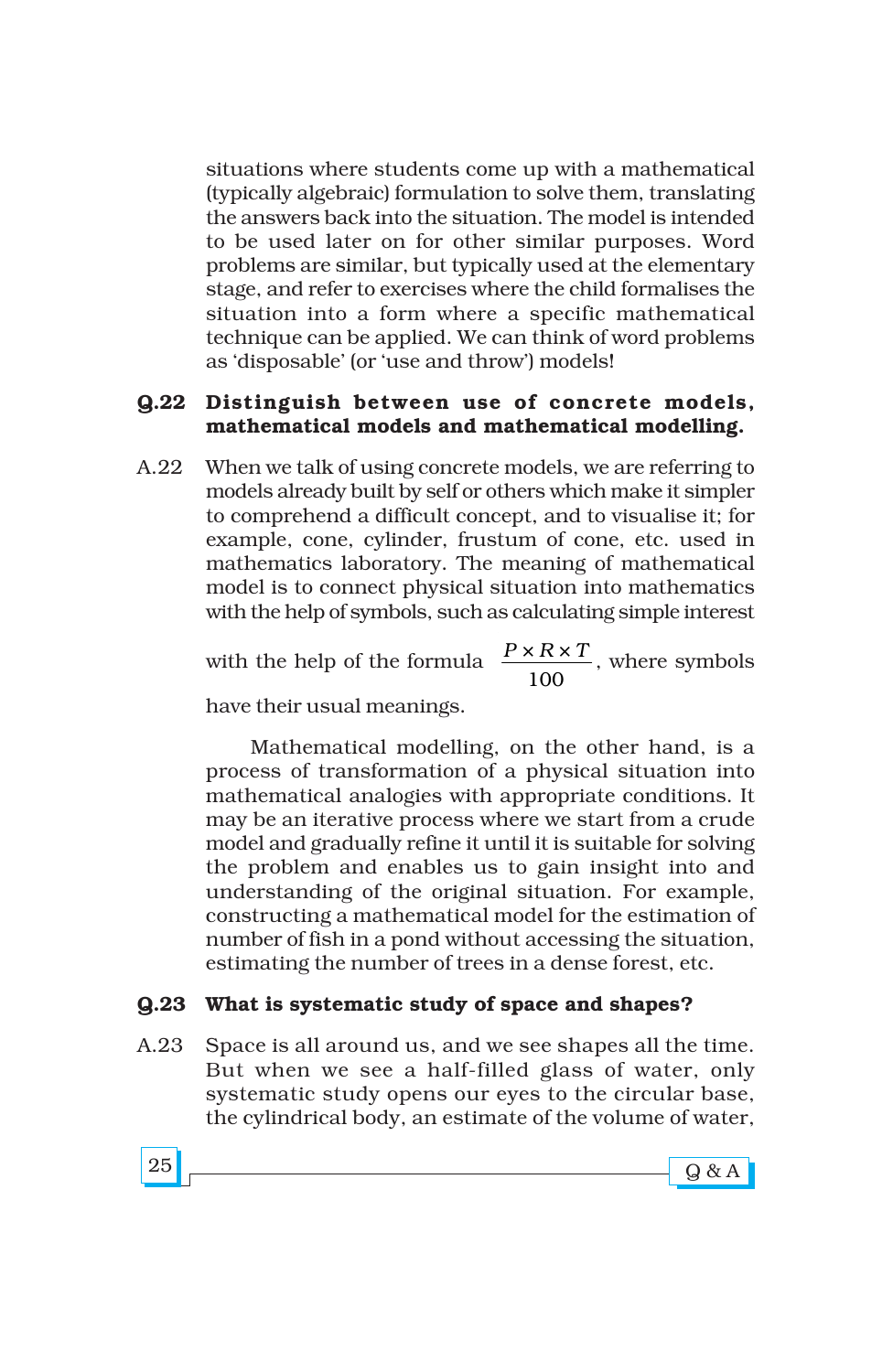etc. Similarly, geometry gives us a sense of symmetry and stability when we look at architecture. Thus, geometry, its systematic understanding using quantities, and its principles (theorems) altogether can be considered the beginning of systematic study of space and shapes.

#### **Q.24 What is tyranny of procedure?**

A.24 When we learn to do something only as a procedure: "do this, then that, then this", without understanding why, we not only make mistakes, but also become incapable of applying this learning in a slightly changed situation. A good cook knows not merely the recipe, but also the roleplayed by each ingredient, so that she can use a different one when something is not available. In mathematics, simply learning formulae without understanding makes for such tyranny, as a consequence, we stop thinking.

## **Q.25 What is meaningful problem solving?**

A.25 Exercises at the end of a chapter typically involve only application of a specific skill learnt in a specific situation. Problem solving is more general and should be distinguished. The problem-solving situation is meaningful, when it interests the child who is then motivated to solve the problem, the situation is genuine and the solution is relevant. Meaningfulness is different from interesting stories. A problem asked: Mother made 120 puris, 5 people ate 22 each, how many were left over ? This is utterly meaningless! Even if one can produce a family with 5 people eating exactly the same number of puris, who cares how many are left over after each one ate 22 of them? The only purpose of asking such a question may be to have children reflect on the atrocity of having their mother (or anyone else for that matter) to make 120 puris in the first place!

> On the other hand, finding the number of bricks required to make a wall of given dimension is a meaningful problem as it involves the use of concepts of volume as well as concepts of division.

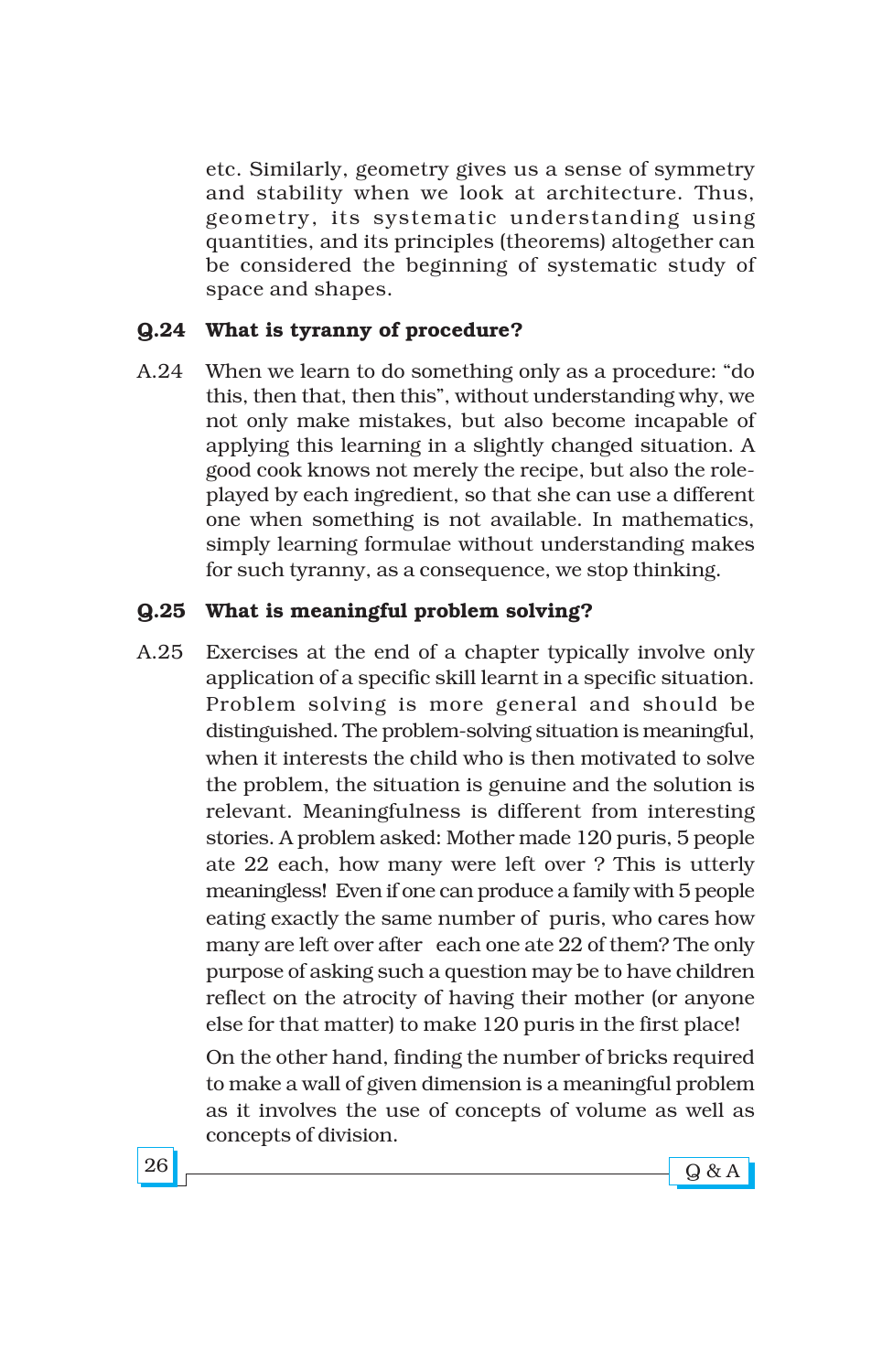## **Q.26 Why is problem posing as important as problem solving?**

A.26 Problem solving usually means a better understanding of the concepts involved, which in turn helps in solving the problem. Problem posing, on the other hand, often requires original and diverse thinking and has many a time resulted in the development of mathematics. For example; (i) Many attempts were made to prove/disprove Euclidís fifth postulate. The work done during these attempts resulted in the development of Non-Euclidean Geometry; (ii) Famous seven bridges problem resulted in the development of a new branch of mathematics called Graph Theory.

## **Q.27 What is visual learning in mathematics and why is it important?**

A.27 Learning mathematics by drawing visuals such as number line, bar graph, line graph, histogram, pie chart, etc., is called visual learning. It is important because it facilitates learning, makes it more permanent, and facilitates communication of ideas or result.

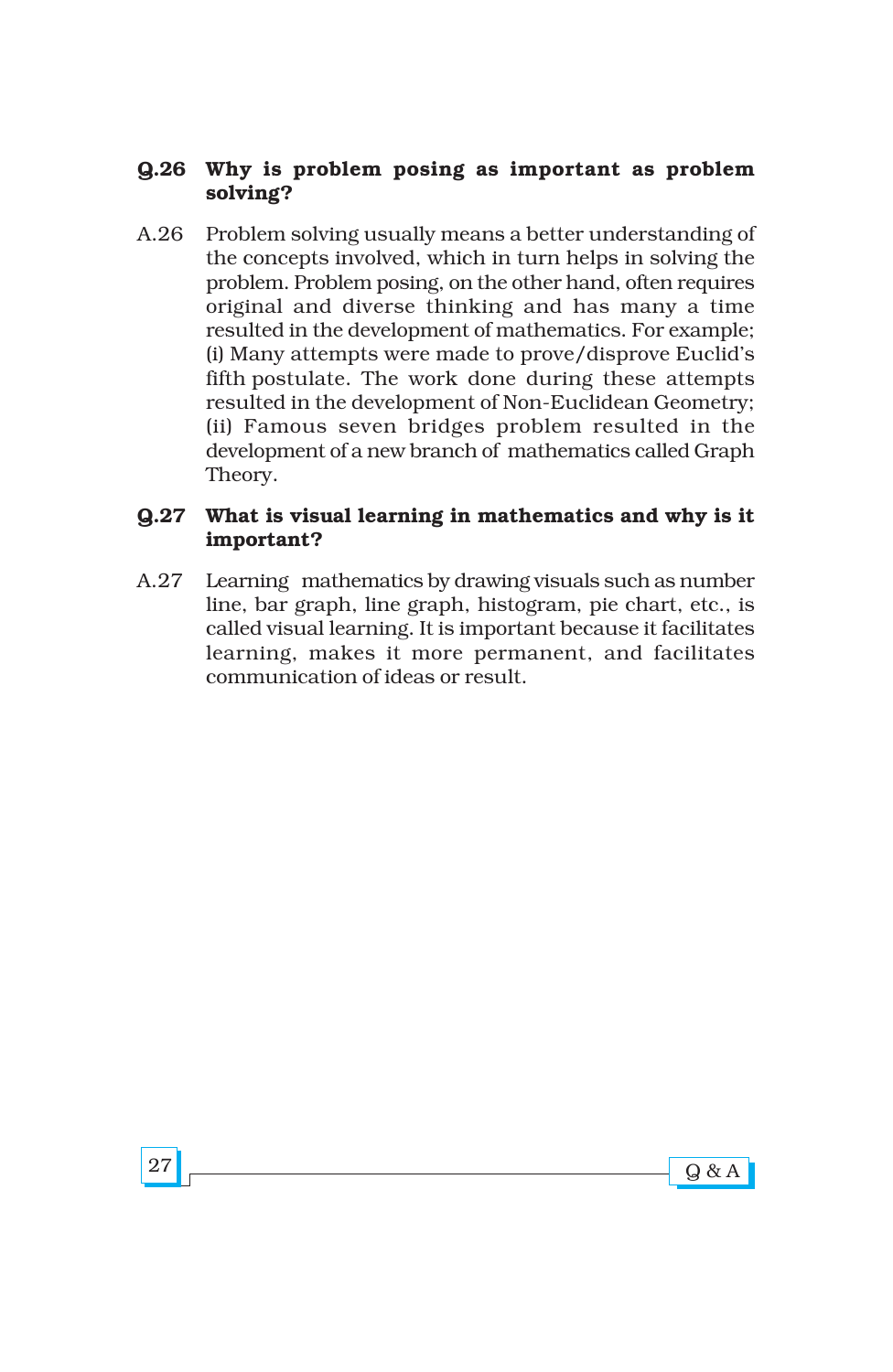

# **Towards Implementation**

Obstacles in implementing key ideas, issues and concerns in the context of science and mathematics; softening the boundaries between different subjects and bringing reforms in evaluation: revisiting vision of NCF-2005

- **Q.1 NCF-2005 seems to be full of good ideas and intentions. But we are all aware of ground realities of our schools. How are we going to implement these different ideas?**
- A.1 Though it has been phrased in general conceptual terms, NCF-2005 is deeply rooted in the ground realities of the country. It was widely debated throughout the country involving different stakeholders of education. Still I appreciate that you are concerned about the obstacles in its implementation. Let us see what the possible obstacles are and what we can do about them.
- **Q.2 The first obstacle is the quality of infrastructure. In many schools of our country, infrastructure is far from adequate. Every school must have an ideal laboratory, space for carrying out activities, and mathematics laboratory.**
- A.2 That is perfectly right. NCF-2005 has recommended that we must provide access to science experimentation kits and laboratories in rural areas as one of the important ways of equitable provisioning for science learning. It should be ensured that basic infrastructure is available in all schools of the country. For quality improvement, every school must have mathematics laboratory.
- **Q.3 It is sometimes said that even without adequate infrastructure, activities and experiments can be carried out, at least up to elementary levels. How can**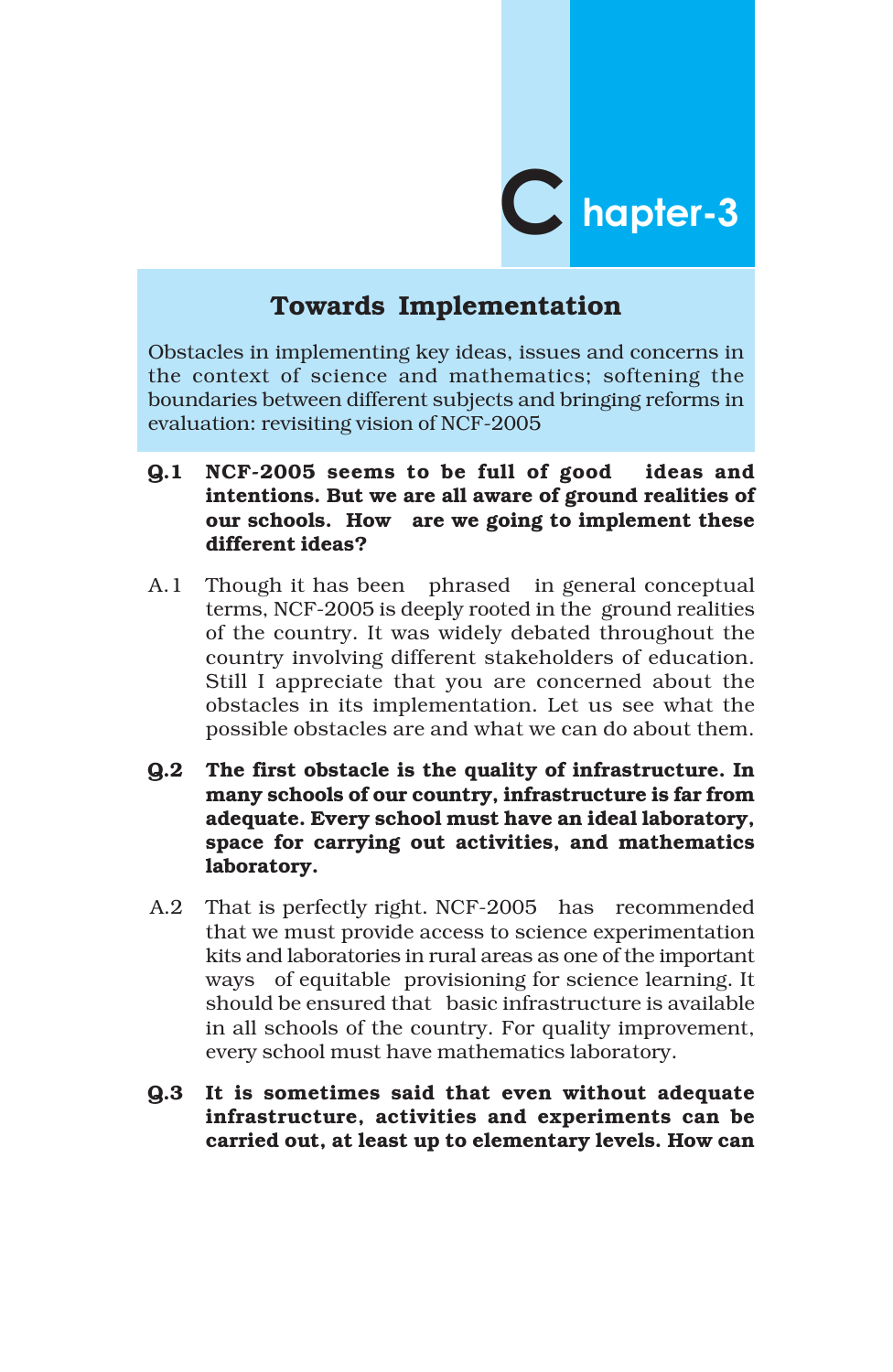## **this be done? I feel that we do need tools and space to carry out activities.**

A.3 What is required is that teachers of a school discuss together and exchange their ideas to design their own tool kits to improvise equipments to carry out low-cost activities and experiments using locally available materials. They can even meet together at the district, zonal and regional levels for this purpose. Even children can participate in the development of the tool kits. Here, one must try to explore the possibilities of sharing the resources. Some specific equipments could be shared among schools if they are placed in the cluster centre.

Children are constantly interacting with the physical environment of their schools during structured or unstructured time, consciously or unconsciously. We need to pay attention to it.

Teachers might utilise every conceivable situation for learning process. For example, on the school's ground certain things are almost always available, such as soil, plants, trees, insects, birds, sunshine and shadows, bicycles and automobiles. A range of activities can be organised from these things, situations and materials. Proper planning is required to encourage participation of children and make their learning effective.

## **Q.4 Is it really possible?**

- A.4 Certainly. There are examples where this has been possible. For this, a change in mindset is needed. This is best brought out by teachers coming together.
- **Q.5 But even if activities are possible with limited infrastructure, my fear is that I would not be able to complete my syllabus. How should I deal with this problem?**
- A.5 Your fear is natural. But once you start this approach with a little effort, you will observe that learning among students is accelerated. You will begin to devise your own ways of conducting activities/experiments, group work, discussion and brainstorming, and you will be gratified to see the



 $29$  Q & A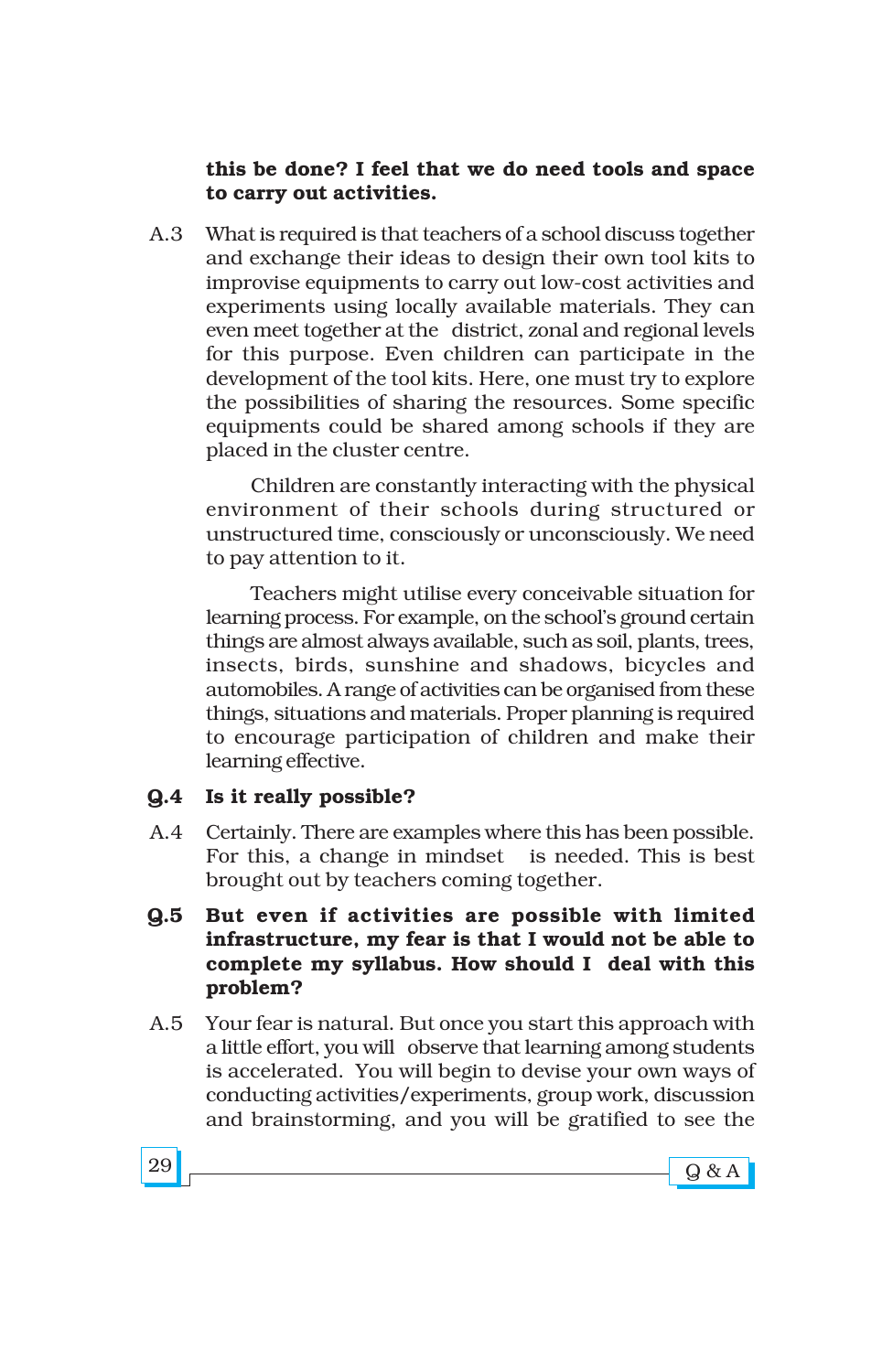#### **LEARNING THROUGH THE PHYSICAL SPACE:**

Children perceive their world through multiple senses, especially the tactile and visual senses. A three-dimensional space can offer a unique setting for a child to learn because it can introduce a multiple sensory experience to accompany the textbook or blackboard. Spatial dimensions, textures, shapes, angles, movements and spatial attributes like inside-outside, symmetry, up-down, can be used to communicate some basic concepts of language, science, mathematics and the environment. These concepts can be applied to existing as well as new, to-be-built spaces.

- ! *Classroom space:* A window security grill can be designed to help children practise pre-writing skills or understand fractions; a range of angles can be marked under a door shutter on the floor to explain the concept of angles; or a classroom cupboard can be modified to be used as a library; or a ceiling fan can be painted with a range of colour wheels for children to enjoy the ever-changing formations.
- ! *Semi-open or outdoor space:* The moving shadows of a flag-pole acting like a sundial to understand the different ways of measuring time; planting winter deciduous trees that shed their leaves in winter and are green in summer to make a comfortable outdoor learning space; an adventure playground could be developed here using discarded tyres; a counter space to simulate a bus/train/ post office/shop counter; an activity space for playing with mud and sand and making one's own mountains, rivers and valleys in an outline map of India; or space exploration and discovery; space to explore three dimensions; or the outdoor natural environment with plants and trees that allow children to explore and create their own learning materials, colours, discover nooks and corners; grow a herbal garden; and actually see and practise rainwater harvesting.

*NCF-2005* (p.79)

positive outcomes of the approach. You can also consider involving children and older learners in planning the class work. Such a practice can bring tremendous richness in

 $30$   $\sim$   $9$  & A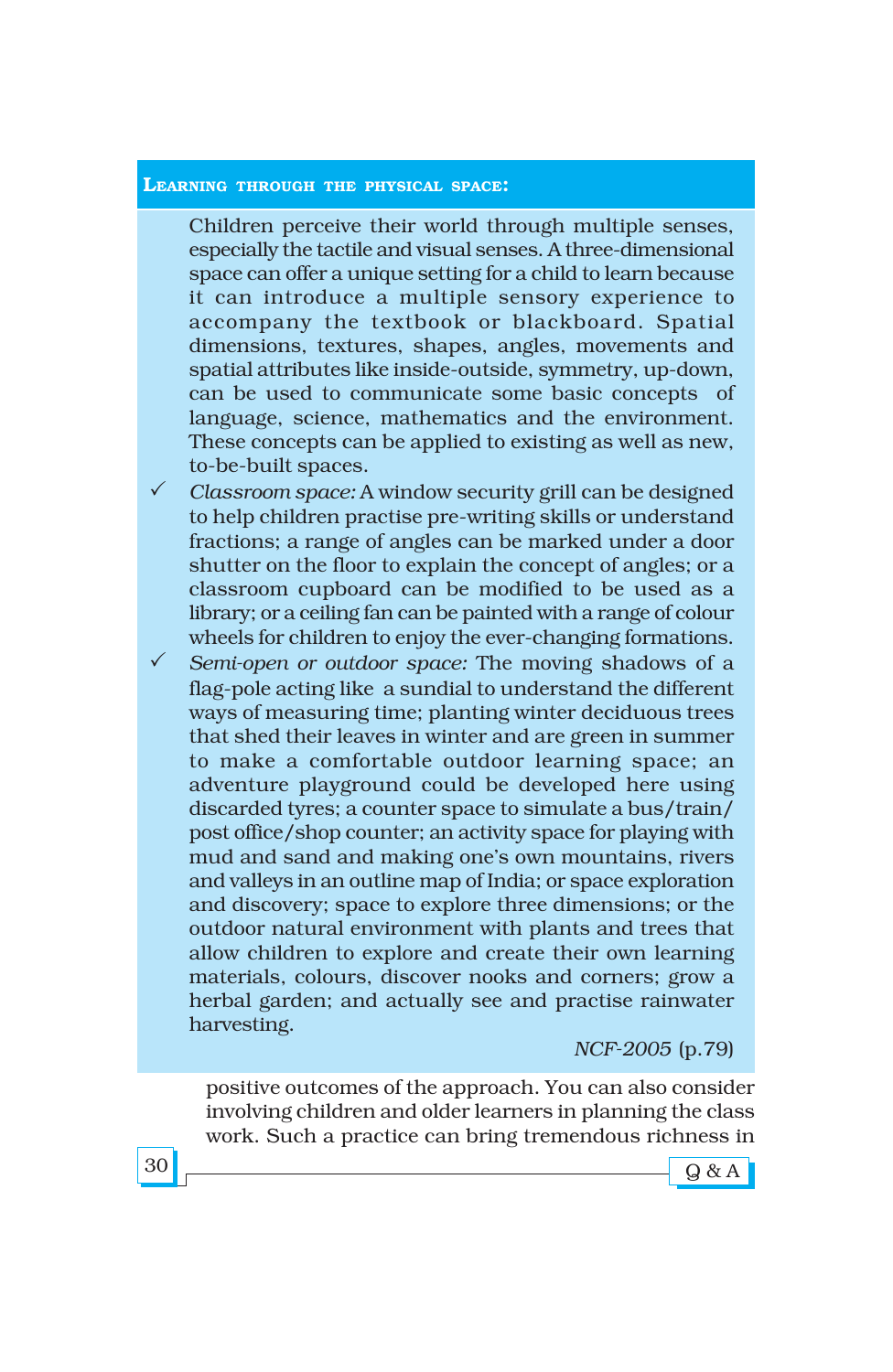the classroom. In the beginning, it may appear difficult to manage the class and the time but with commitment, the new approach will begin to yield fruit.

## **Q.6 Performing activity/experiment and carrying out discussion in the class cause disturbance to adjoining**

#### **LEARNING BY DOING**

Maria invites her IX standard students to contribute in the teaching-learning process. In order to involve the whole class and to create 'who is doing what' atmosphere, all the students together form four to five groups and write the name of the group members preparing and presenting an activity/ experiment to the class. Students willingly arrange for some materials and apparatus from the school/surroundings. Maria facilitates them in planning and carrying out the activities. Presentation of the activities is followed by discussion on the concepts. Using hands for working leads to a lot of ëhowí and ëwhyí coming up in the mind of the students. Maria says "It makes my job easier as learning is retained by the students. Furthermore, I am very pleased to observe that the students who appear very shy in the class, work actively as a member of a team."

Experience of a teacher

#### **THIS CAN BE ALSO DONE**

Shabana is in-charge of the science laboratory of her school. She makes it a point to display a list of apparatus and materials available in the laboratory on the school notice board. It facilitates children and her colleagues to plan activities and experiments well in advance.

Experience of a teacher

### **classes and there is objection from the administration. How can we overcome this difficulty?**

A.6 This is a genuine difficulty. Like the teachers, the administrators too need a change in mindset. They should discuss with the teachers and arrive at practical ways of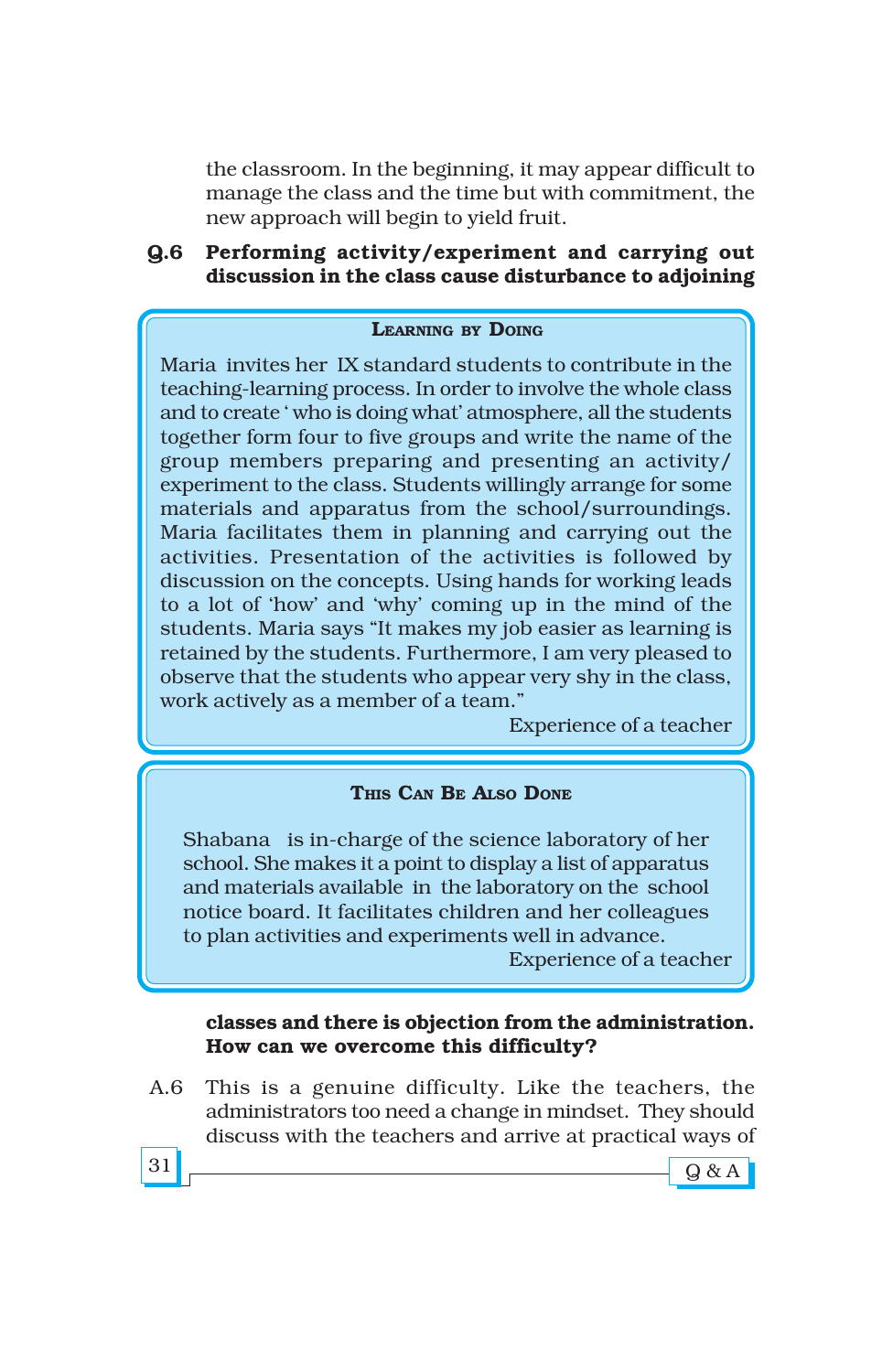maintaining order and discipline in the school, even when activities/discussions are going on in different classrooms. Teachers and administrators both need to be flexible.

## **LET US DO SCIENCE**

Shakti, principal of a government school, has initiated a project in his school. Once in a week, any student or group of students can demonstrate any activity in any subject during recess. They have conducted the activity on formation of bubbles, air occupies space, formation of shadow by different settings of one's palms, testing adulterations in food items, etc. Their names are announced during the morning assembly. Children finish their lunch fast, to observe, interact and participate in the activity which is held on the assembly ground. Many times, students of class VI demonstrate and students of secondary and higher secondary stages also get actively involved in it. Lively interaction is observed during presentation. Though, it is not a mandatory exercise, almost all the students and teachers look forward to it. Experience of a principal

## **Q.7 But, there are not enough resource materials for guidance.**

A.7 A number of activities, exercises, ideas for extended learning and projects have been incorporated in the NCERT textbooks to facilitate students to build their knowledge. NCERT is making further efforts in this direction. T*eacherís Handbooks, Science and Mathematics Exemplar Problems* and *Laboratory Manuals in Science and Mathematics* have been/being prepared. Apart from this, a teacher can do a lot herself by utilising resources available in the library, through Internet and also by interacting with other teachers and by involving parents.

## **Q.8 It is difficult to get access to the resource materials. What can be done?**

A.8 With some planning and coordination, access to resources can be improved. For example, newspaper, magazines and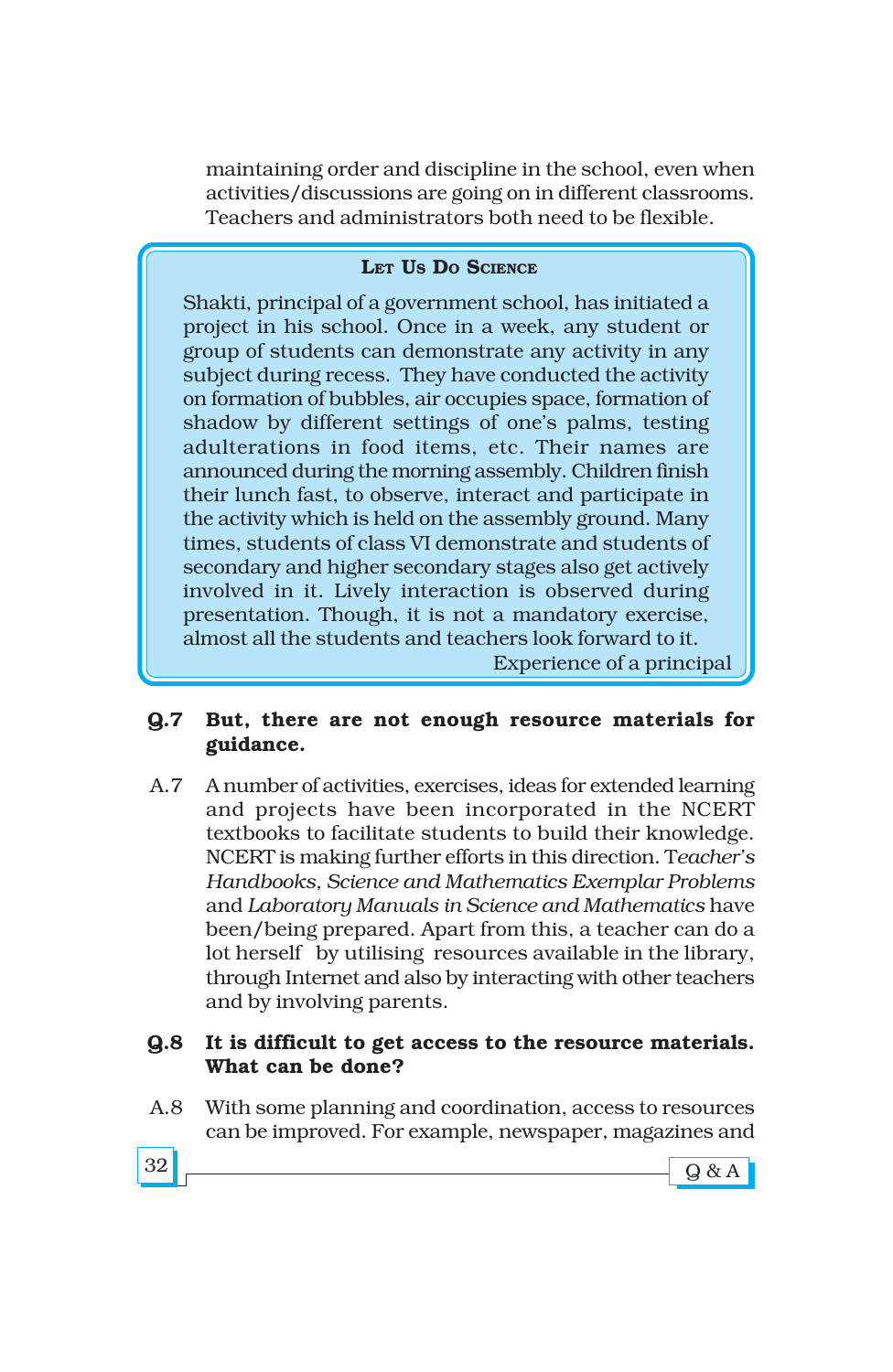electronic media can also be used to supplement classroom teaching. Good educational programmes are aired on various T.V. channels, especially on *Gyan Darshan*. For example, whenever *Rohit*, a teacher at higher secondary stage, watches a good educational programme on the T.V., he informs two of his students on telephone about it. Those two students inform two other students and through this chain of information, the whole class watches the educational programme in the late evening or early morning or on holidays. Later the topic is discussed in the class. Learning is appreciated as participatory process.

## **Q.9 We do not have access to innovative curricular materials and ongoing professional support to meet the objectives of NCF-2005. What do you say in this regard?**

- A.9 NCERT and various state agencies organise training programmes from time to time for this purpose. You may visit our website www.ncert.nic.in. Please refer to **List of Resource Materials** on the inner side of back cover page.
- **Q.10 Our efficiency and competence are evaluated on the basis of percentage of marks obtained by our students in the examinations, not on how well they have learnt. Why should we follow the constructivist approach to learning?**
- A.10 It is true that most activities in the school are examination driven. When children are involved in active learning in this approach, they are able to perform well in the examinations too, because they learn how to learn. They get self motivated to learn. Facilitating students in studying and relating their learning to their everyday life experiences make the job of the teacher easier.

## **Q.11 There is another problem. There is no flexibility in school calendars. This is a real hurdle to implement the constructivist approach.**

 A.11 You are right. If you feel the need to bring changes in the school calendar, you should feel empowered to put forth your point of view to the concerned authority with conviction

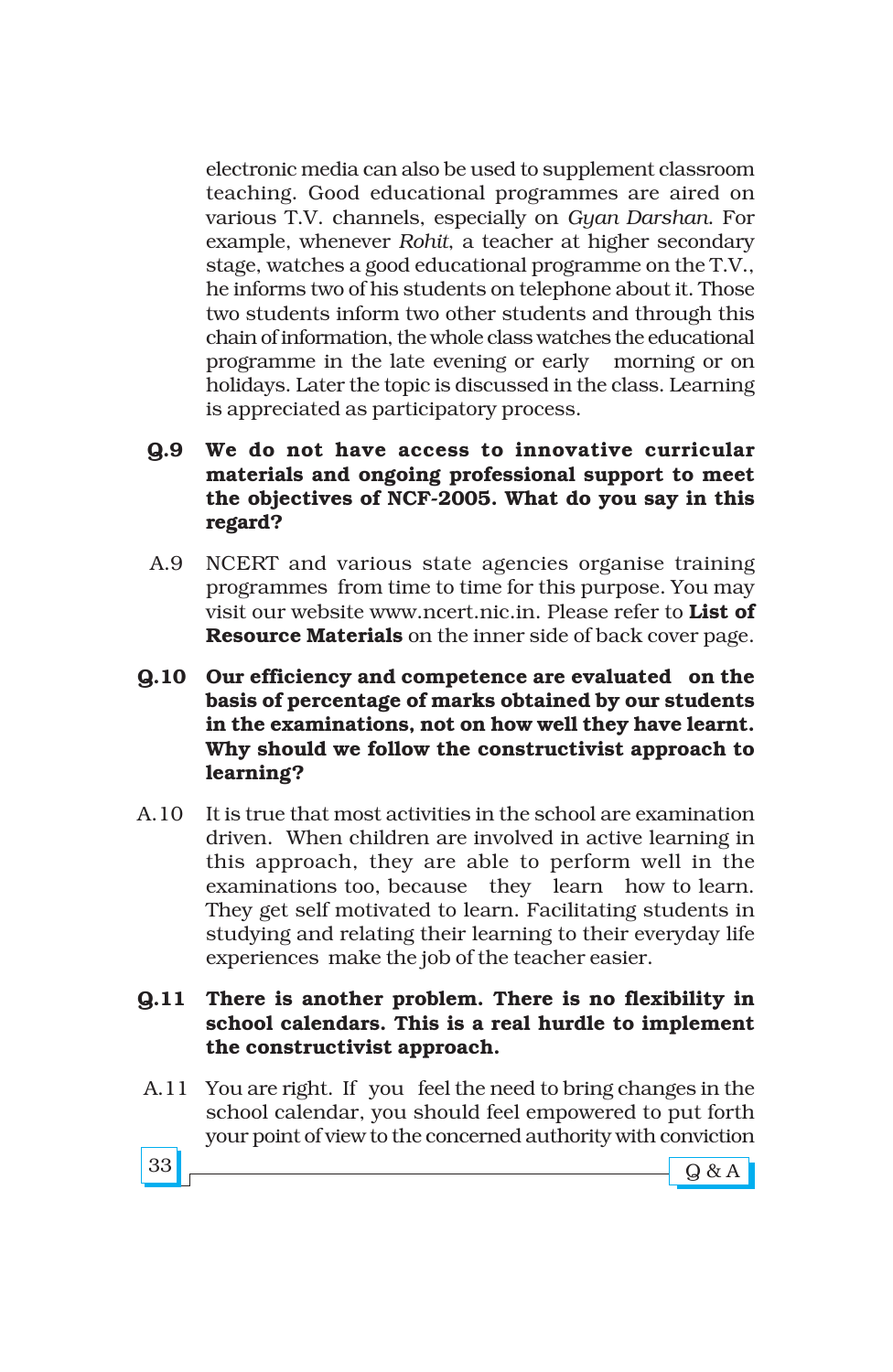and in a persuasive manner. NCF-2005 recommends flexibility in school calendar as well as in the timetable. There is a need for providing a few longer periods lasting an hour, or one and a half hours, in the school timetable that allow for other kinds of activities, such as laboratory work, projects, etc. This much length of time is also essential for undertaking across the subjects integrated learning and for effective group work.

#### **Q.12 What is the meaning of going beyond the textbook and the classroom?**

A.12 Textbook is only a tool of transaction of contents in teachinglearning process. Learners' own experiences outside the classroom and the textbook should be integrated in their learning. It is through interaction with the environment that the child construct knowledge and derives meaning. Therefore, it is necessary to make the boundary between school and her natural world porous. Exploration, inventiveness, field visits and creativity through activities, experiments and technological modules should be emphasised. These should be contextualised, as far as possible, in order to make learning joyful.

## **Q.13 NCF-2005 says that for any qualitative change from the present situation, science education in our country must undergo a paradigm shift. What does it mean?**

A13 Any policy of education is based on contemporary ideas on how children learn as well as on a certain understanding of the societal situation around and the need of time. NCF-2005 has recommended a constructivist approach to learning science and mathematics and has strongly discouraged rote learning. It also recommends that schools should give much greater emphasis on various curricular elements, considering them as integral part of curriculum, with an aim to stimulate investigative and creative abilities of children. Areas of knowledge such as heritage crafts, work, the arts, health and physical education, and peace education have very rich potential for the development of creativity, resourcefulness, practical intelligence and teamwork. These should be integrated and interrelated with different subjects. Concerns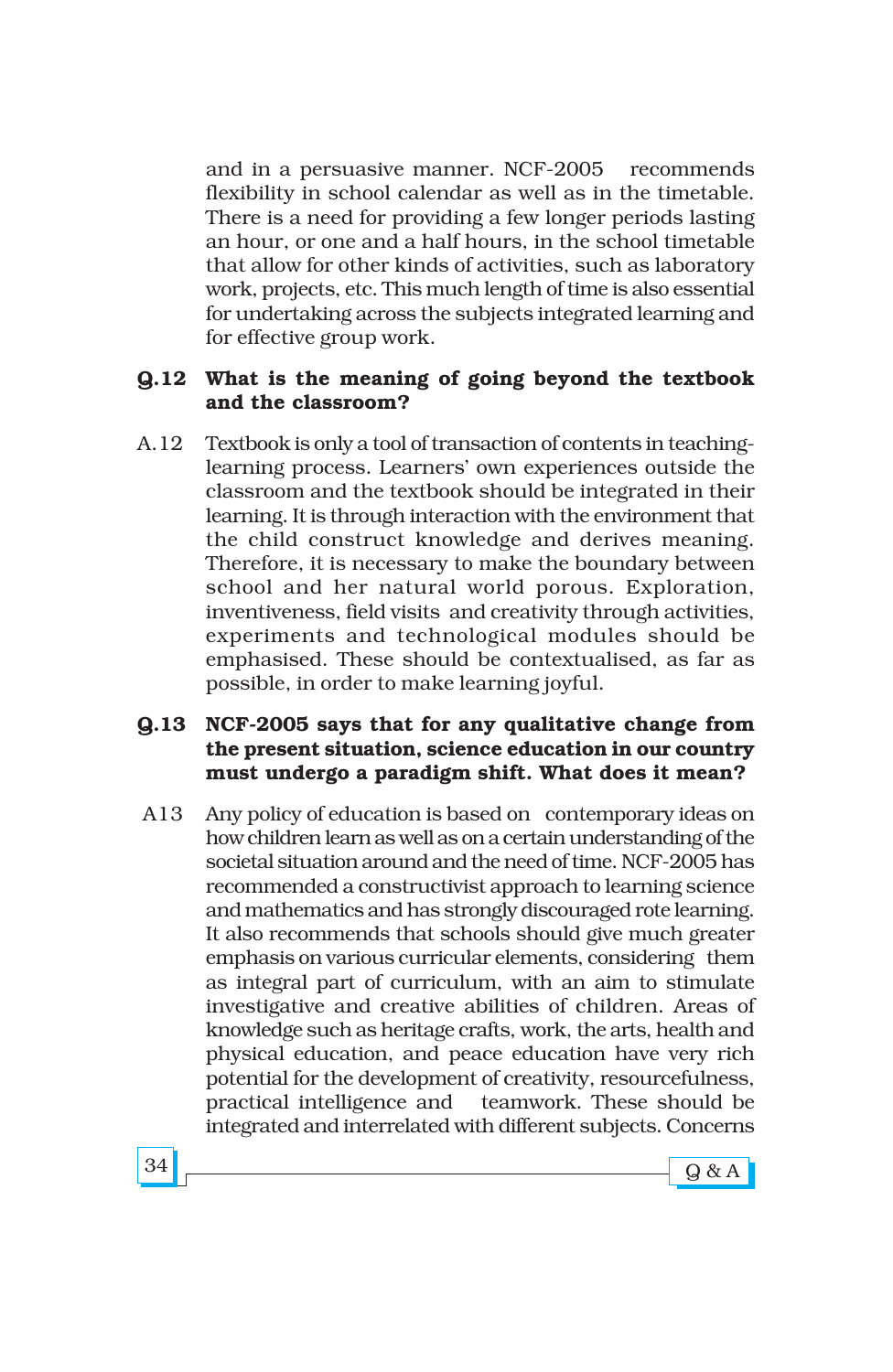and issues pertaining to environment should be emphasised in every subject and through wide range of activities. These principles are not new, but there is considerable change in focus and emphasis. This is the paradigm shift.

- **Q.14 Traditional method of teaching also allows for dialogue between the teacher and the learner. What then is the difference between the traditional method and the constructivist approach?**
- A.14 In the traditional method, generally the teacher explains the concept, and asks questions having predetermined answers. If learners reply along that way, the objectives of teaching are assumed to be achieved. But in the constructivist approach, due attention is given to the thought process of the learners. Children are involved in enquiry and exploration and develop the concepts by their own experiences. They perform activities and experiments. They are facilitated to connect new ideas to the existing ideas on the basis of material/activities presented to them. The teacher involves the children in all activities of teaching-learning process in order to facilitate construction of their knowledge. She provides them opportunities to express their ideas in their own words about the concept. Their ideas are acknowledged and valued.

## **Q.15 How can we provide them opportunities to construct their knowledge?**

A.15 This can be done by engaging them in activities, experiments, projects, field visits, library, discussion with peers and teachers, group work, conducting brain storming sessions, collecting information from different sources, inquiring, listening, thinking, etc. Learners should be allowed to share and explain their ideas, and to ask, raise, pose and frame questions. Teacher can design her own way of facilitating the learners in constructing their knowledge depending upon the situations. For example, they may form different hypotheses for the conditions of rusting. Their opinion may be collected and teacher may design experiments to test their opinions (e.g., iron nails—kept in water, kept in open space, kept in an airtight container, kept coated with some oil, kept in vinegar, and so on, for the same duration).

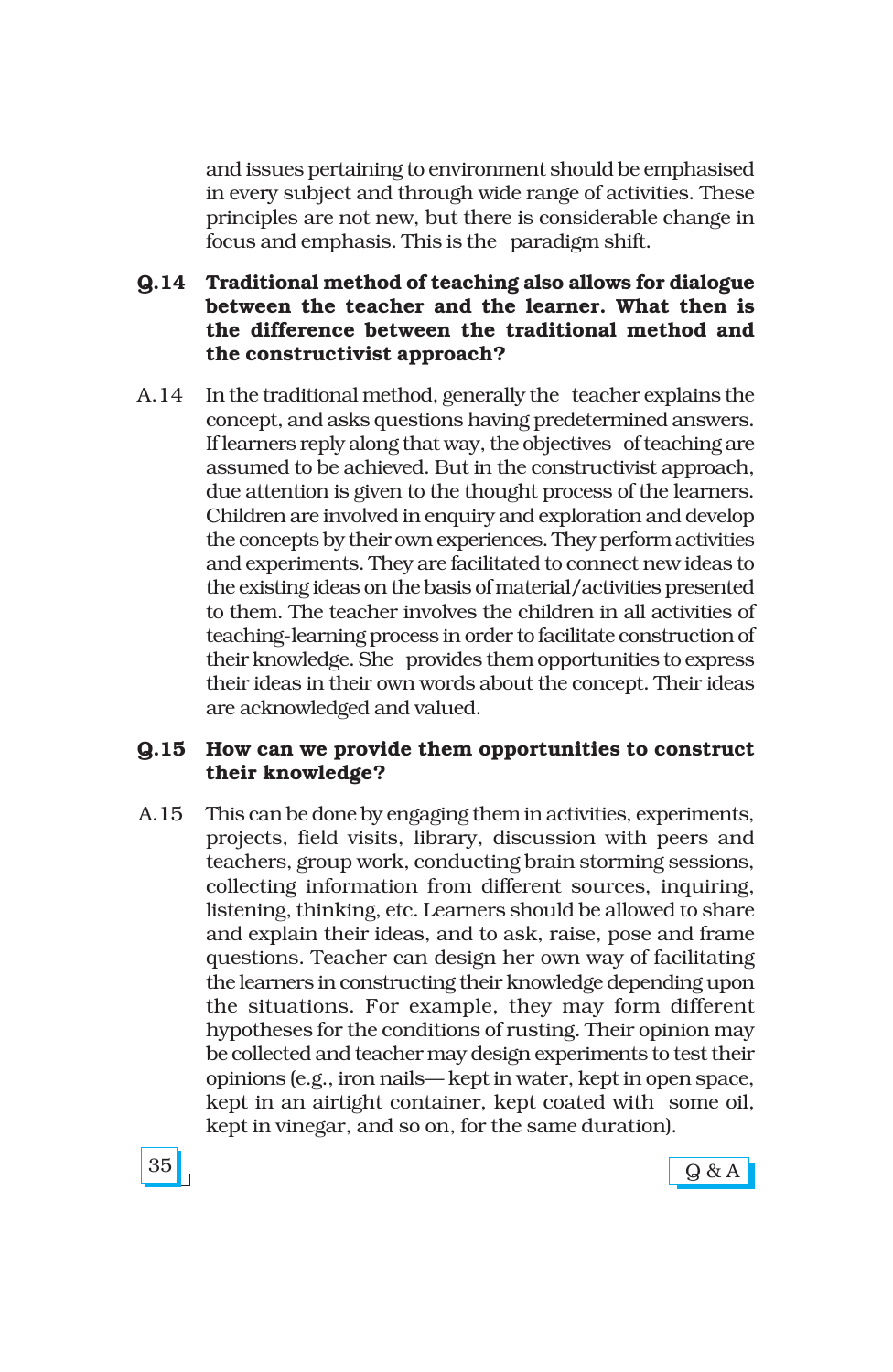## **Q.16 Can children be trusted to construct their own knowledge?**

- A.16 Yes, they can be. They are part of teaching-learning system. Children may be allowed to make mistakes and think independently, and not be ridiculed. They should be encouraged to speak in their own words. Textbook wording need not be repeated. In the beginning, even the incorrect answers of students may be accepted and respected without being judgmental. Gradually, they can be facilitated to validate and construct their knowledge by engaging themselves in various activities. We need to provide opportunity to children to realise that learning to learn and the willingness to unlearn and relearn are important as means of responding to new situations in a flexible and creative manner. Processes of science and mathematics and construction of knowledge should be emphasised at all levels of learning.
- **Q.17 Conducting activities and experiments, I face a problem. Only the more vocal students come forward in the discussion of the activity. How can I ensure active participation of all the students?**
- A.17 Yes, this is a problem. NCF-2005 says students need to be encouraged to speak up what they think, to explain their answers, to predict if concepts learned earlier are being applied in new situations. Teacher needs to respond to students' thinking/responses in a neutral rather than in an evaluative way. This will encourage students to participate actively in teaching-learning process and explore their own ideas.

## **Q.18 How is an activity different from an experiment?**

A.18 Activity is rather a general term, which encompasses various meanings. It is usually open ended with broad and flexibly structured steps. It is carried out in a natural environment. Its aim is to develop various process skills of science, like observation, measurement, making inferences, communication, etc. With the help of an activity, students arrive at some conclusion. Activities are part of learning process. It cannot be taken into isolation.

> Activity under controlled situation is experiment. Experiment is more focussed, controlled and structured.

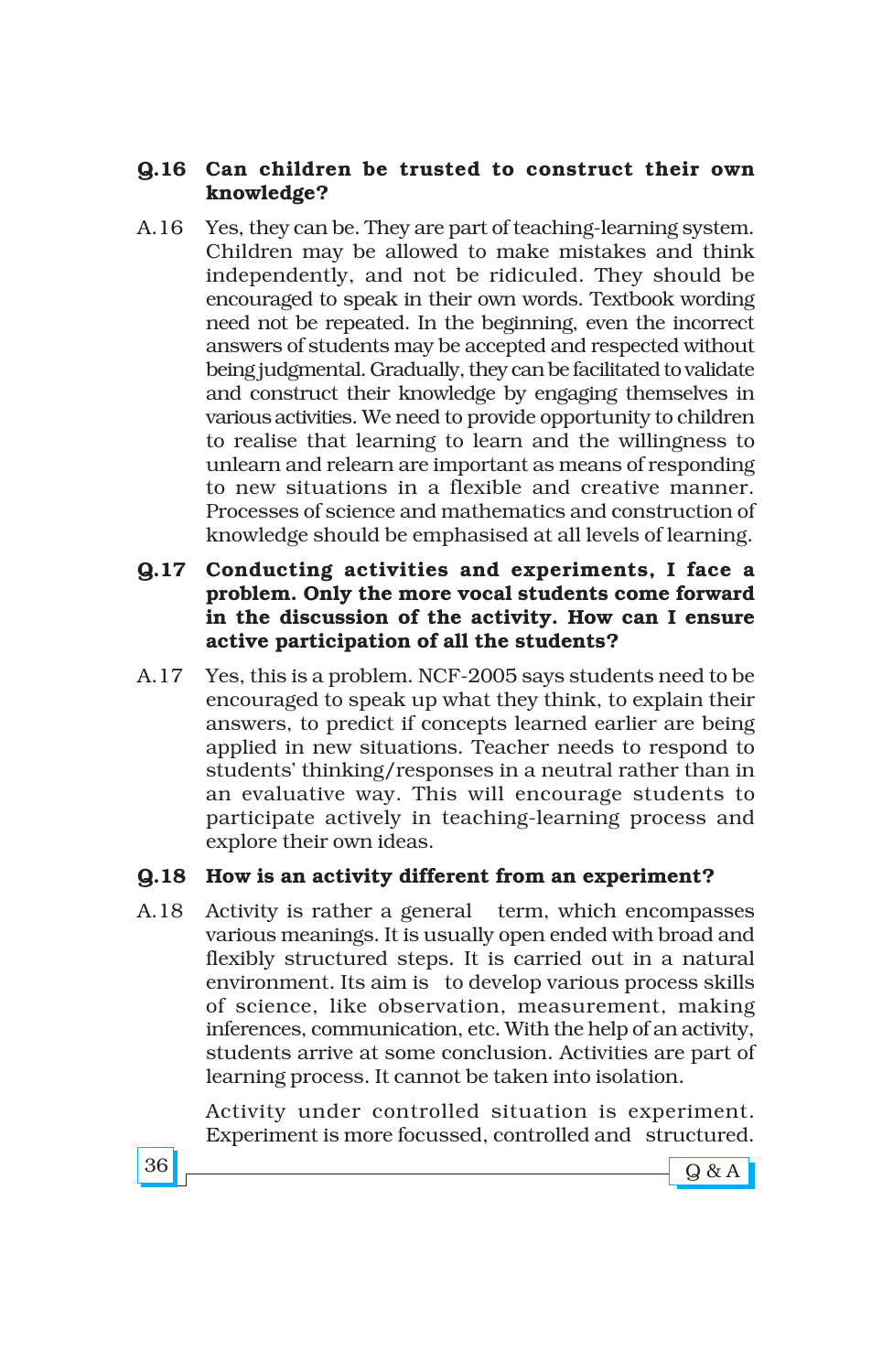A few of the variables are controlled and their relationship with other variables are explored. There is usually some hypotheses to be tested in an experiment. It often, if not always, involves some quantitative measurement and it aims to verify/confirm some principles of science.

Distinction between an activity and an experiment is not very rigid. At the upper primary and secondary stage, where science is taught with more interdisciplinary approach, teaching-learning process is activity driven. But at the higher secondary level, where different areas of science are taught as separate disciplines, experiments are necessary.

## **Q.19 Class tenth and twelfth students are too busy to be involved in any type of activity. Why should we involve them in those activities?**

A.19 We need to convince them that doing experiments helps in learning and retention of scientific concepts better. They need to experience this fact themselves. Once this happens, students will regard experiments as an aid and not a hurdle for their examinations. Further, experimental works are to be integrated with the theory to make it meaningful.

## **Q.20 I am not yet convinced. How do activities help to aid learning?**

A.20 Activities aid in learning in many ways. When children perform any activity, they enquire, explore and do things on their own, with their peers or in the company of adults, and use language to express or ask, to listen and to interact with the environment around. They learn the processes of science. Therefore, it helps in understanding the concepts and reduces rote memorisation. At the same time, it minimises stress of children and helps them in enhancing their self-confidence.

### **Q.21 Now I am convinced of carrying out various activities during teaching-learning process. But a major problem is how to evaluate students in activities/experiments. How can I do it?**

A.21 This is a very relevant question. First of all, evaluation cannot be separated from learning. It is to be integrated with all teaching-learning experiences. There must be space



 $37 \fbox{g} \& A$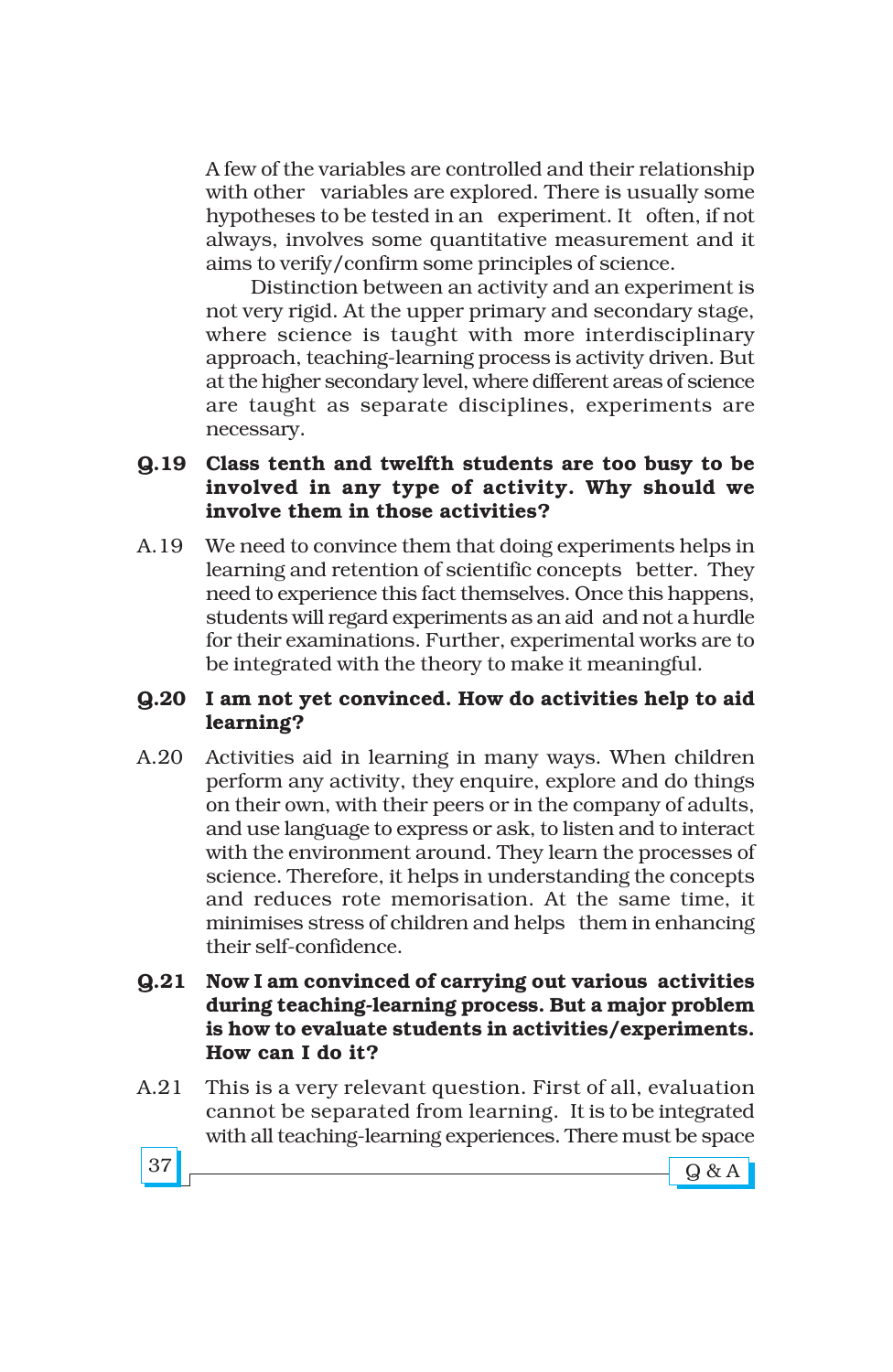and time for students and teachers to plan activities and experiments, discuss ideas and critically record and analyse observations. Oral testing, evaluation of group work, and process skills of science should be in-built part of activities/ experiments. How students summarise and record their observations, interpret the data, draw conclusion, participate in activities, set up the experiments, improvise simple apparatus, make models, collect and display specimen of parts of plants, rocks, etc., and get involved into inquiry are some of the parameters for evaluation of activities and experiments. Teachers may also evolve a flexible and implementable scheme to assess a wide range of performance parameters of students for this purpose.

#### **Q.22 Will it be correct to evaluate an activity/experiment only on the basis of the result obtained?**

A.22 Science is more than the product of knowledge. The process of science is equally important. Different process skills such as observation, classification, measurement, communication, inquiry, manipulation of apparatus, etc., are some of the parameters that can be assessed. Conducting activities helps teacher to spot unique strengths and weaknesses of her students. In fact, activities and experiments provide the basis for ongoing observation and qualitative assessment of children.

## **Q.23 This seems to be all idealistic and impractical. My question is how to give marks/grades to students in activities/experiments.**

A.23 Grades should be given on the basis of continuous assessment of the child's progress and accomplishment. The inputs to this assessment may be written reports by the student, teacher's record of the student's work, observation, interviews, etc**.**

### **Q.24 But this is impractical for assessment on a large scale, such as at a Board Examination.**

A.24 The Board's assessment of practical work includes internal assessment, which is carried out by schools. Recently, CBSE has also taken important measures to include written questions in practicals for their examination papers.

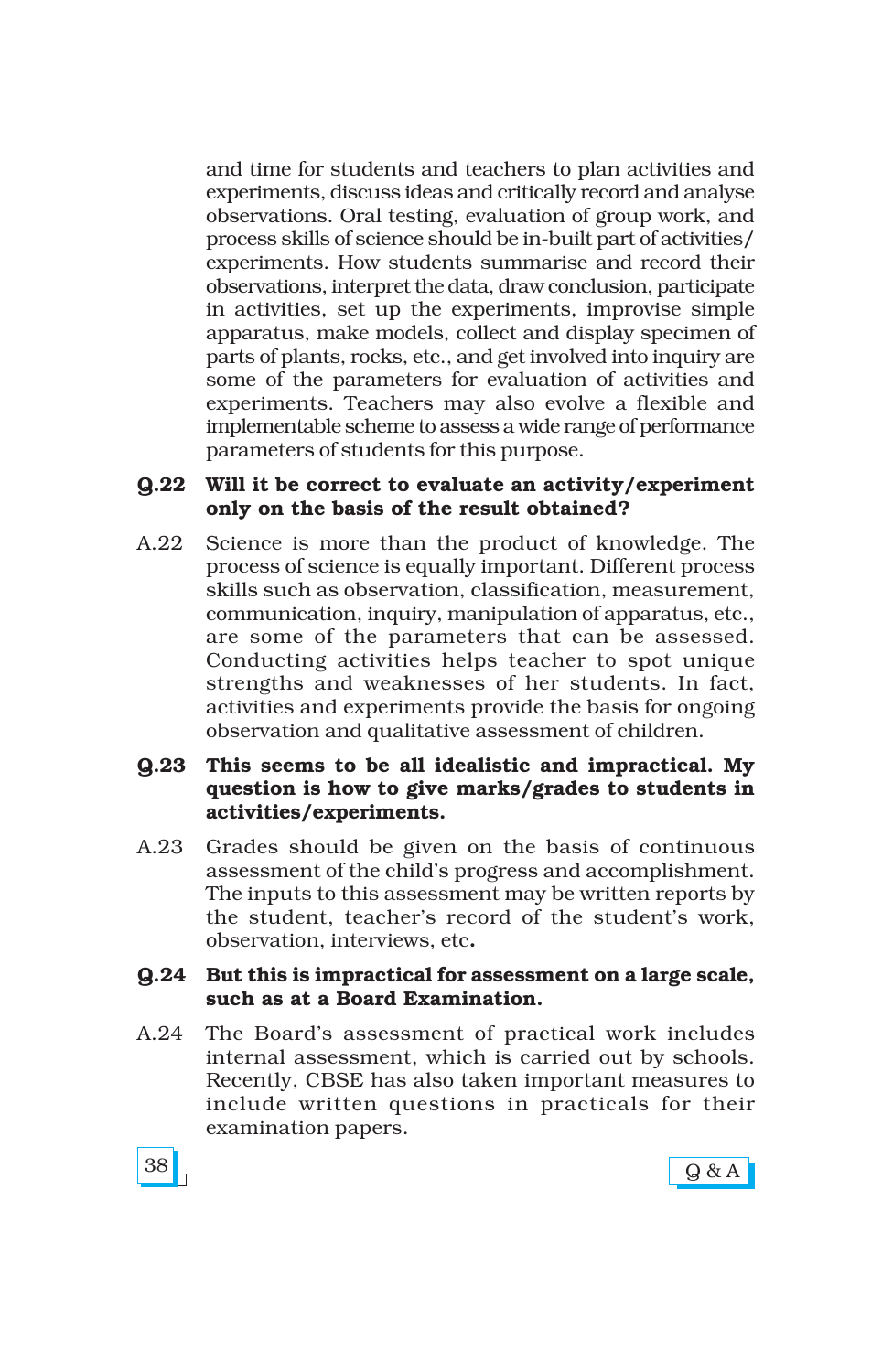## **Q.25 NCF talks of diffusing boundaries across different subjects. Please explain about it.**

A.25 This means that we should avoid excessive compartmentalisation of knowledge. In the elementary stages of school education especially, we should adopt integrated approach as much as possible. Even in later stages, boundaries between subjects should not be viewed too rigidly. Natural phenomena do not occur as physics, chemistry or biology. Nor do social issues separate themselves into different disciplines. Every phenomenon or issue has many interconnected aspects, which draws on different subjects and disciplines. This is particularly so in the modern complex technological world.

## **Q.26 What is the difference between integrated and interdisciplinary approach?**

A.26 Integrated approach of curricula facilitates students to learn the concepts as an interconnected body of knowledge, not as fragmented piece of knowledge. It helps students to make connection of concepts across the curricula. Students develop life long skills that allow them to think critically and make informed decision about their world. Science upto secondary stage is dealt with this approach. In the interdisciplinary approach attempt is made to design planned learning experiences which provide the learners with a unified view of commonly held knowledge. Subjects are treated with various perspectives cutting across disciplines and forming a new method for understanding the problem at hand. It also equips the learners to develop power to perceive new relationships and create new mental models. For example, lessons on the themes '*Energy*', ë*Global Warming*í, ë*Natural Resources*í, ë*Our Environment*í, have much scope for dealing with interdisciplinary approach.

## **Q.27 What does NCF-2005 say about the integrated and interdisciplinary approach to science?**

A.27 NCF-2005 greatly emphasises both. Upto secondary stage, integrated approach is especially advocated. A curricular area like science is not to be seen in terms of individual discipline, like physics, chemistry or biology. At later stages,

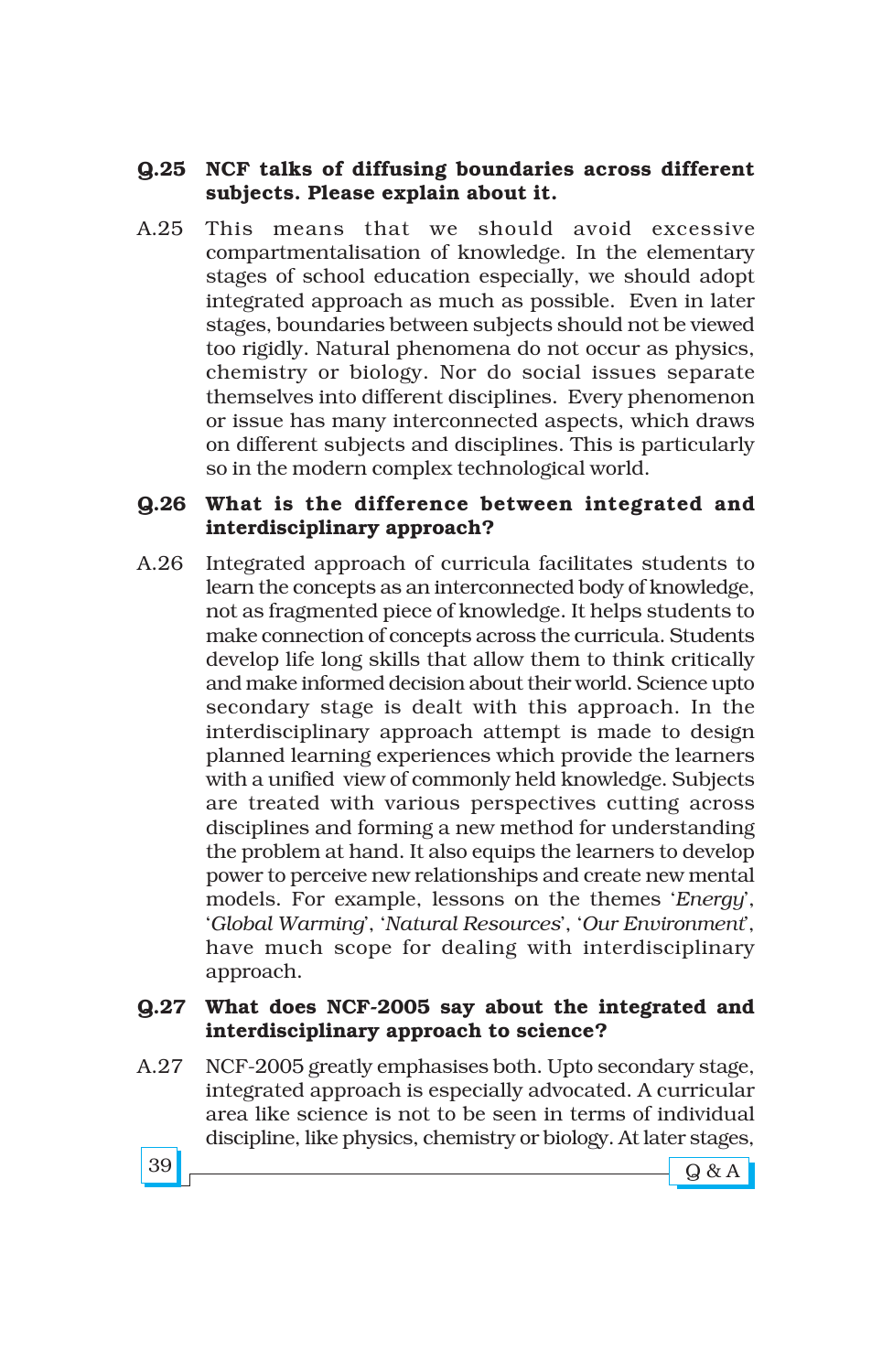these subjects have to be taught as separate disciplines, but there again, NCF-2005 lays great emphasis on interdisciplinary approach.

## **Q.28 How is diffusing boundaries across different subjects useful for learning?**

A.28 Knowledge becomes interrelated and integrated to the child by softening the boundaries between different subjects. She constructs her knowledge the way she views the world. Knowledge in the school and outside the school becomes part of her knowledge framework and she is able to apply it in her daily life. Areas of knowledge such as crafts and sports, if integrated, have the potential for development of various skills, and promote aesthetics, creativity, resourcefulness and teamwork.

#### **QUESTIONS ASKED IN DIFFERENT WAYS**

A question, "What is the colour of this solution" can be better framed as "Tell me about the colour of this solution." Some other form of open-ended questions may be- "What do you think will happen if............" "Is there another way to............."

#### **Q.29 Should we allow the students to answer in different ways?**

A.29 Children answer the same question in different ways if you have not imposed your answer. There is no issue in allowing them; the issue here is accepting their answer and analysing it to see the progress of learning and the direction of learning.

## **Q.30 What is continuous and comprehensive assessment?**

A.30 Continuous assessment means assessment of learners in the beginning of instruction, during the instructional processes and assessment of performance done at the end of unit/term using multiple techniques**.** Comprehensive assessment means all aspects of learning, i.e., curricular areas, personal and social qualities, interests, attitudes, values need to be assessed as well. Therefore, each school should evolve a simple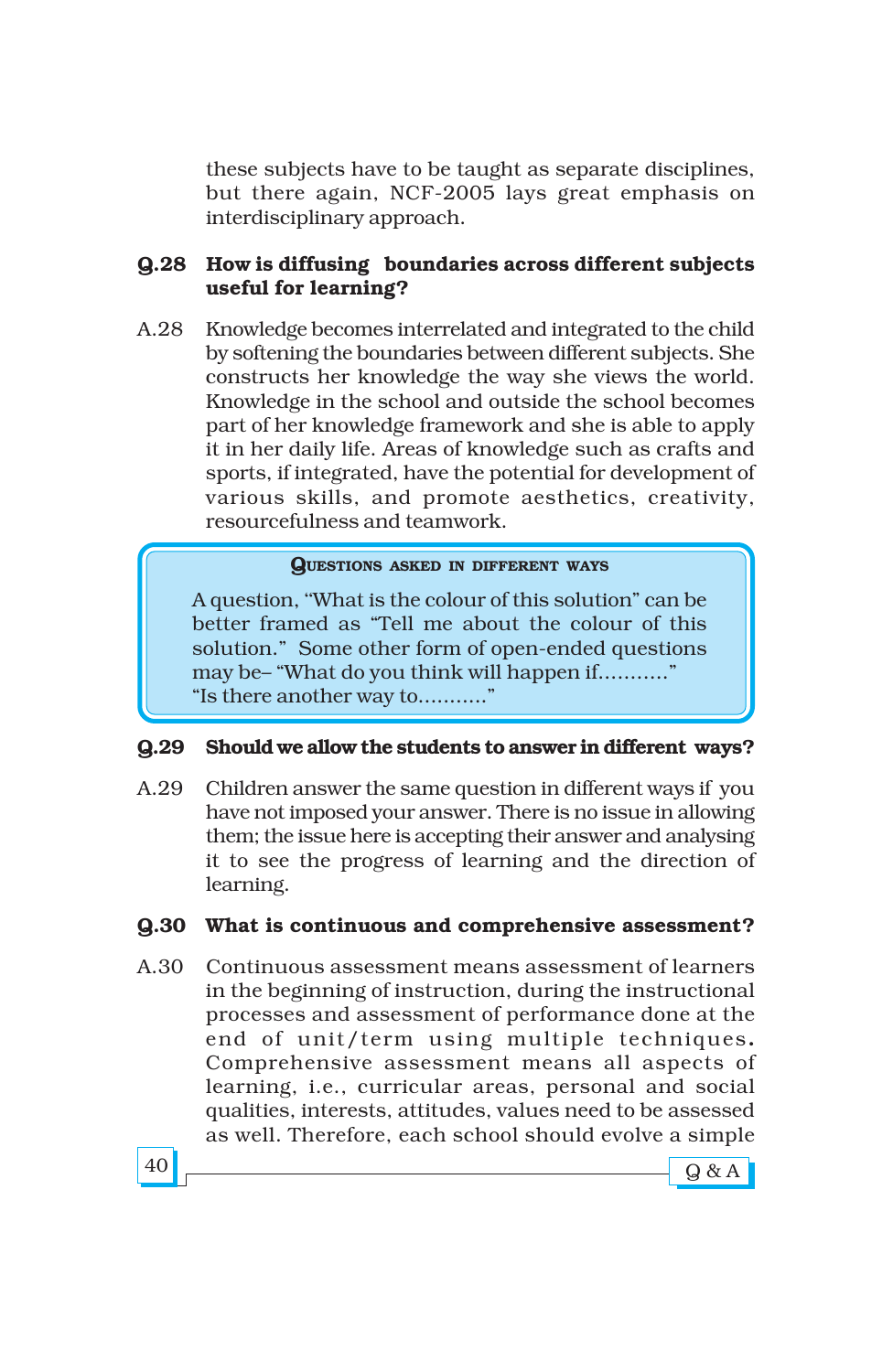and suitable scheme that could be developed by it, involving its teachers.

## **Q.31 Why is the need for school-based continuous and comprehensive evaluation felt?**

A.31 Its need is felt to reduce stress among children and provide space for the teacher for creative and diagnostic teaching. Diagnostic teaching helps students to learn to detect, understand and correct misconceptions on their own and their fellow students' work. As an experienced teacher, you might always be doing it and might have observed that it provides opportunity to children to develop greater skills. The continuous and comprehensive scheme should be simple, flexible and implementable in any type of school from the elite one to a school located in rural or tribal area.

## **Q.32 How can we bring about flexibility in the examinations?**

A.32 NCF-2005 suggests many ways to bring flexibility in the examination. Some of these are creating more opportunities for children to appear in the examination, change in the typology of question paper and a balance between internally and externally examinable knowledge and intellectual skills. There are public as well as internal examinations in our system. It is true that any radical change in large-scale public examinations is not easy; it requires a broad consensus and corresponding policy changes. NCERT is making efforts in this direction. But a lot can be done for the internal examinations within the school by the teachers. Schools should be given internal autonomy to bring about flexibility in assessment in terms of types of questions, time and tests that cater to individual differences.

## **Q.33 In order to shift the focus from memory-based learning to higher level competencies, what modes of assessment should be used?**

A.33 You have asked a very good question. Oral testing, group-work evaluation, open-ended questions, open-book examination,

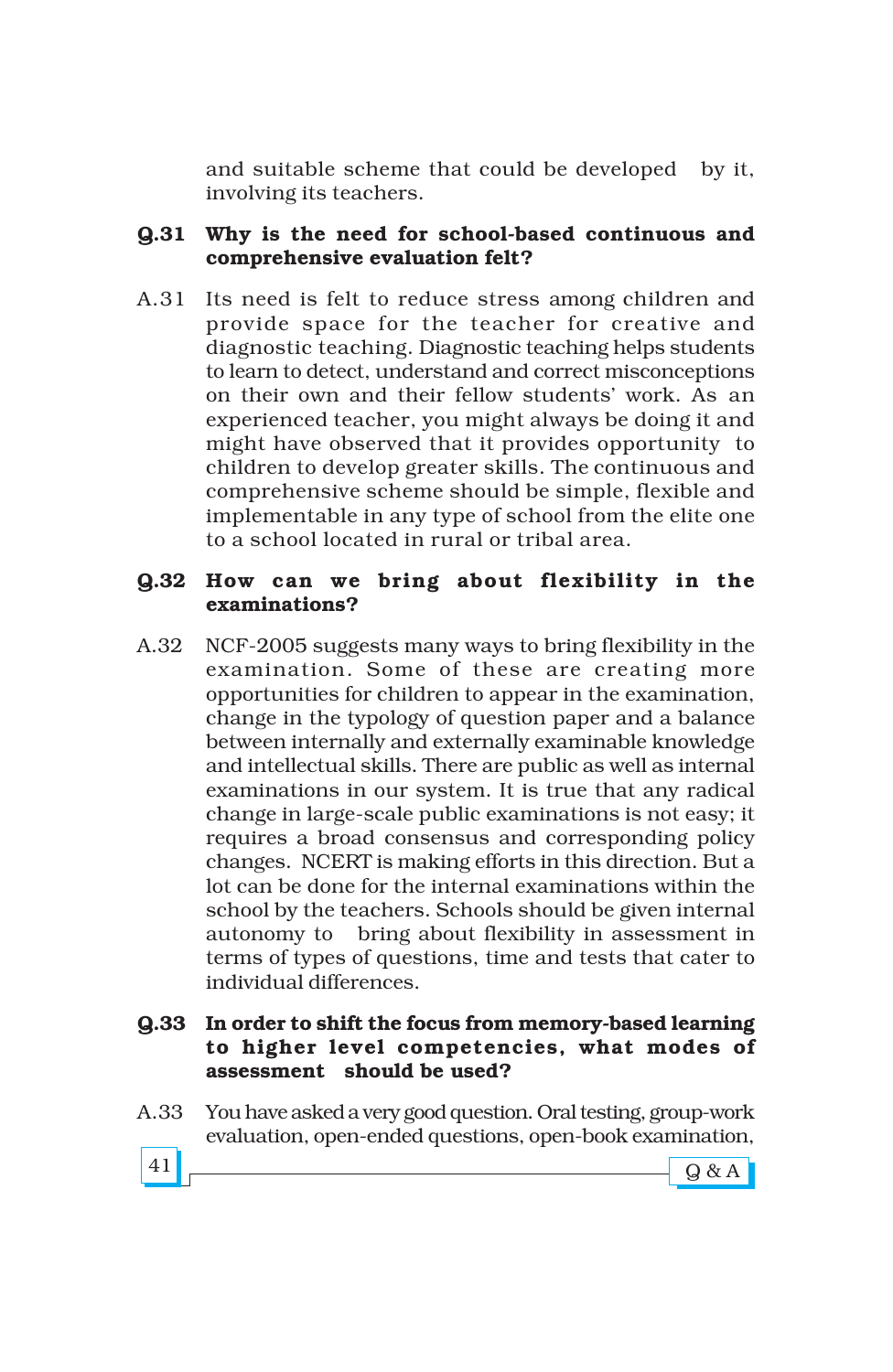examination without any time limit, on demand examination may be used as various modes of assessment. Besides, the teacher can design her own innovative methods of assessment.

## **Q.34 Will the approach to open book examination and similar ideas not be equivalent to cheating?**

A.34 Not at all. For an open book examination, a different kind of question paper is to be set. Such measures would discourage rote learning, one of the guiding principles of NCF-2005, and measure interpretation, analysis and problem-solving skills of children.

## **Q.35 Are there any examples of open-ended questions in mathematics?**

A.35 There are plenty. Examples: finding two polynomials such that the degree of their product is 5; finding three or four rational numbers between two given rational numbers say 3/5 and 4/7.

## **Q.36 What is the meaning of non-detention?**

A.36 Non-detention means a student is not detained in the same class even if her performance in an examination is unsatisfactory. Sometimes non-detention policy is confused with no assessment. Assessment is an integral part of teaching-learning process at all stages of education. Of course, its form may be different at different stages and for different components of the curriculum. NCF-2005 says that up to upper primary stage there should be no detention of students. It recommends taking remedial measures to improve performance.

## **Q.37 Will it not dilute the standards?**

A.37 Not necessarily. For this, assessment needs to be continuous and comprehensive. Learner should be assessed during the teaching-learning process. Diagnosis of misconceptions can be done from formative assessment and accordingly remedial measures can be taken. Non-performance is the problem of the system, not of the child. He/she should not be penalised for this.

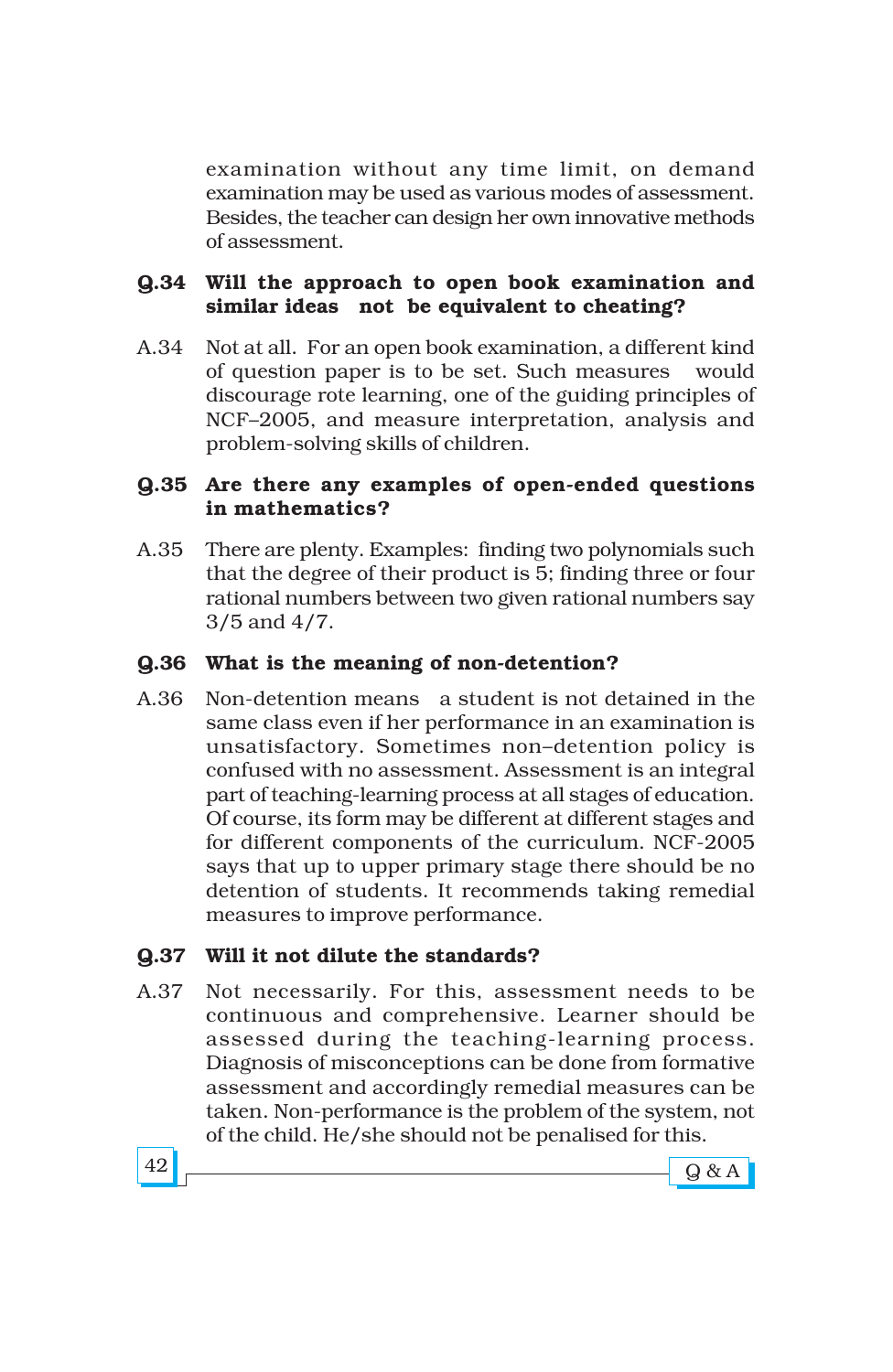## **Q.38** What is the meaning of the 'three year window'?

A.38 It is a time limit suggested to clear the particular public examination as per the pace of learning of different students**.** In a given year, they may appear in only those subjects for which they are well prepared.

### **Examination Reforms**

For many students the Standard X year is a time of unremitting stress. Failure in the examination is seen as a major disaster; among the better students, even failure to get sufficiently high marks causes grave anxiety and guilt. From the standpoint of the school, the examination determines the content and methodology of schooling right down to the upper primary level. Thus if we are to conceptualise meaningful reforms in the educational system as a whole, it is essential that we turn a critical eye at this examination and the associated curriculum, syllabi and textbooks.

Whether one assigns marks or grades, one of the most fundamental reforms that must be affected is alternatives to the concept of overall pass or failure in the Standard X examination. The student who cannot make the grade at the examination of Standard X must not have to go through life with the ignominious label "tenth standard fail". **Schools must be evaluated on the basis of the number of children who have continued their study, not on the basis of their performance in examination.** The 15 or 16 year old in Class X are adolescents; the schools must be ready to engage with them, providing them guidance and counseling as integral part of education.

*POSITION PAPER ON SYSTEMIC REFORMS FOR CURRICULUM CHANGE* (p.22)

#### **Q.39** NCF-2005 recommends eliminating the term 'fail' from **the marksheet. Why do we need to remove pass/fail terms?**

A.39 As an experienced teacher you must have observed that the term 'fail' carries a social stigma. It amounts to

 $43$   $9$  & A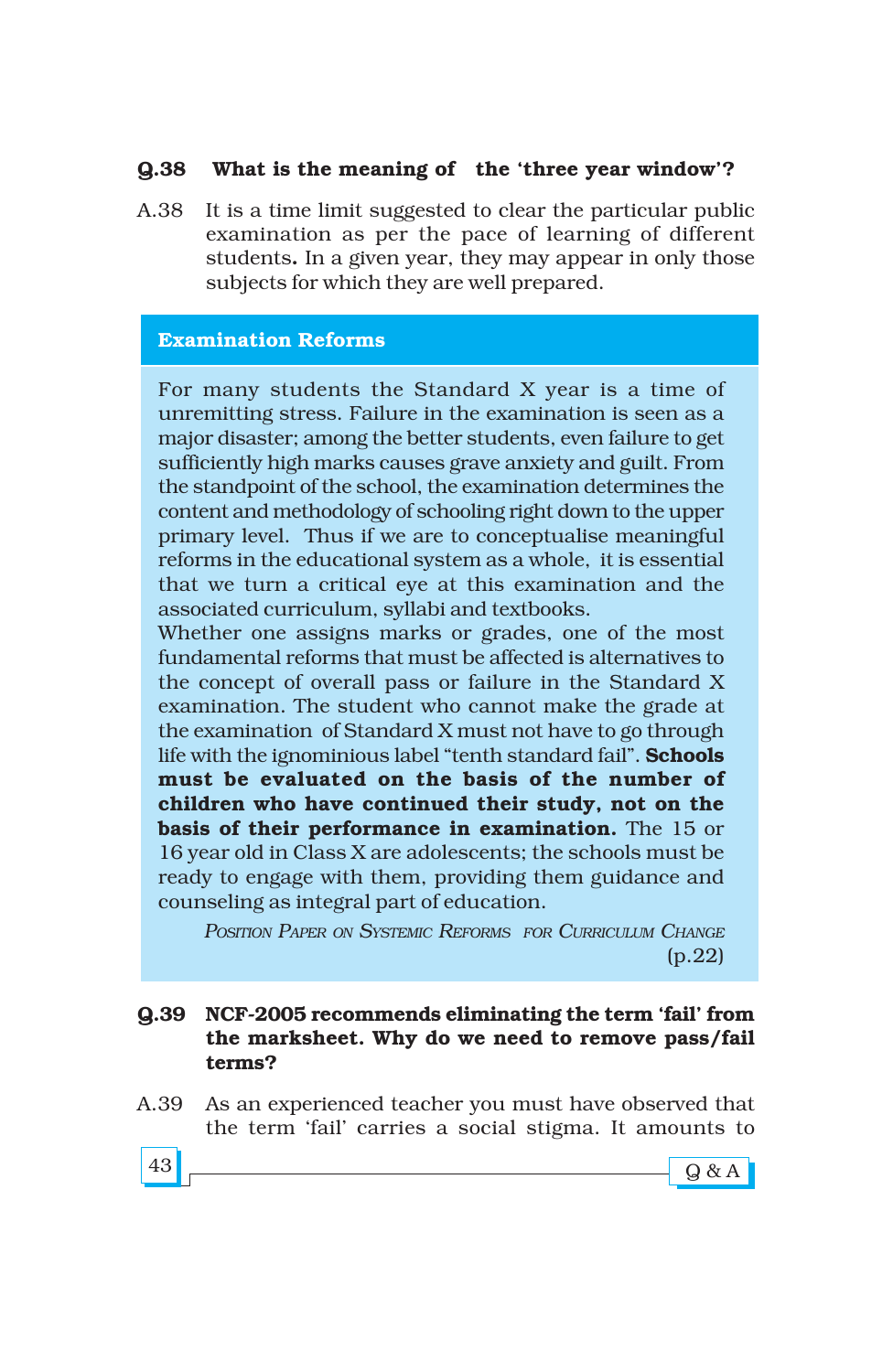victimising a child for systemic deficiencies: inadequate teaching, unavailability of textbooks, etc. The term 'fail' may be replaced by 'needs more work to attain desired standard' or 'needs improvement'.

In the public examination there may be some students who do not demonstrate satisfactory completion. They should be provided a number of chances (within three or even five- year period) to retake the examination. Till then they are 'working towards certificate'. Even after expiry of this period, they should be free to attempt the whole examination again. Hence, while it is possible to not succeed in passing an examination, no one ever definitely (and permanently) 'fails'.

## **Q.40 NCF-2005 says that the focus should shift to framing good questions rather than mere paper setting. How can it be done?**

A.40 Good questions need not be generated by experts only. These can be pooled all year round, from teachers, college professors, educators from different states, and even students. These questions, after careful vetting by experts, could be categorised according to difficulty level, topic, concept, competency, and the estimated time to solve. A record of these questions can be helpful in generating good questions.

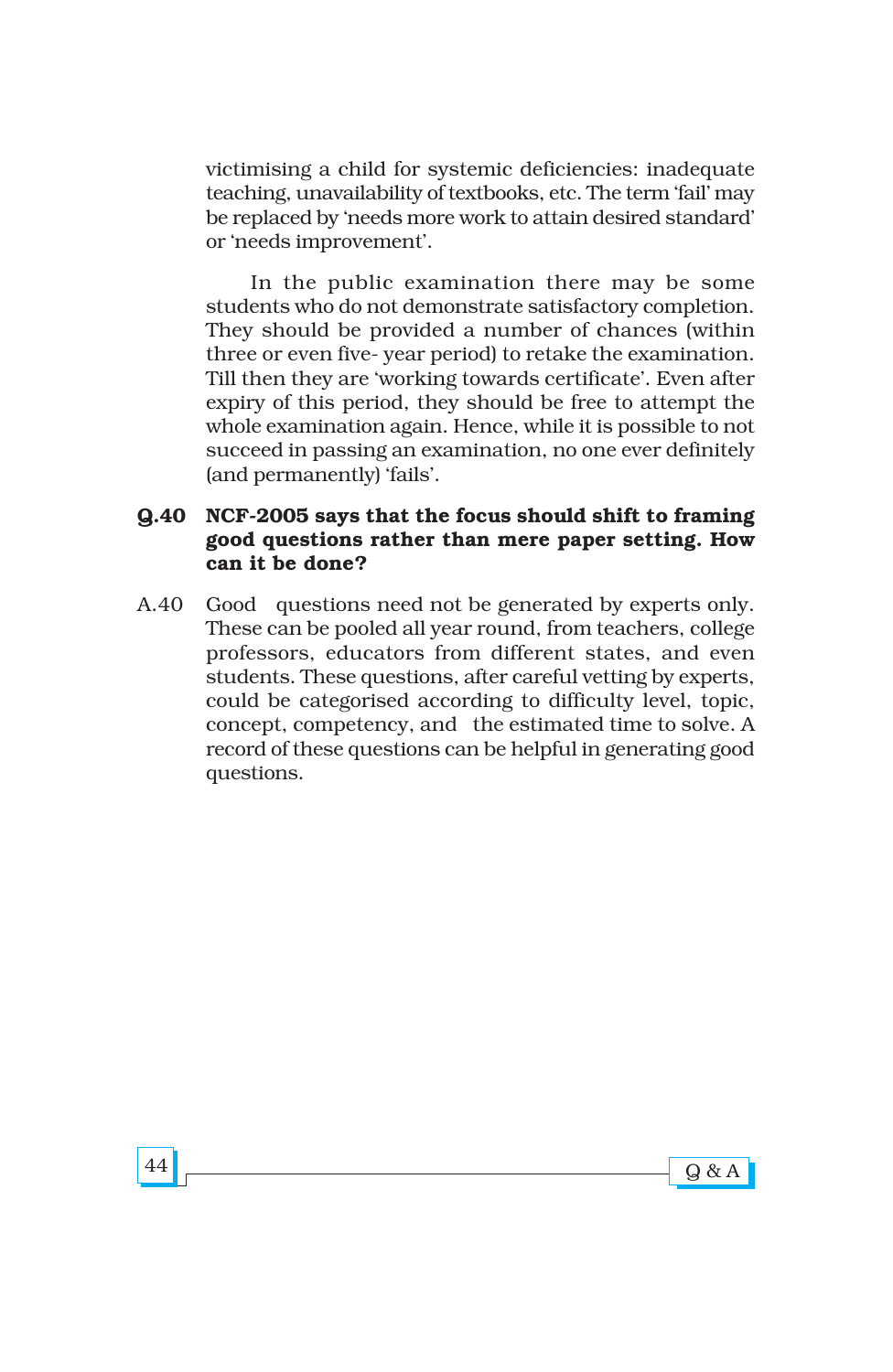**ANNEXURE - I** 

# **KEY WORDS AND PHRASES**

#### **Abstraction**

The process of developing concepts. In this process, concrete experience is generalised and idealised to form a logical structure. For example, many experiences with four objects produce the concept of a number 4. Similarly, many experiences with boundaries produce the concept of curve and surface.

#### **Analogy**

Considering a similar but slightly different situation. For example, if *a, b* and *c* are positive integers such that *c=ab,* then *a* and *b* are factors of c. In the same way, for three polynomials *p(x),q(x)* and *r(x),* if

*r(x)=p(x). q(x),*

then  $p(x)$  and  $q(x)$  are factors of  $r(x)$ .

#### **Approximation**

Arriving close to a quantity without getting it exactly. For example the square root of 500 is approximately 22. A better approximation is 22.5. But neither of these is actually equal to the square root of 500.

#### **Argumentation**

A process by which something is claimed to be true or false and by giving reason why it is so. Then addressing the question "what if it is false (or true)?" and giving reasons why it cannot be false (or true). Such reasons may again raise new questions, and so on. It is similar to proof but more informal.

#### **Case analysis**

Break up a problem into different cases: for instance, providing different proofs for the cases when  $x < 0$ ,  $x = 0$ and *x > 0*, thus showing it true for all values of *x.*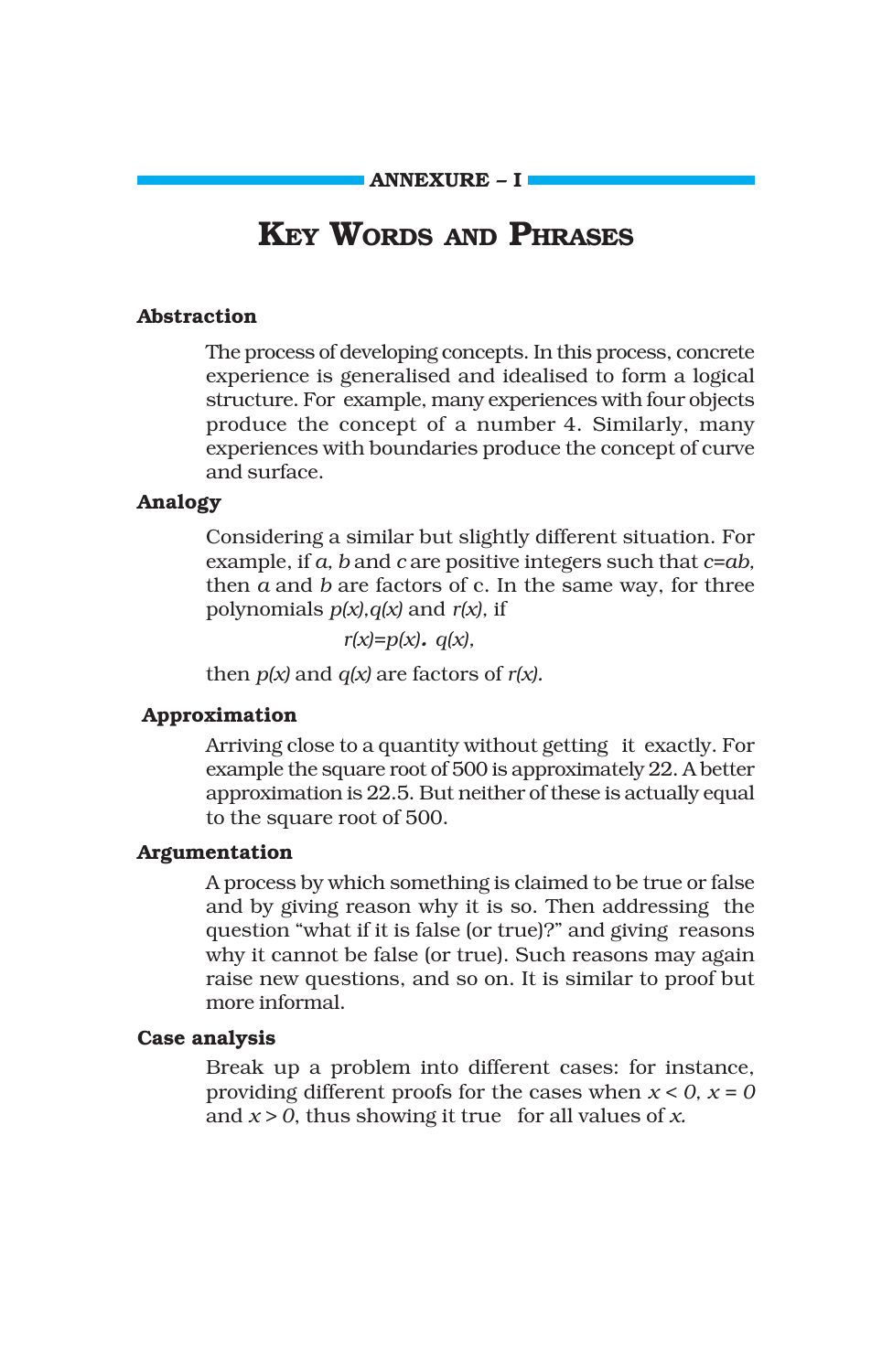## **Children learn to enjoy mathematics**

This is based on the premise that mathematics can be both used and enjoyed lifelong, and hence, that school is best place to create such a taste for mathematics. Children learn to enjoy mathematics if activity-based teaching is done in the class.

### **Conjecture**

Making a statement that we strongly believe to be true, without proving (or disproving) that it is indeed true. For instance, "Every even integer greater than 4 can be expressed as the sum of two odd primes" (Gold Bach Conjecture). This statement has not been proved or disproved so far.

### **Consolidation**

Revisiting a concept that has already been learnt, perhaps with new ideas (as opposed to learning new things) so that foundation is strengthened.

#### **Contextualisation**

More autonomy and flexibility in textbooks and syllabi at all stages of school education within the broad guidelines of the curriculum framework. This is because we need to reflect on the diversity of our country.

## **Critical pedagogy**

It is an approach of teaching in which children are encouraged to question, to argue and to debate on the topic being taught. They are helped in forming their own opinions and not accepting theories and practices of the subjects without reflections. Critical pedagogies facilitate collective decision making through open discussion and by encouraging and recognising multiple views.

## **Critical thinking**

It is a mental process of gathering information from all senses-verbal, written, observation, experience, reasoning and reflection. It enables the children to channelise, evaluate, explain and reconstruct their thinking.

## **Curriculum**

All the activities which are planned and guided by school whether it is inside or outside the school. It is a plan for



 $46$   $\sim$   $9$  & A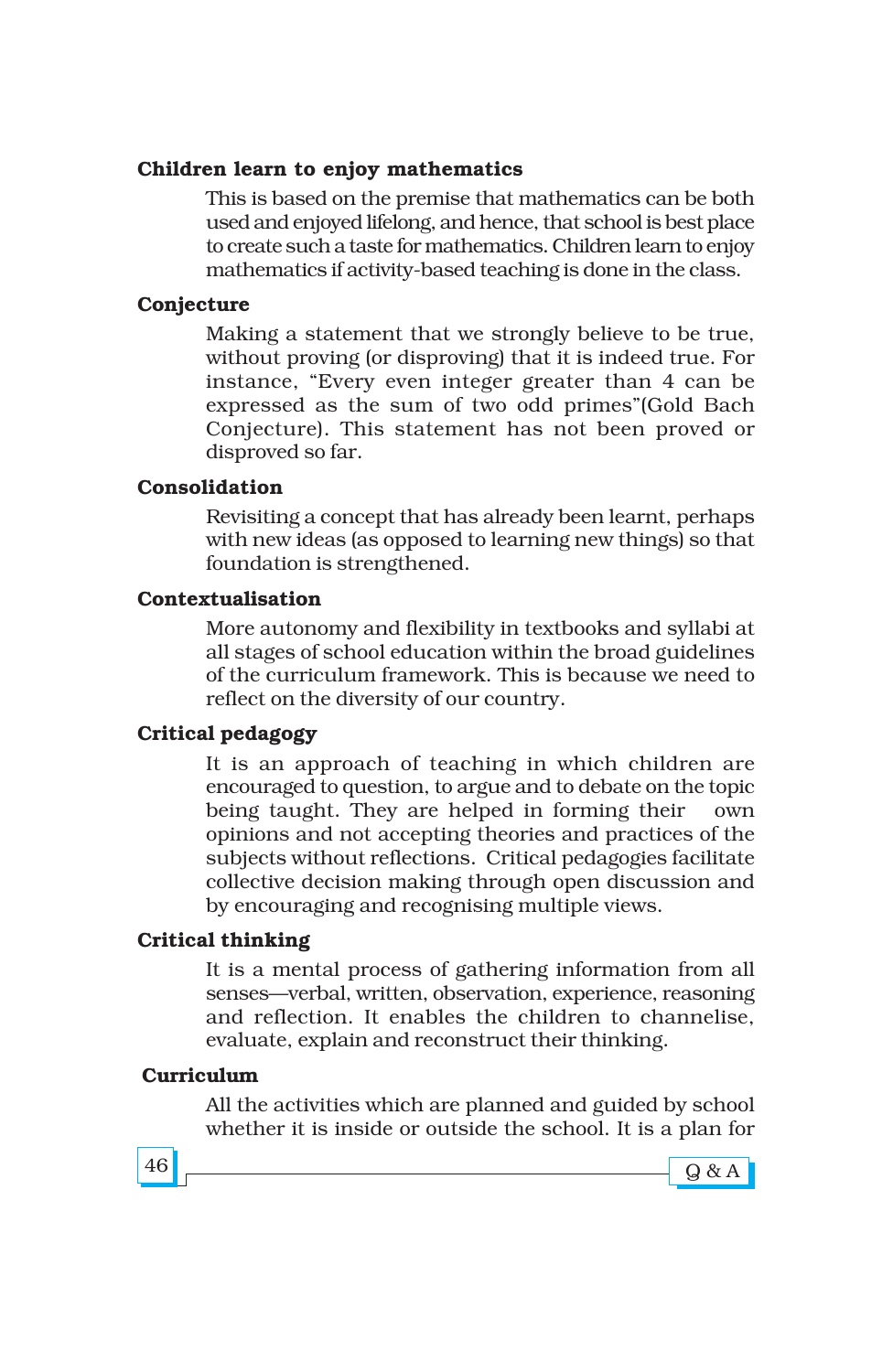facilitating learning for the child and coordinating between the aim of education and the child's capabilities. It is neither a document nor a sequence of experiences. It consists of a set of aims in terms of the content of what is to be taught and the knowledge, skills and attitudes that are to be deliberately fostered. It also states criterion for selection of contents and choices in methods, materials and evaluation.

### **Curriculum that is ambitious and coherent**

**Ambitious** in the sense that it seeks to achieve the higher aim of mathematics education, i.e., to develop the child's resources to think and reason mathematically, to pursue assumptions to logical conclusions and to handle abstractions. **Coherent** in the sense that different methods and skills acquired through the study of mathematics, namely, arithmetic, algebra, geometry, etc. can be applied to solve problems of daily life and can also be applied to other subject areas.

#### **Estimation**

Determining a quantity without performing detailed calculation. For instance, we estimate the wood required for making doors and windows in a house in terms of number of logs. We often guess the weight of a gourd as "between and 1 kilo" without actually weighing it.

#### **Folk algorithms**

Methods employed commonly by people. For instance, the way people estimate the number of mangoes in a tree for leasing. These are relevant and can be of use in schools as well. It exists for not only mentally performing number operations, but also for measurement, estimation, understanding of shapes and aesthetics.

#### **Generalisation**

Arriving at a general conclusion through a large number of examples/patterns/situations. For example, by measuring angles of different types of triangles and finding their sum to reach at the general conclusion that the sum of all angles of a triangle is  $180^{\circ}$ .

#### **Good science education is true to science**

It implies that children make attempts to learn processes and facts of science logically, honestly and meaningfully.



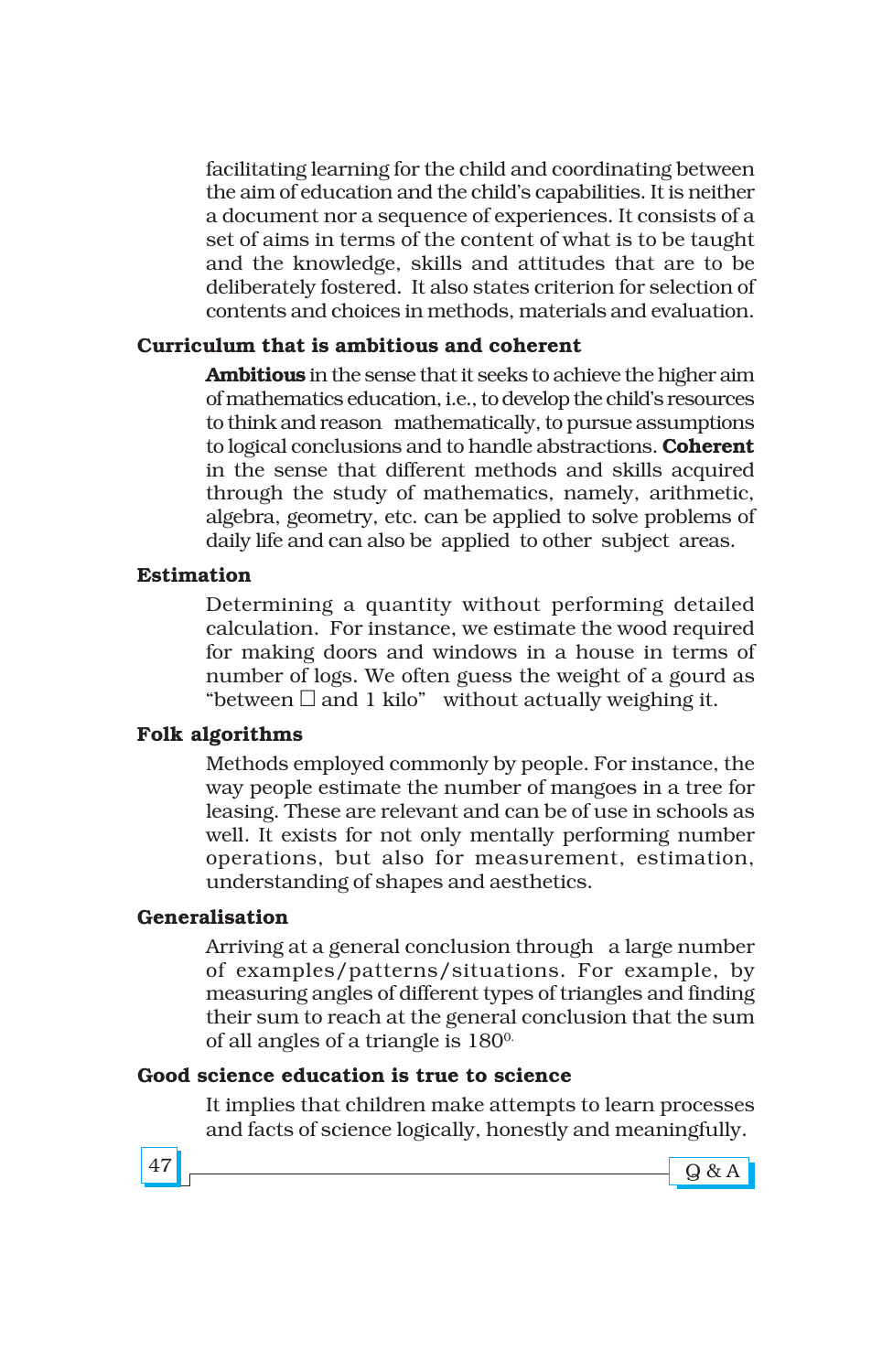## **Good science education is true to child**

The phrase means active involvement of children in teaching-learning process of science so that she is motivated for learning to learn.

## **Good science education is true to life**

It means that child is equipped with the requisite conceptual understanding of science to apply it in her everyday life situations.

### **Heuristic**

The term 'Heuristic' is used to describe an approach to problem solving. It involves 'rules of thumb'. Here those strategies are used which are loosely applicable, which work often but not always. For instance, when we are unable to solve a problem in the general case, a good heuristic is to try a few examples and watch for patterns. To find a property of some triangle, it is often useful to first investigate the special case when the triangle is right angled and then look at the general case afterwards are examples of heuristics.

## **Higher aim of mathematics**

It stands for providing adequate opportunities and scopes to students for their intellectual development according to their inherent potentialities. This calls for clarity of thought and pursuing assumptions to logical conclusions and to handle abstractions.

#### **Innovative alternatives**

Coming up with new methods to solve existing problems.

## **Learning environment**

Places where children have an opportunity to learn on their own, at their own pace, according to their individual ability and motivation.

## **Mathematical communication**

A specific style and notation is used in mathematics for making statements, and learning. This is useful for consolidating one's knowledge. For example, it is better to talk of an isosceles triangle rather than a triangle whose two sides are equal.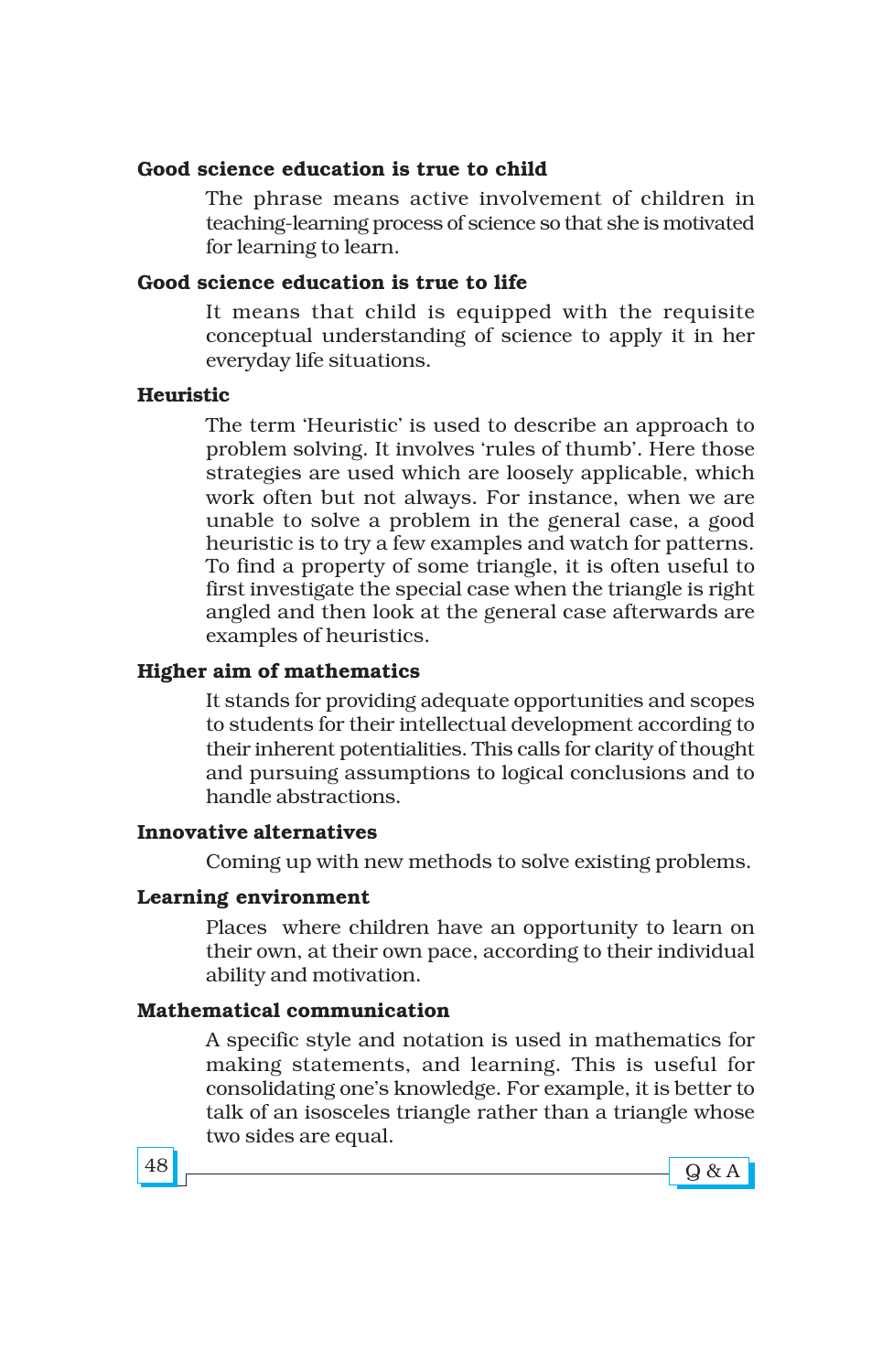## **Mathematical modelling**

The process of constructing a mathematical model (a mathematical relation that describes some real-life situation) is called mathematical modelling, i.e., a conversion of physical situations into mathematics with certain conditions. The various stages involved in mathematical modelling are formulation, assumption, solution, interpretation and validation. The model is useful in other similar situations also.

## **Multigrade classroom**

Children of different grades, i.e., I, II, III, etc., sitting together and learning their own age-appropriate content by a single or more teachers.

## **Multiplicity of approaches**

Solving a problem by different methods. Many times, a result/problem may be proved/solved in different ways. For example, Pythagoras Theorem can be proved by using the concept of similarity of triangles as well as using the concept of area of parallelograms on the same base and between the same parallels. A system of linear equations in two variables can be solved in different ways. The fact that there are infinitely many rational numbers between two given rational numbers can be estimated by different methods.

## **Multiplicity of textbooks**

In our country, textbook is the only accessible and affordable curriculum resource. Therefore, we must use the textbooks as one of the primary instruments of universalisation of good science in the country. National agencies make efforts to produce quality textbooks. Considering pluralistic and diverse nature of Indian society, different states may also develop multiple versions of the textbook reflecting local contexts. If possible, states may be encouraged to make separate textbooks for different districts.

#### **Narrow aim of mathematics**

It specifies the attainment of minimal mathematical literacy so that one can transact his daily-life business along with



 $49$   $98A$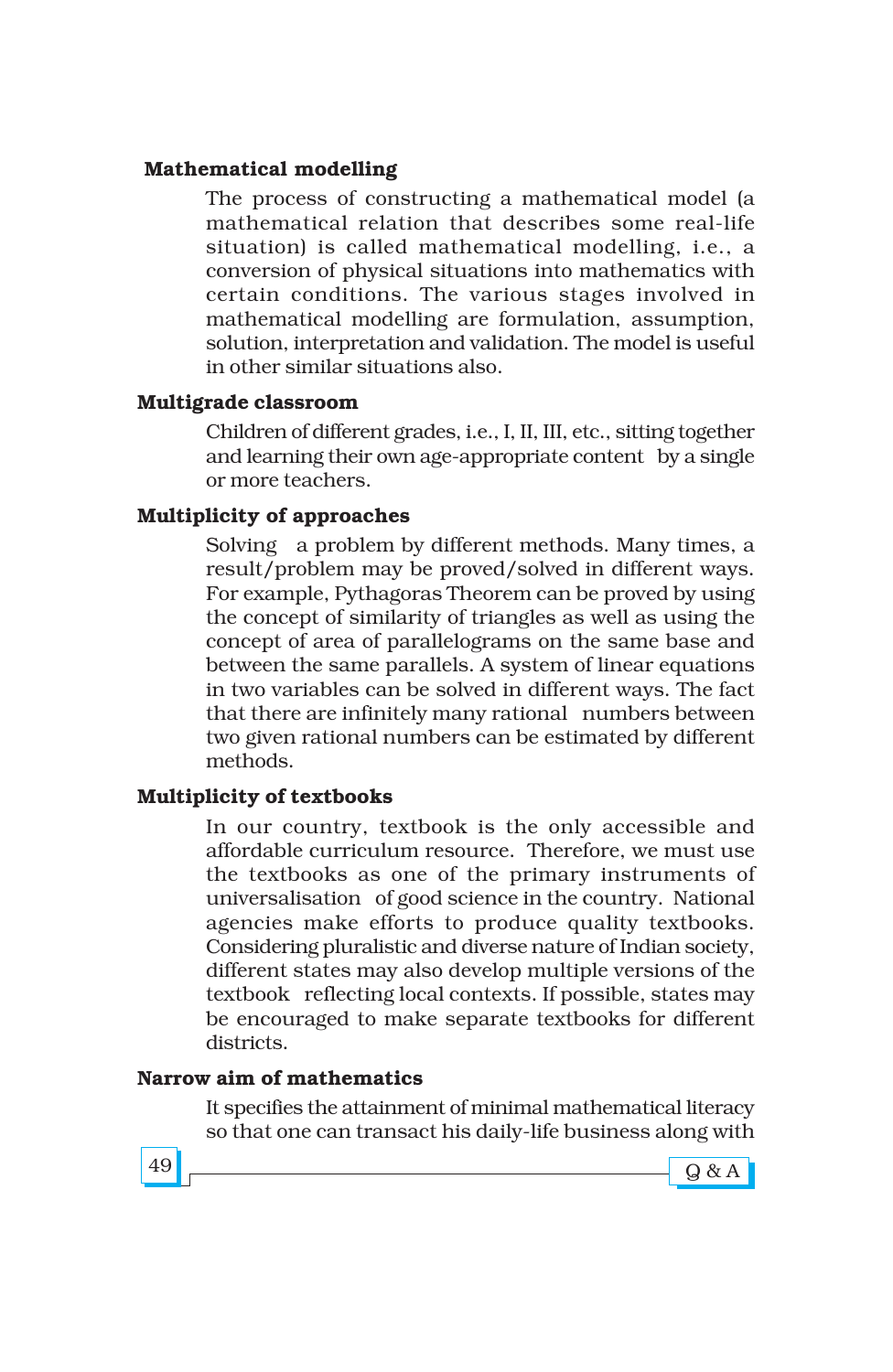social obligations smoothly. It means acquiring mastery of the concepts such as numbers, operation on numbers, measurement, percentages and their application, ratio and proportion, etc.

## **Open-ended questions**

Questions which seeks from respondents to answer in their own words. Here answers are not unique and fixed. It is a contrast to closed questions which demand a specific piece of information or choosing the most suitable choice or selecting yes/no or true/false. Open ended questions are vital for effective teaching-learning.

### **Open-book examination**

It refers to evaluation on comprehension and application abilities of the learner rather than on rote memorisation. It requires thinking about and evaluating the concept and applying it to some new situation. Open-book examination prepares the learner to enter into the world of work. People at work may use reference book or collect information from various resources to solve a problem. Likewise in open-book examination learner is expected to come with some knowledge and understanding. The answer of a question is not available even on a single page of the textbook. Learner is allowed to bring books in the examination hall. Question paper is set in a very typical way.

#### **Optimisation**

Finding the maximum or minimum values of a quantity subject to some constraints. For instance, the area of a rectangle with a given parameter of dimensions *a* and *b* is maximum when  $a = b$ . In life situations, it also involves trade off: for instance, route 1 is comparatively longer than route 2 but has less traffic, so route 1 is preferred.

#### **Paradigm shift**

This term refers to a radical change in certain thought patterns. It is a shift from one way of thinking to the other. It does not happen automatically but is driven by some agent of change, e.g., the transition from *Newtonian Mechanics* to *Einstein Theory of Relativity*.



 $50$   $\sim$   $9$  & A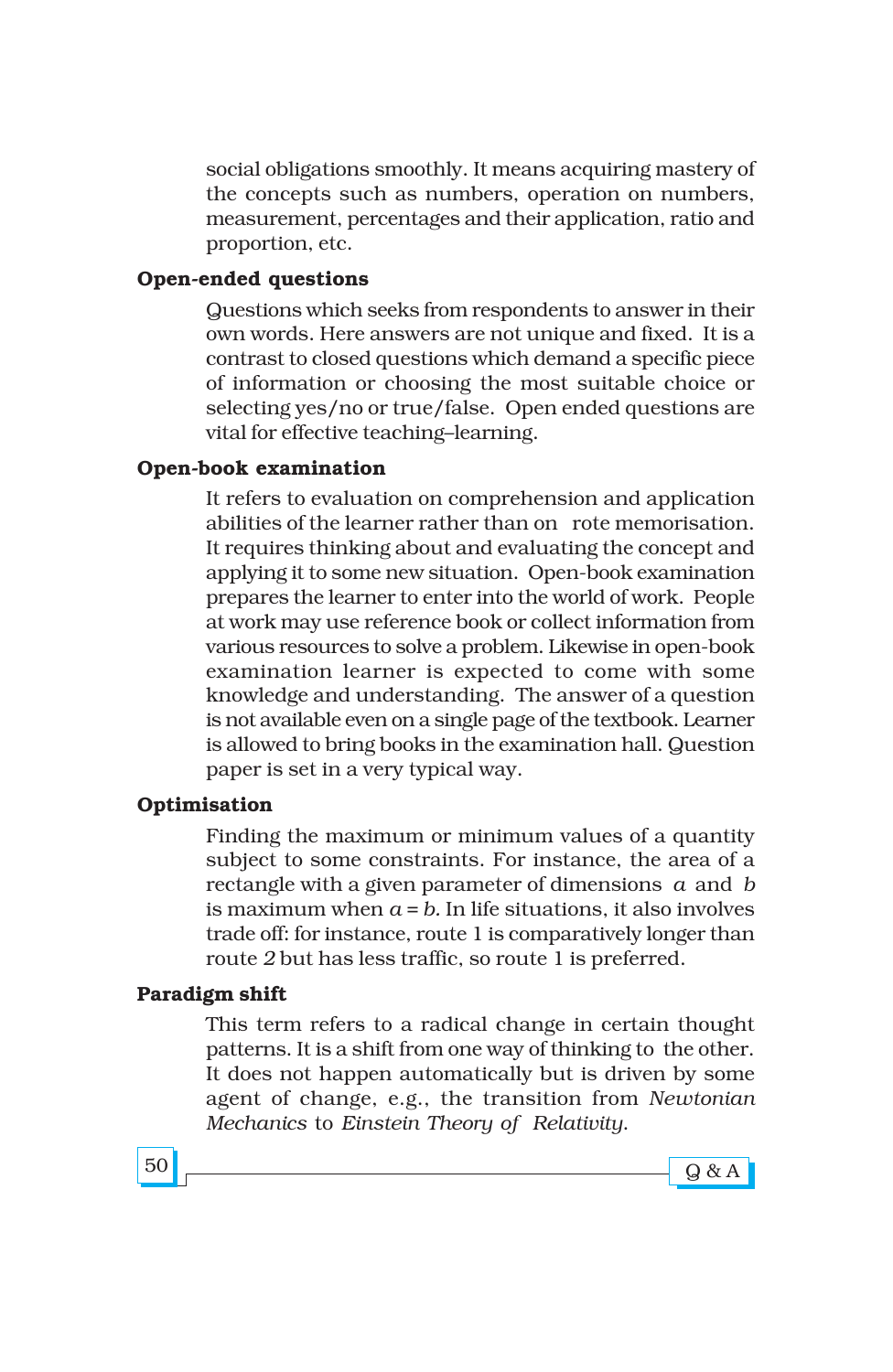#### **Pedagogy**

It is an art as well as science of being a teacher. It is referred to as suitable selection and use of teaching strategies keeping in view the learner's previous knowledge and experiences, learning situations and goals set up by the learner and the teacher.

#### **Quantification**

It is fundamental to scientific method. It tells about the quantity of something, e.g. ë*every child in the classroom is attentive to the teacher*í*;* ë*the force of gravitation on the* moon is one sixth of that on the earth.' Here 'every' and *ëone sixthí are quantifiers*. Thus it means associating numbers with quantities so that they can be computed. Compare 'Delhi is far away from Chennai' with 'Delhi is more than 2000 km from Chennai'.

## **Reflective teaching practices**

A process in which teacher/educator examines her own method of teaching that whether it is supporting in realising the specific objectives, whether it is suitable to the given situations and if not which method will best suit the learners. This is a lifelong and cyclic process in which teacher continues to build these theories, adjust her practices and reflects on her theory and practices.

## **Scientific method**

It is a process of predicting a natural event or phenomenon on the basis of certain principles. It involves several interconnected steps: observation, looking for regularities and patterns, making hypothesis, devising quantitative or mathematical models, deducing their workability, verification or falsification of theories through observation and controlled experiments, thus arriving at the principles, theories and laws governing the physical world. The order of various steps might change according to situations.

#### **Spatial reasoning**

Understanding relating the space. For example, locating various objects with respect to given shapes; interior, exterior and boundary of a geometrical shape.

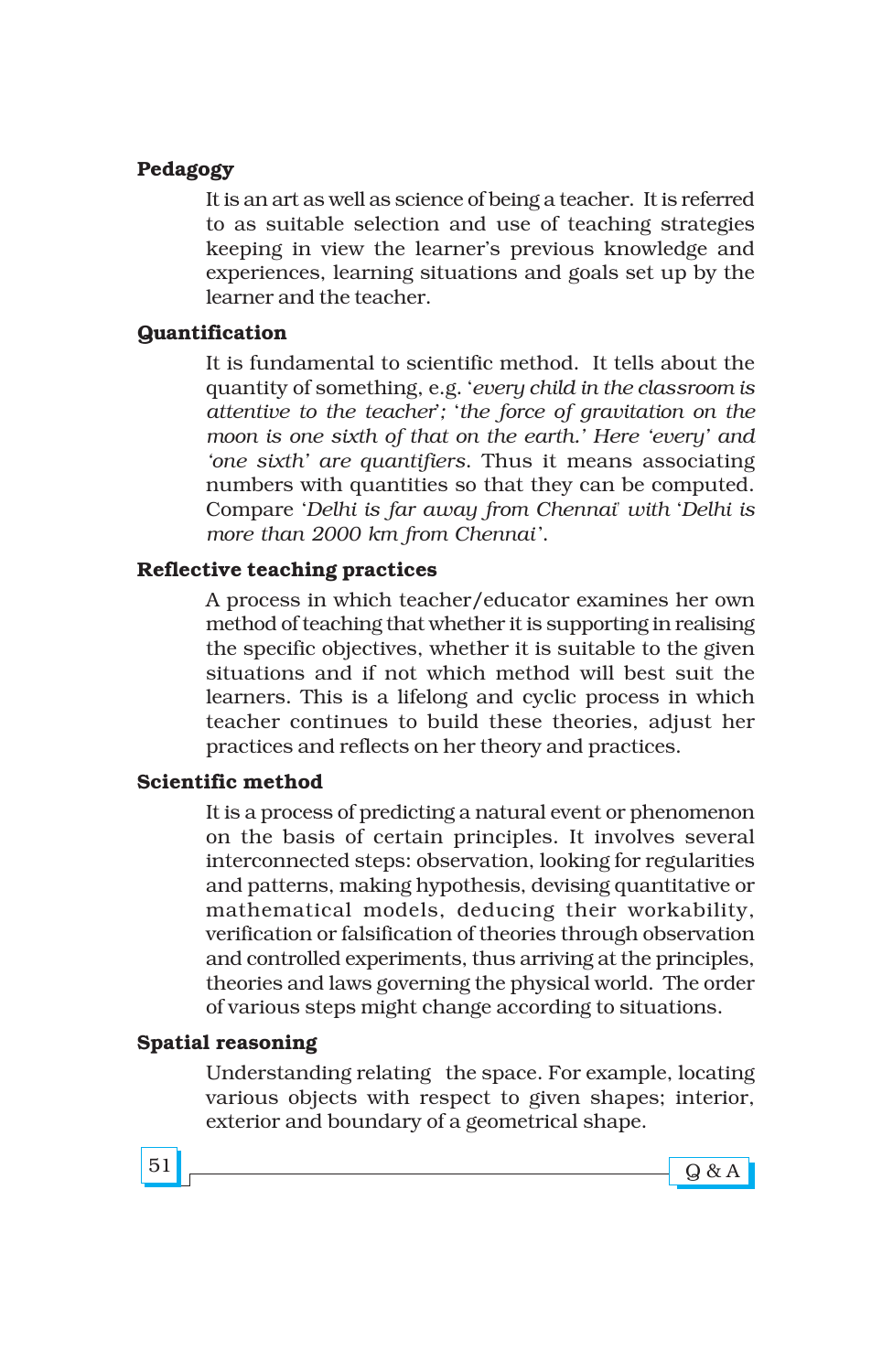#### **Structuration**

The process of structure emerging from patterns (and other mathematical insight). For instance, in algebra, arriving at 'multiplication of a variable by a constant' after observing certain patterns. Different sets of numbers have their own structures with respect to certain operations such as addition, multiplication, etc.

### **Systemic reform**

Every system has its own strengths and weaknesses. Reforms, which help a system to correct its weaknesses, are termed as systemic reforms. Every system works in coordination with other systems linked to it, e.g., school system works in coordination with examination and teacher education system. So when we talk about bringing change in our assumption about child, learning, teacher and teaching-learning process, we need to take into cognizance the fact that until change or reform takes place in examination and teacher preparation system, it is difficult to bring reforms in school system.

#### **Systematic reasoning**

Proceeding from assumptions to conclusions in a logical manner, without extraneous matter. The aim of systematic reasoning should be to develop arguments, make and investigate conjectures and understand that there are various methods of reasoning.

#### **Teaching important mathematics**

The phrase implies that whatever mathematics has to be taught, should be based on the needs of the students, society and the subjects, i.e., need-based mathematics. Students and teachers must find sufficient reasons and relevance for the topics to be taught.

#### **Teacher expects to engage every child in class**

Removing fear and phobia regarding learning of mathematics and science and making these subjects so interesting that every child is encouraged to participate in teaching-learning process.



 $52$   $\sim$   $9$  & A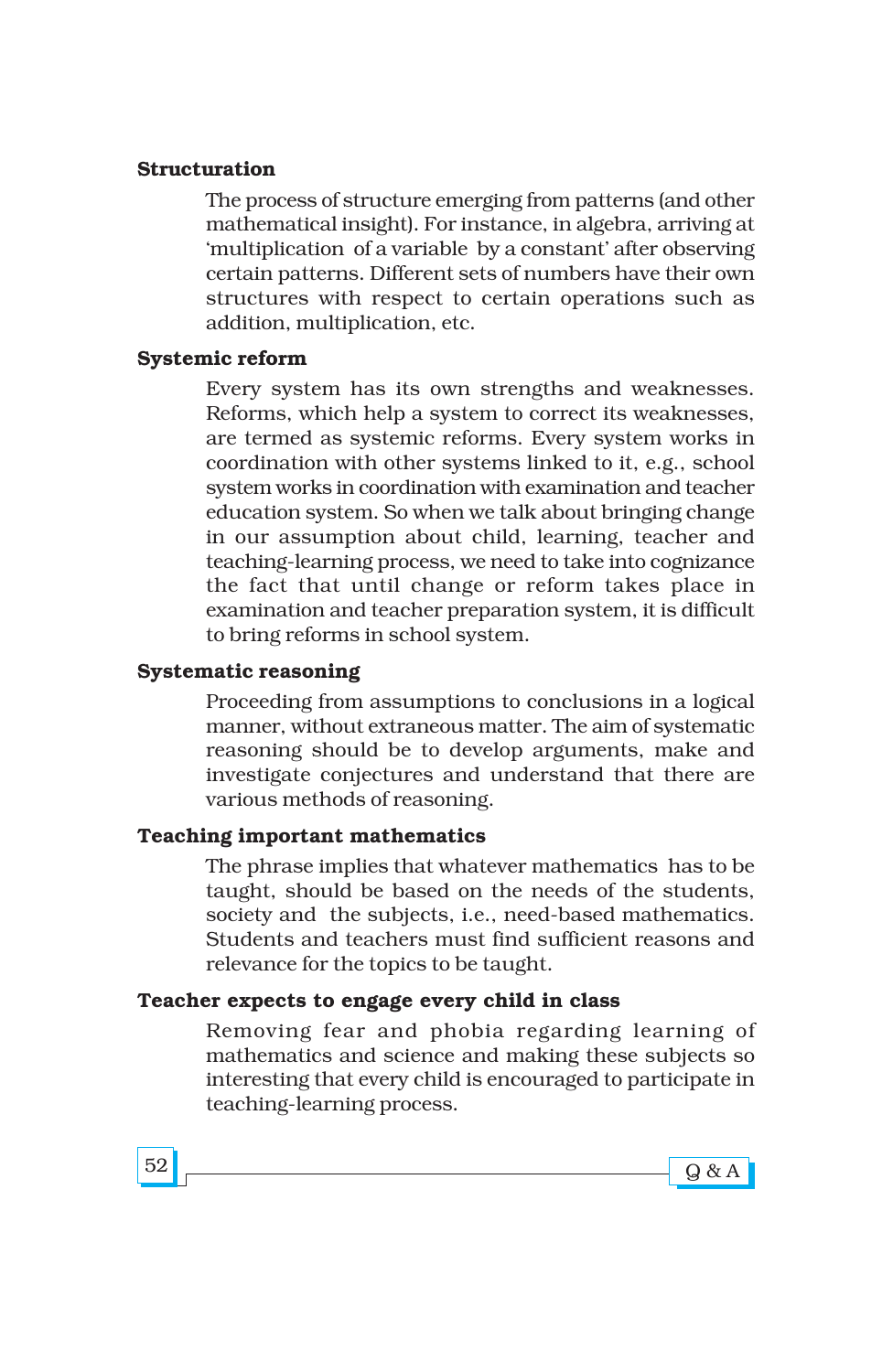### **Validation procedure**

Validation procedure in mathematics is demonstrations which are integral to the system. It is specified by an appropriate set of axioms and definitions. For example, different concepts in mathematics are prime numbers, square roots, fraction integers, function, etc.

#### **Validity**

Features in the curriculum which are essential to make it good and meaningful.

### **Visualisation**

Drawing a picture to reflect a situation. The number line, graphs of functions, Venn diagrams, graphical representation of data in the form of pie chart, histogram and frequency polygons are commonly used examples.

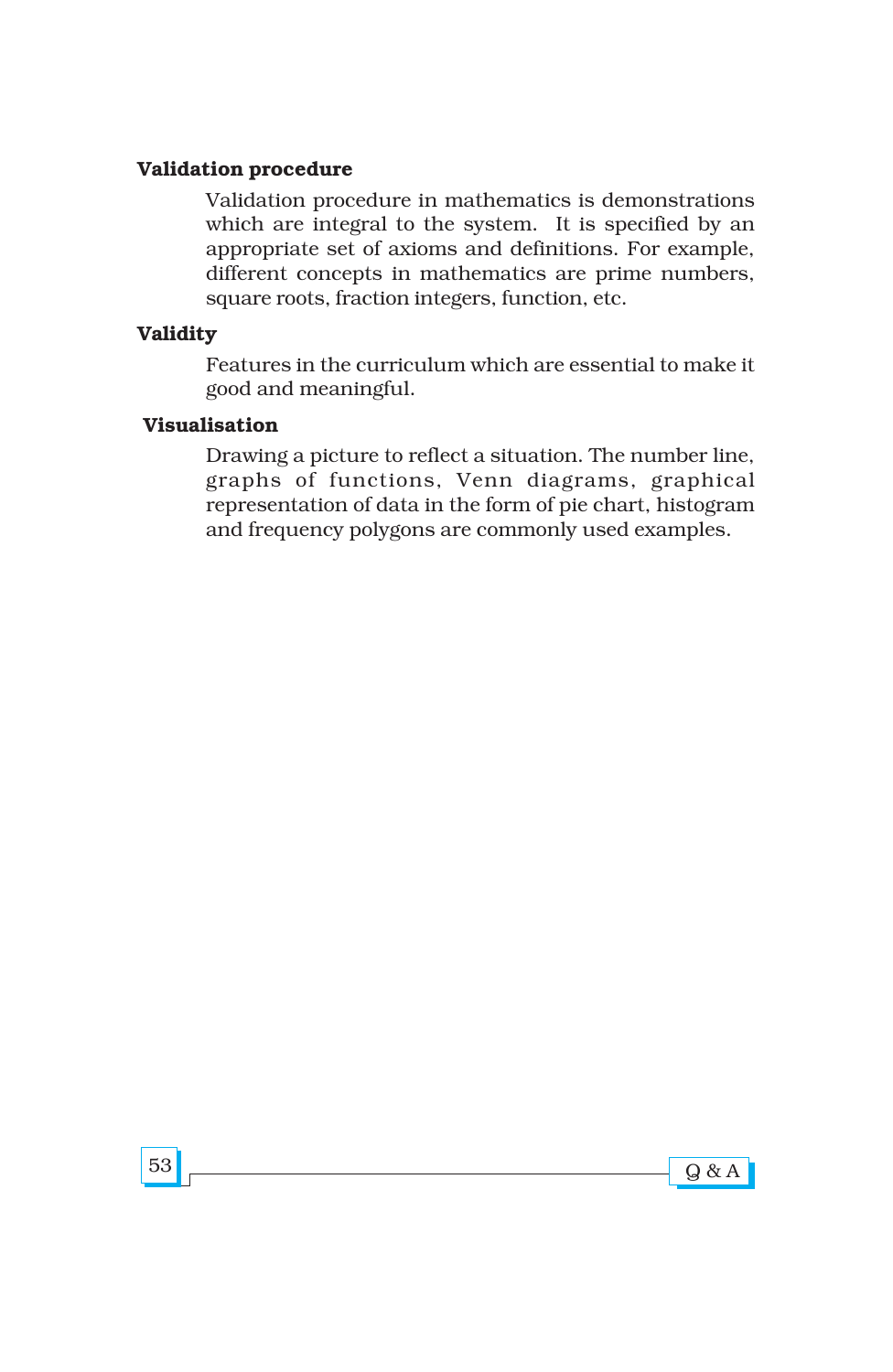# **EXAMPLES AND ANECDOTES**

Most of the examples and anecdotes given below are from real-life situations. Teachers had conducted classroom activities in the following manner and received good results in terms of learning and performance of the children. They also observed that their relationship with children got strengthened. These examples and anecdotes are suggestive, not prescriptive.

#### **UPPER PRIMARY STAGE**

#### **1. Let us Learn about a Cell**

The teacher had to start the unit on 'Cell'. She introduced the unit by making the students observe stained slide of onion tissues through microscopes. She guided her students in taking epidermal peels from the swollen leaves of onion. During this activity, students also viewed slides of other plant tissues and animal tissues. Students were curious to know many things about the cell. Till then the teacher had not used any technical word like protoplasm, nucleus, etc., except 'Cell'. She instructed the students to observe the slides and to jot down the questions that they wanted to be answered. Some of the questions that they came up with were– *E*What is the dotted dark structure, at the centre<sup>3</sup><sup>2</sup> *E*Why is *stain not uniformly absorbed by the cell? Why is there no gap between two cells? What is the function of the boundaries around each cell"? "Why plant cells need cell walls"? "Do onion of bigger* size have bigger cells?"Do bigger fruits and vegetables have bigger cells? Are all living organisms made up of cell?" "I have *heard the name of gene. What is the function of gene?*" Soon she found students discussing among themselves and framing questions that needed to be answered. Stage was set up for learning from first-hand experience. She started the lesson on the 'Cell' with the queries of children. Students wanted to reinforce their learning and requested their teacher to let them observe the slides again.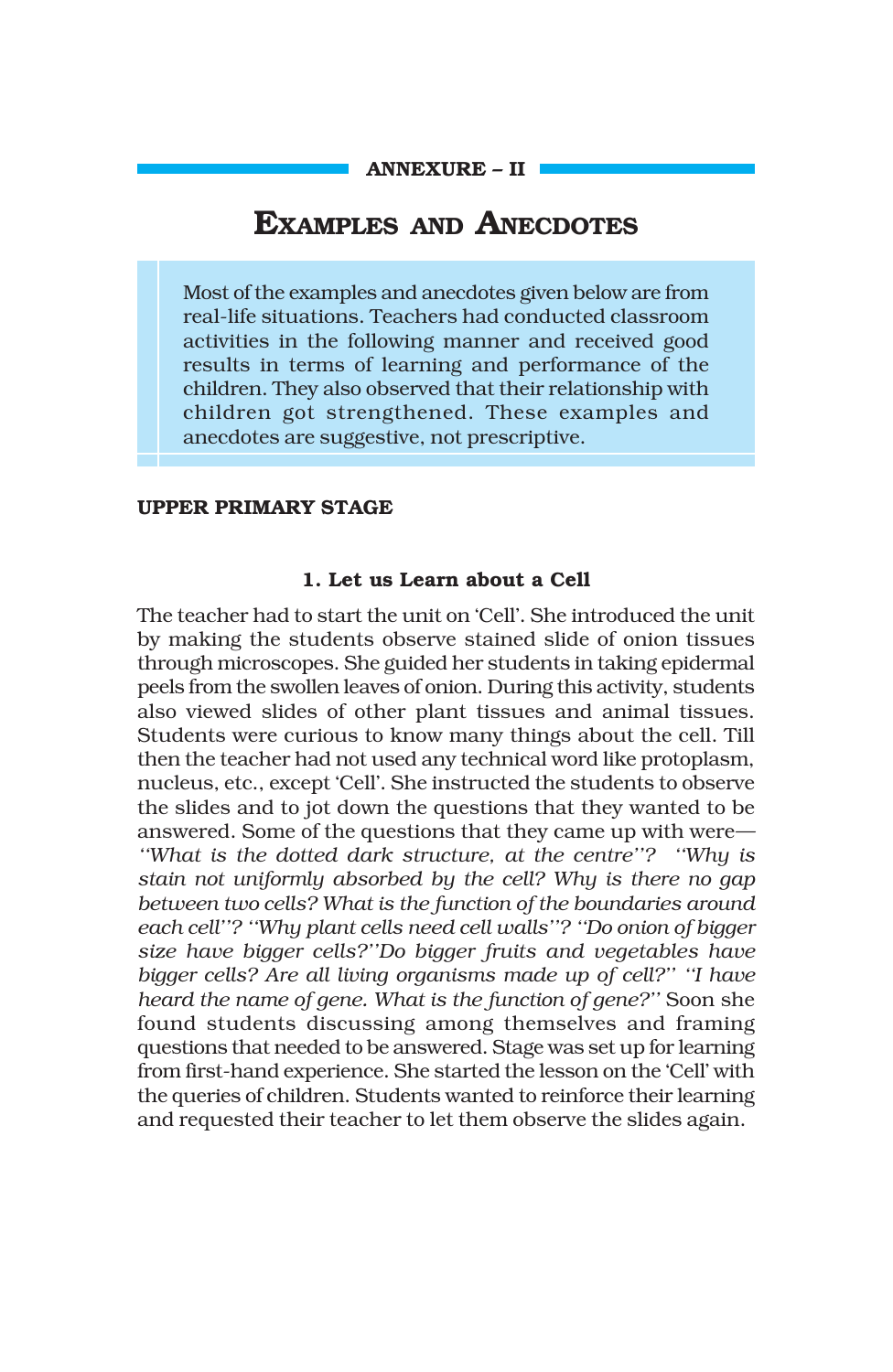#### **2. Perimeter**

The teacher managed for a doll house in the class to make the lesson on Perimeter interesting to her students. One of the students had volunteered to bring her doll house to the class. She made a number of different figures like rectangles, squares, triangles from a paper sheet equal to the size of the various rooms/windows/roof of the doll house and wrote the name of the room/window/roof like drawing room, bed room, window no. 1, 2, etc., with the help of students. The teacher asked them to measure the length and breadth of different figures using a metre scale, then to find the sum of all sides of that figure. Students started working in groups. They recorded their observations in tabular form. Students of different groups discussed among themselves about the activity and shared their observations. It emerged from the discussion with the teacher that *distance around a closed figure is named as its perimeter*. Thus the perimeter of different rooms of the doll house was calculated. One of the students asked, "*can we make a figure of any desired shape from this sum?* " Teacher suggested her to try out on her own with the help of her friends. The teacher asked them to calculate area of each room of the doll house by multiplying length with breadth of the given paper sheet. Later, the class was taken to the school garden which was square in shape. Students measured its one side as 20 metre. Teacher asked them to find how many metres of fence would be needed to enclose the garden. Later, teacher provided rectangle, square and circle having equal perimeter and asked the students which shape will have minimum area.

One student asked how can we measure perimeter of a circle. The other student suggested that length around the circle, i.e, its circumference is the perimeter of the circle. She made a circular card and marked a point on its edge. A point was marked on the table also. She rolled the card starting from the point on the table along a straight line till the marked point on the circular card again touched the table. This point on the table was then marked. Students measured the distance between the two marked points on the table as circumference of the circle. Another student suggested that perimeter of the circle is the distance along the edge of the circular card from the marked point back to the marked point.

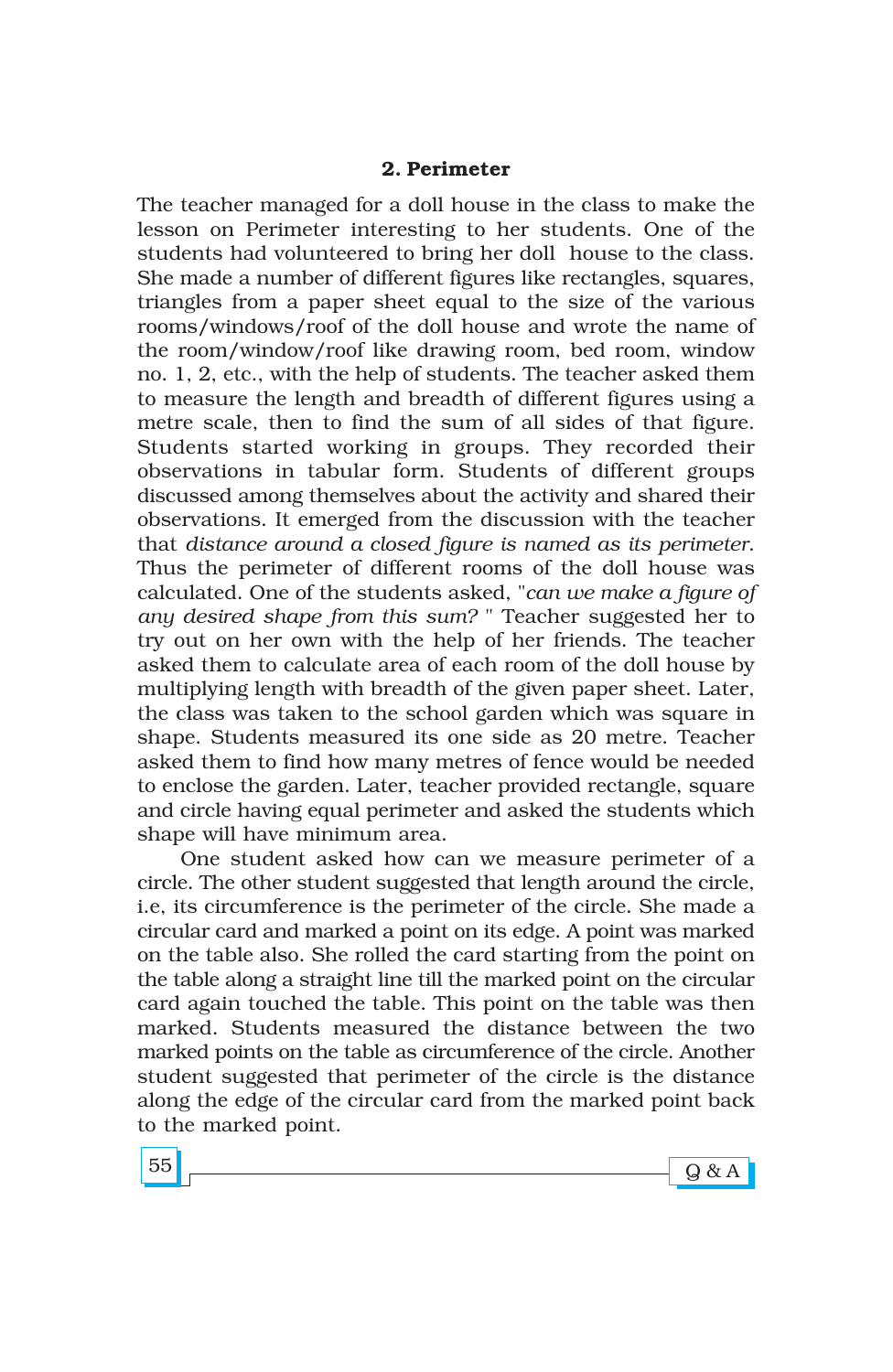Here students constructed their knowledge on perimeter and area on their own. Teacher provided the learning environment for it.

## **3. Parts of a Plant: Experience of a Teacher**

The Class VI Science teacher entered the class with an objective to interact with children about forms and functions of various parts of different plants. She initiated the discussion by asking children to tell something about plants and trees they are aware of*. Peepal,* Banana, Jamun, Rose, Mehndi-tens of names reverberated in the classroom environment. When this buzzing faded out, another leading question from the teacher initiated thinking among children. This was about different parts of plants. The teacher advised children to form small groups and discuss and note down important points about various parts of the plant and their functions for group presentations. Children began to work. Soon the bell rang, indicating the end of the day.

Next day, the teacher began the class with group work and asked the children to present their work after the discussion was over. Each group presented a number of points about structures and functions of different parts of plants. A few of them tried to relate the structures and functions with their own day-to-day life experiences. For example, one child said, "*leaves are the 'kitchen' of plants and the roots are suppliers of basic ingredients*î. The other child asked, "How does a plant get proper nourishment like *water, sunlight, etc., for standing erect and strong*?î Another child asked, ëë*If we do not eat proper food, we fall sick. Do plants also fall sick?*<sup>*'*</sup> A few of them were eager to share stories about plants and one child recited a poem. The teacher listened, observed and facilitated the discussion when and wherever necessary. The discussion continued about plants with lively participation of the entire class. Children from tribal backgrounds shared their knowledge and information about plants with other children. However, the teacher noticed that two children were not concentrating in the class. She went to them and asked for the reason. She found that one was suffering from fever and the other had lost her pencil box. She took due care of them and the class progressed. The next day the teacher took the help of the textbook. She raised some questions and gave them a few exercises. All the children had something to say in response. Many raised related and thought-provoking questions. The teacher was so inspired that she arranged a period for taking the class to the garden and also to the library. In the garden, the children themselves observed

56  $\sim$  Q & A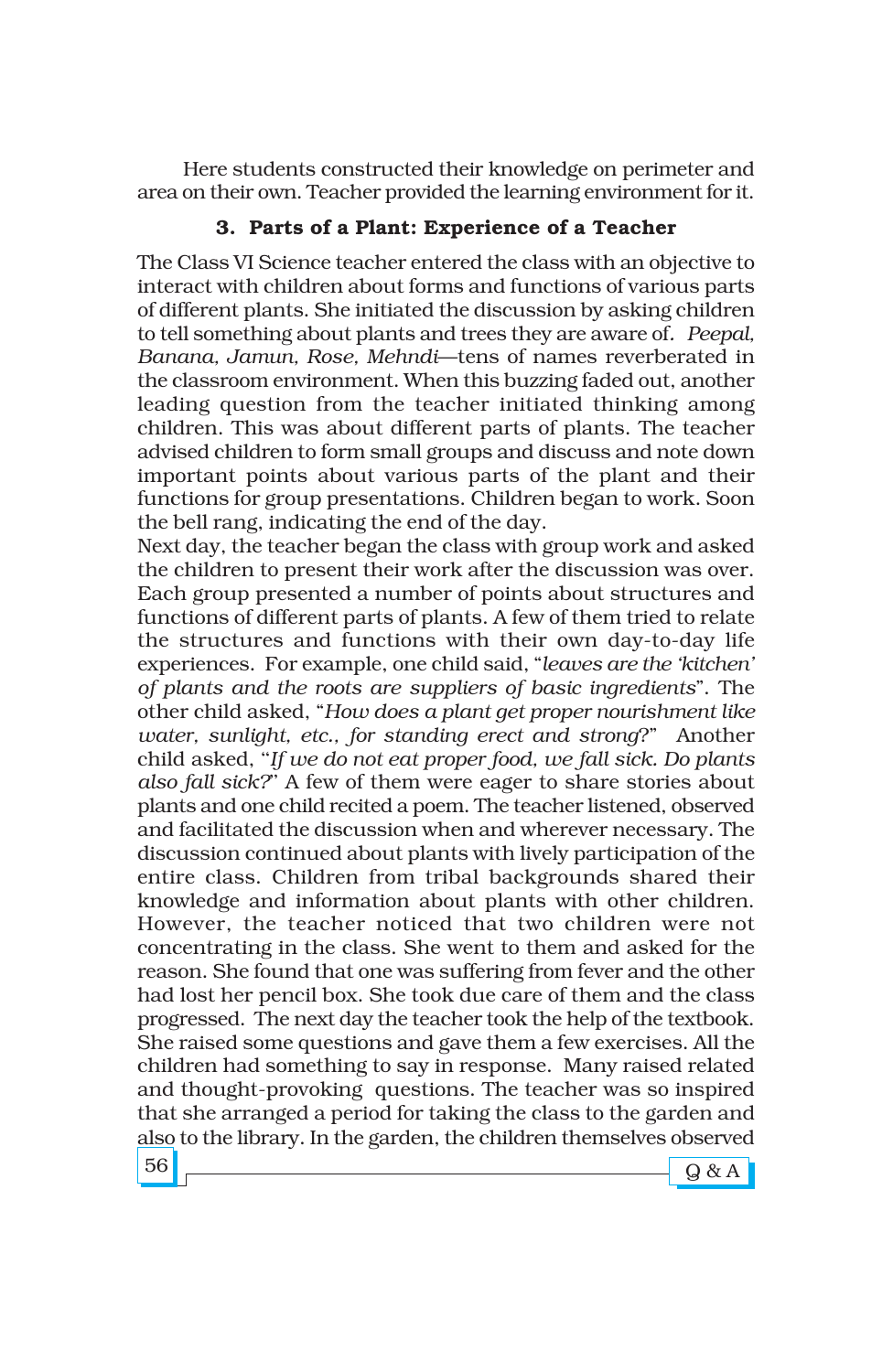and gradually found solutions to their queries. Then children offered the teacher a suggestion that they will make a drawing of different plants, structures of its various parts, etc. The teacher agreed to assign that as homework. The next day the whole class was full of colourful charts and posters. The class was brimming with the joy of understanding the children had experienced in this 'lesson'. A 'lesson'? No, in fact it was an interaction.

"When will you set a test from this lesson?" a child asked out of habit.

ìDo you need time to prepare?î the teacher smilingly asked.

"This time I feel I do not need to cram."

 ìYou donít need any test. All of you have understood the topic and have done well".

The child also smiled.

Now, let us analyze what has happened in this class?

- The teacher provided space to children's experiences, questions, and queries and tried to relate them with school knowledge.
- ! She observed each and every child in the class for her progress in learning. She evaluated her children during the course of the study.
- Once learning got connected with children's day-to-day life, they themselves felt no need for rote memorisation.
- The teacher did not stick to a programmed timetable but showed ample flexibility with regard to time. She was wise enough to make extra time for visits to the garden and library and for detailed discussion. She could successfully convince the school authorities and her colleagues for doing this.
- Children talked about social issues, listened to stories and recited poems, thus going beyond the textbook. The concerns of arts, health, and peace, etc., got integrated in the class without much effort.
- ! Every child had the taste of understanding. She learned a lot about different parts of plants interacting with the teacher and her peers.

Do you think such a method will help each child learn with ease and joy? Now, do you think it is difficult for you to implement all the five guiding principles of NCF-2005 discussed here in your class?

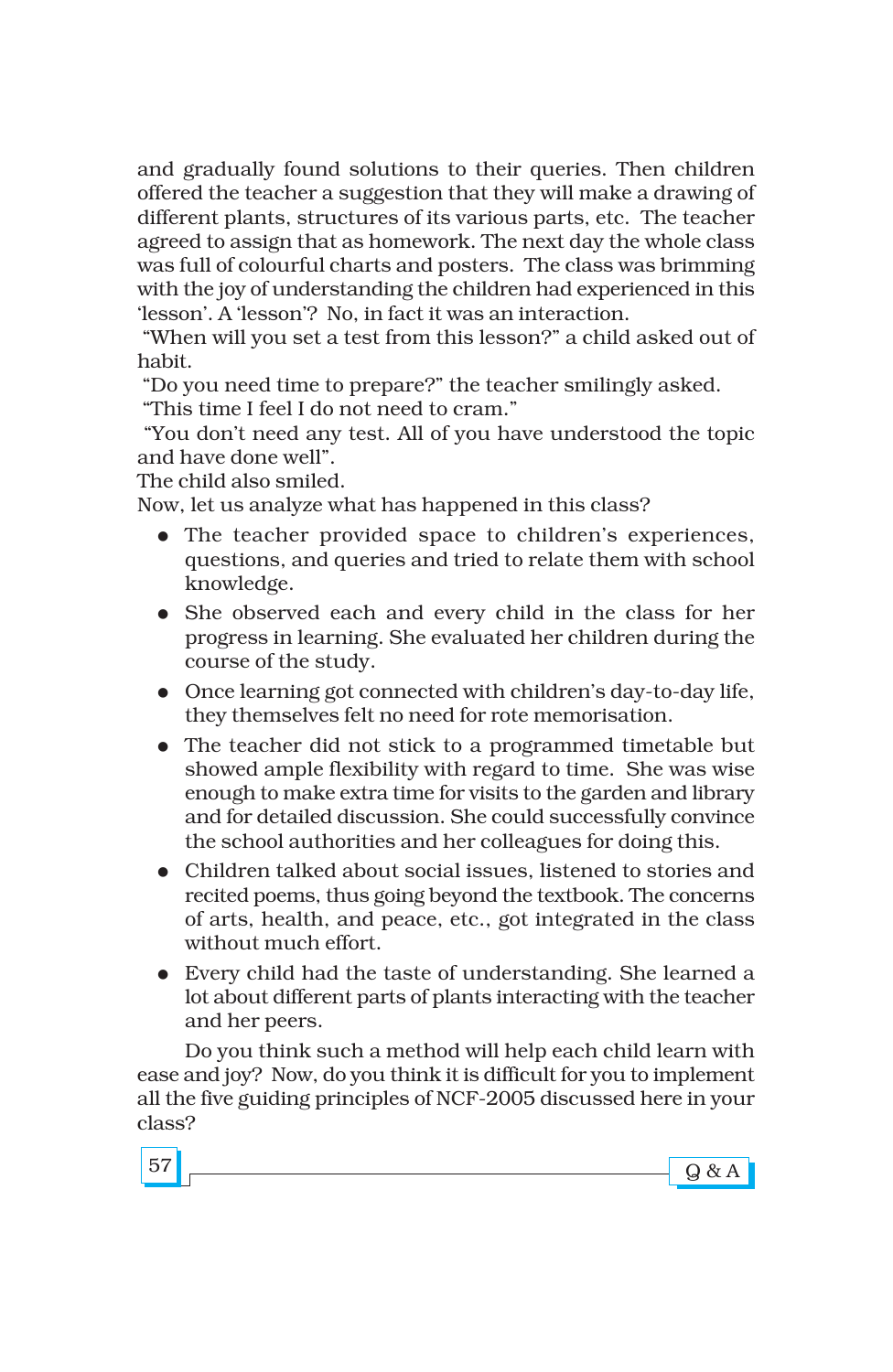#### **SECONDARY STAGE**

## **1. Concept of** ð

Mathematics teacher asked her class to bring a few colourful chart papers and thread for her next period. Students were curious to know the purpose of it. Next day teacher asked them to cut the chart papers to get 20 circles of different diameters. Students measured circumference and diameter of the different circles with the help of threads and scales. They were working in four groups. Each group was asked to calculate the ratio of circumference of the circles to its diameter and record the value in an observation table. The teacher then told them to compare their findings with that of other groups. Students were surprised to observe that the value of the ratio was very similar in each group. Students exchanged their circles and repeated their observations. They observed that the ratio of circumference of the circle to its diameter was between 3 and 4, approximately 3.14 irrespective of the size of the circles. Teacher asked, ë*ëDo you see any relation between circumference and diameter of a circle?*" She then discussed about  $\pi$ . Arriving at the constant value  $\pi$  as the ratio of circumference to the diameter was very satisfying, both to her and her students.

#### **2. A Visit to a Water Supply System**

The teacher took her class to a Municipal Water Supply System nearby. The class was instructed to observe and take notes and was encouraged to ask questions. They prepared a worksheet containing questions written on it and space provided for the answer. Some of the questions prepared with the help of students were "How sedimentation process help in cleaning water?" "How biological inputs like bacteria, algae, fungi, etc., are removed?" *ëëHow water is disinfected?î ëëHow much water is used per day in the nearby locality? " "Draw a figure of the pump that you observed*.î They were happy when their queries were satisfied by the authorities working there. After their return, they prepared a working model of the water supply system. A poster competition was held on '*Conservation of Water*.' A few students prepared a report of the various steps involved in the purification of water. One group dramatised the process of water purification. Students of other groups performed a dance wearing dresses attached with

 $58$   $\sim$   $98A$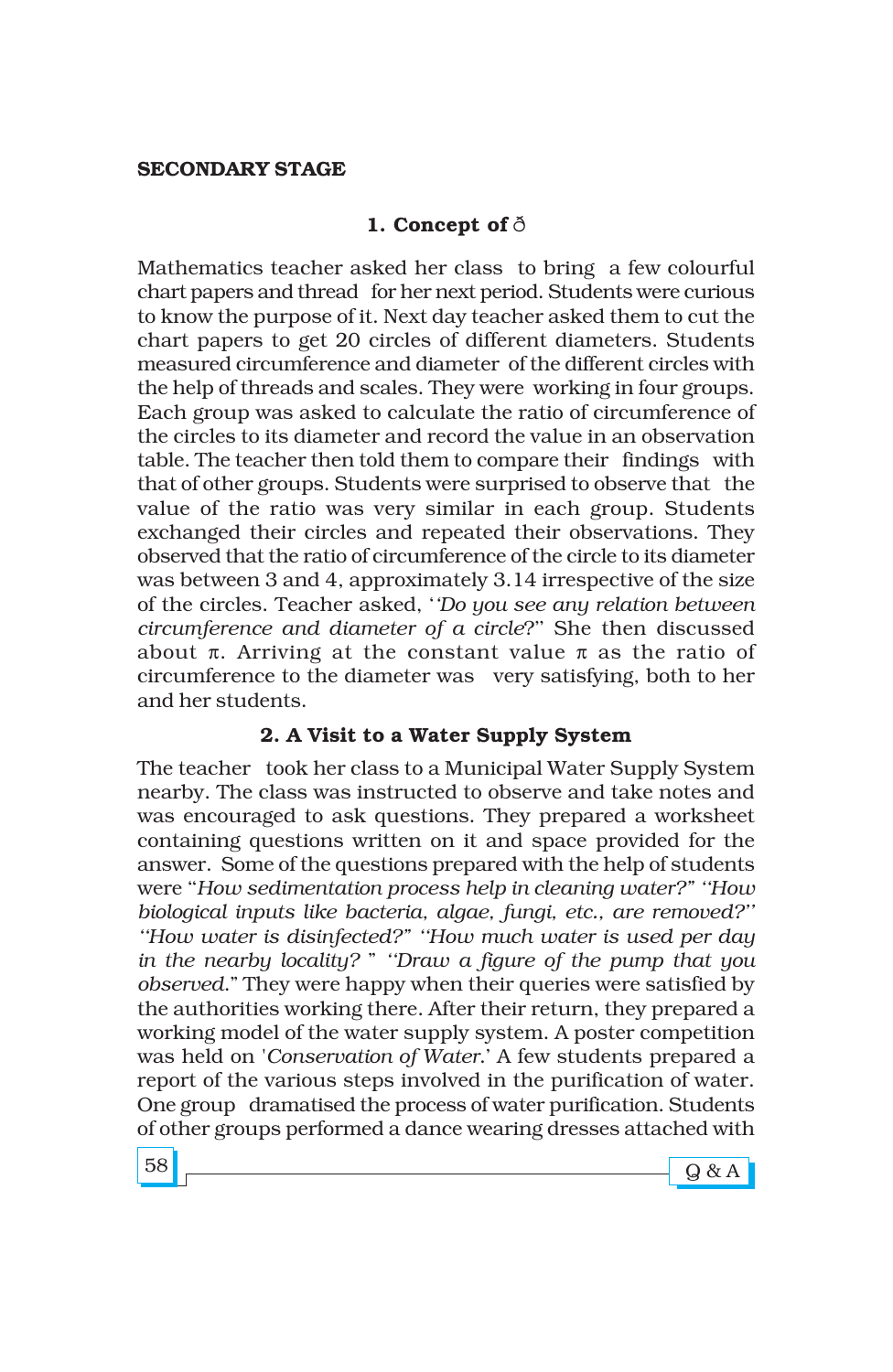brown paper strips and white paper strips to represent dirty and clean water. The teacher facilitated her students to organise and summaries their learning on water supply system.

## **3. Boiling Point of Water**

The teacher helped her class to form six groups to perform an activity on determining the boiling point of water. Each group was provided a beaker and different samples of water (such as distilled/tap/pond water, water with some salt/sugar/milk added to it), a thermometer and a gas burner. Students were asked to heat the water samples and note down the readings in the thermometer as soon as it started boiling. They were surprised to observe their results. Each group had found different values of boiling point! They were happy to discuss among themselves and with the teacher the possible reasons for this difference. They observed that boiling point of water (solvent) is increased if solute is added to it. Children were dynamically engaged with the learning process through observing, reflecting, enquiring and sharing.

# **4**. **An Afternoon on a Sea Beach**

One day the teacher took her students to the sea beach. Observing students moving in different directions to explore the things around the sea, she got worried for their safety. She got an idea of utilising the curiosity of the students. She helped them in forming eight groups so that they could choose some interesting projects to do as given below:

**Group 1:** Calculate mean time of waves reaching on the seashore.

- **Group 2:** Estimate the dimension of the boats; talk about it with fishermen/fisherwomen and compare with your estimation.
- **Group 3:** Talk to the fishermen/fisherwomen about their work; fishes; their profit and loss; their economy; the season for which fishes are available in plenty; and the way they manage their home economy.
- **Group 4:** Watch fishermen/women catching fishes, the tides of wave, the sky, reflections of the sun in the sea, etc., and write poems, essay on the topic of their choice.
- **Group 5:** Collect songs and stories from fishermen/women and sing with them.
- **Group 6:** Observe crabs, tortoise and other living beings, their motion and habitat.

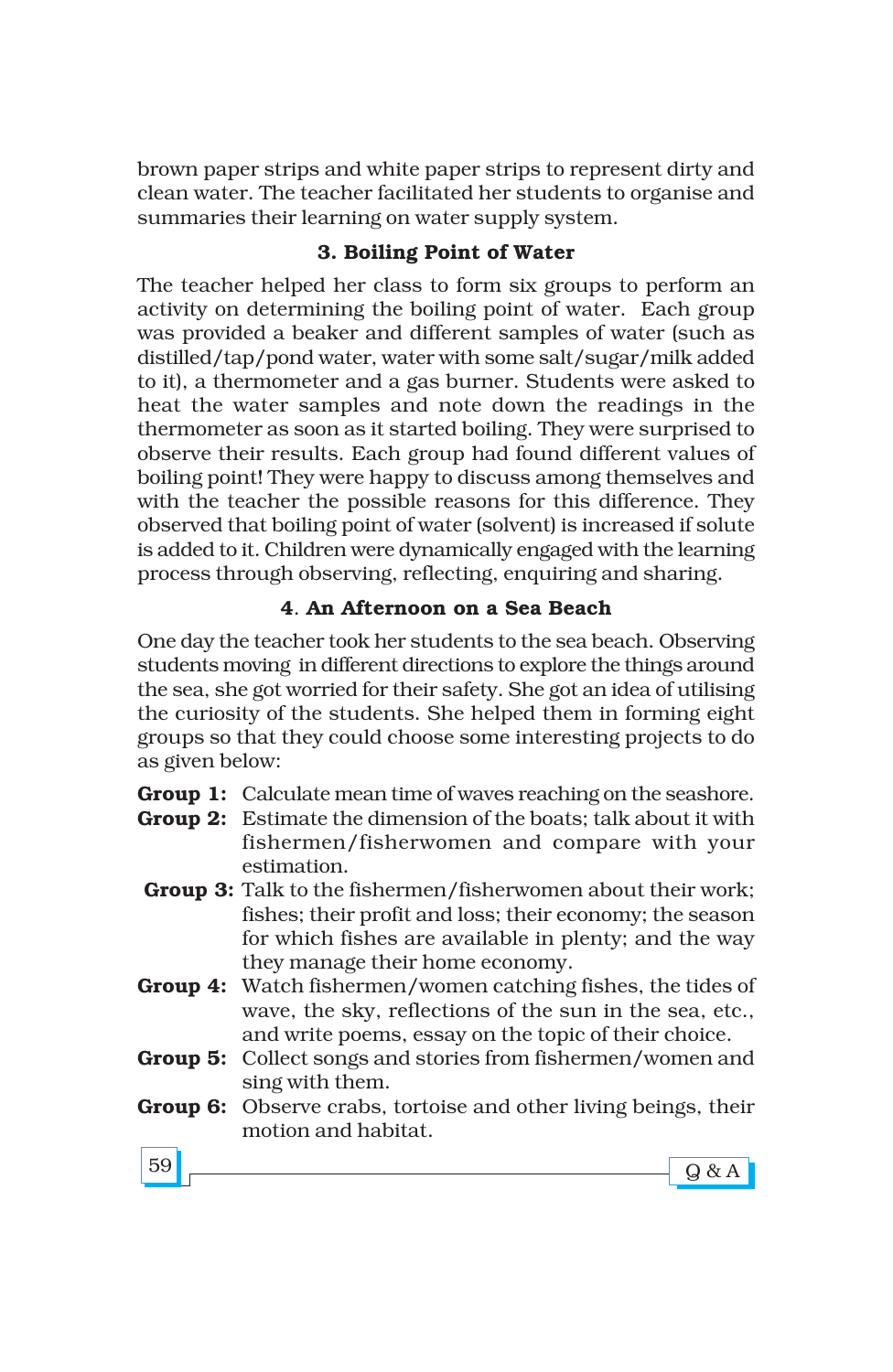- **Group 7:** Make sketches of the natural beauty of the sea and its surroundings.
- **Group 8:** Calculate speed of the wave by estimating distance from the place of observation.

After coming back to school, each group presented their report in the class. They learnt to share their experiences and in this activity, everybody enjoyed their learning.

Teacher attempted to dissolve boundaries between different subjects, i.e., maths, science, literature, arts and aesthetics.

# **5. Can You Help Geeta**

Geeta's father is a vegetable hawker. One day she went to the market with her father. They had Rs 1000/- with them. They found that a variety of vegetables were available. Rates of different vegetable were:

Potato - Rs 20/kg; Onion - Rs 12/kg; Tomato - Rs 25/kg; Cauliflower - Rs 40/kg; Carrot - Rs 20/kg; Ladyís finger - Rs 24/ kg; Bitter gourd - Rs 32/kg; Cabbage - Rs 22 kg; Spinach - Rs 15/kg; Gourd - Rs 18/kg.

Can you help her in deciding:

- 1. What factors should she keep in mind to get maximum profit?
- 2. Which vegetables should she purchase to get maximum profit margin?
- 3. In which vegetables profit margin is likely to be low? How?
- 4. In which vegetable profit margin is likely to be highest? How?
- 5. Which vegetable will occupy largest volume in 2kg?
- 6. Should she purchase different quantities of different vegetables for easy loading and unloading?
- 7. How much weight would she be able to carry on her head?

This situation may initiate group discussion in the class. These open-ended questions may be a challenge for learners at the secondary stage.

# **6. Electricity and Magnetism**

A week before the scheduled date of the chapter, the teacher facilitated her students in identifying six subtopics in Electricity and Magnetism. She helped the class in forming six groups. Each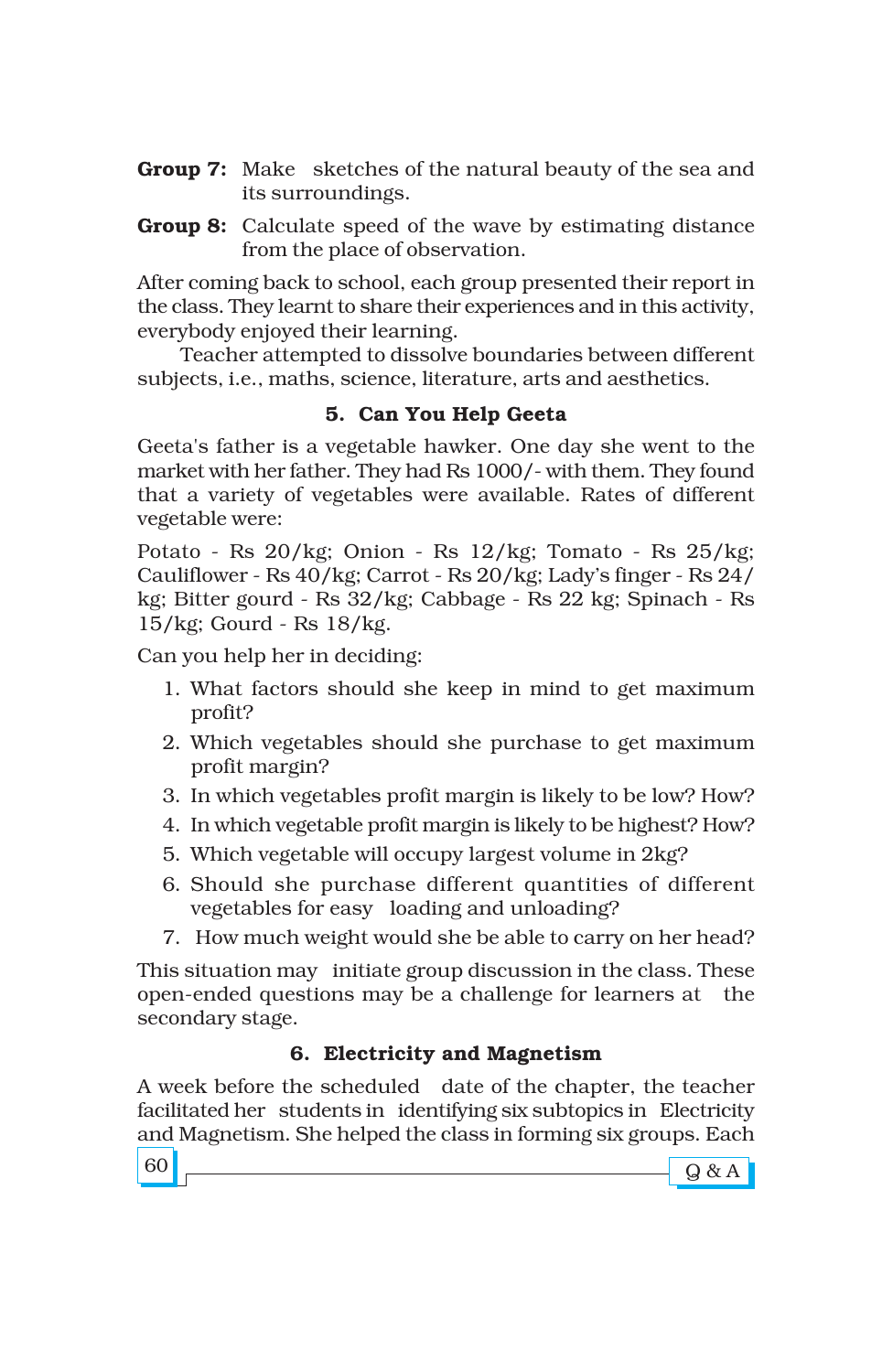group selected subtopics of their choice to work on as a project. They had freedom to plan for any activity or experiment; make models or charts; collect information from encyclopedia; internet or from the magazines; conduct interviews; solve numerical problems; write and do one-act play or write a poem. The teacher negotiated this project with her students in an arrangement period assigned to her. A week later, the lesson was introduced to the students by asking leading questions based on various sources of electric current they were aware of. An activity of glowing a torch bulb by an electric cell was performed by students with the help of the teacher. They identified transformation of chemical energy into electric energy.

Each group then gave presentation on their projects with their teacher acting as a facilitator. Teacher ensured that all members of the group participate in the presentation.

#### **Group 1** Subtopic—Source of electric current and its historical **background**

Students made charts describing construction and working of voltaic cells, dry cells, button cells, rechargeable cells. Some of the students collected a few of the above cells, which they demonstrated in the class. They gathered information about specific uses of these cells. The group also collected interesting anecdotes about scientists (Thomas Alva Edison, H. C. Oersted and W. Nicolson) and their work related with the topic and prepared a historical background of chemical and magnetic effects of electric current.

#### **Group 2** Subtopic—Ohm's law

Students performed experiment for studying Ohm's law with the help of the teacher.

They drew circuit diagram on the blackboard to show the symbols of electric components. Students observed and recorded the ammeter and voltmeter readings. The relationship between the potential difference across a conductor and the electric current passing through it was discussed by plotting a graph.

#### **Group 3** Subtopic—Judicious use of electricity

The group prepared a scrapbook, which had clippings from newspapers and magazines highlighting judicious use of

| e v<br>I<br>$\sim$ |
|--------------------|
|--------------------|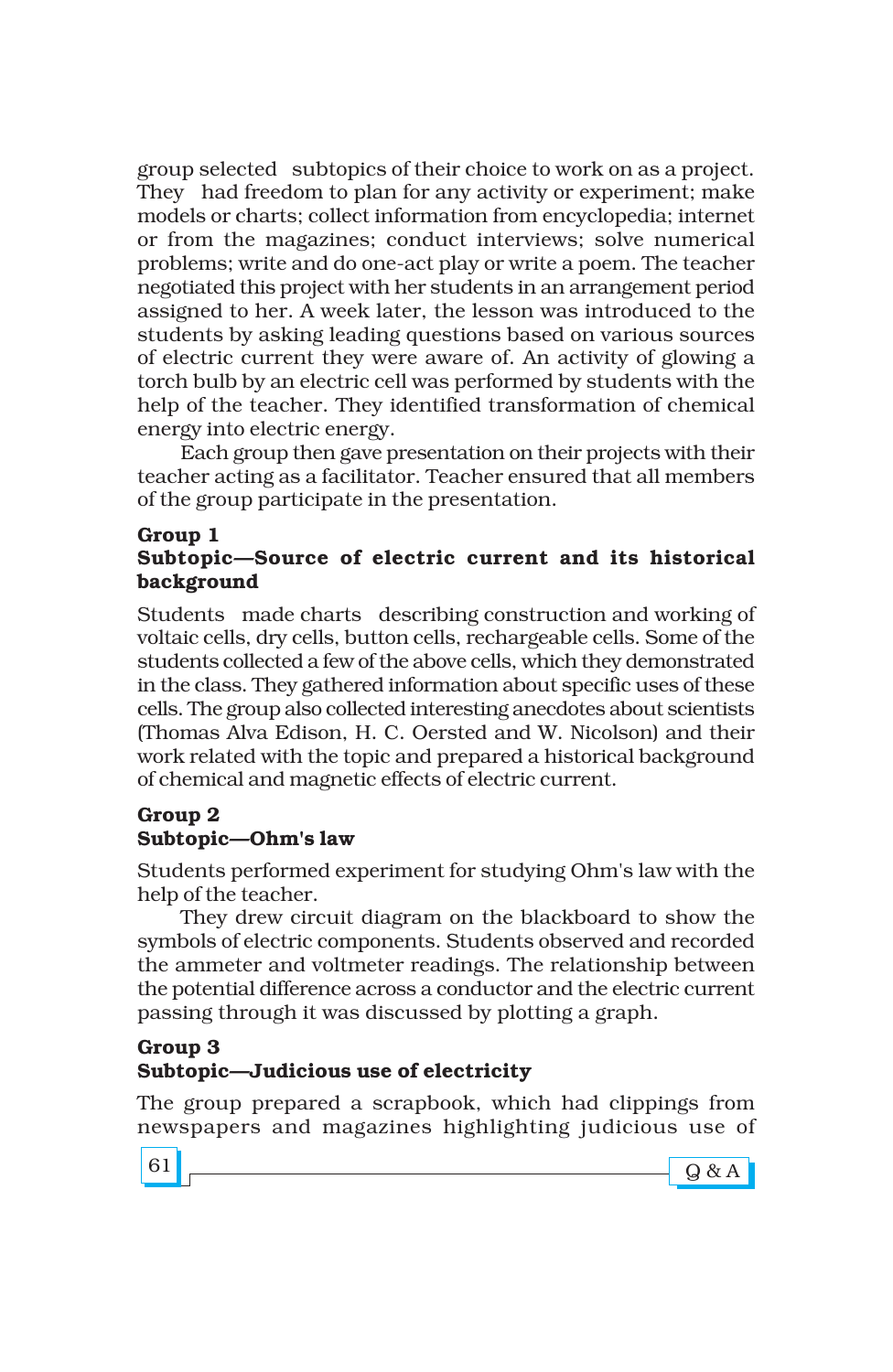electricity. They also pasted print advertisement of energy efficient electric gadgets. The members of the group carried out interviews/ discussion with the elders in their families/ neighbourhood about the life styles of their childhood without electricity and how their life changed after supply of electric current started in their localities.

The group, with the help of the teacher conducted a "speed" test" on calculation of monthly electricity bill using simple formula-

Power consumption  $= \frac{Power \text{ in } w \text{ at } x \text{ Time in hour}}{E(\text{ W h})}$ 1000

 $1000 \text{ kW} \text{h} = 1 \text{ unit}$ 

Electricity Bill = Power consumption Rate per unit

The group also enacted a 'play' during the school assembly on how to reduce wastage of electricity.

One member of the group composed a poem in Hindi on ë*Bijli Bachao*í.

# **Group 4 Subtopic-Magnetism and electromagnet**

The group prepared a working model of an electromagnet using a long iron screw and enamelled copper wire and identified the relationship between electricity and magnetism.

A brief reference on magneto-therapy was given by one of the members.

# **Group 5** Subtopic-Earth as a magnet

The group located north-south direction of their classroom with a magnetic compass needle. During recess, they went to other classes in the same corridor and then to the classes at corridor in perpendicular direction to establish north-south direction there. They prepared a map of different classrooms indicating north-south

# **STDUENTS ENJOYED PARTICIPATORY LEARNING**

The teacher observed that each of the students of her class had worked on their assignment. When the teacher turned to leave the class after students' group presentation was over, she heard an otherwise quiet and introvert girl saying, "Mam, today I really enjoyed learning."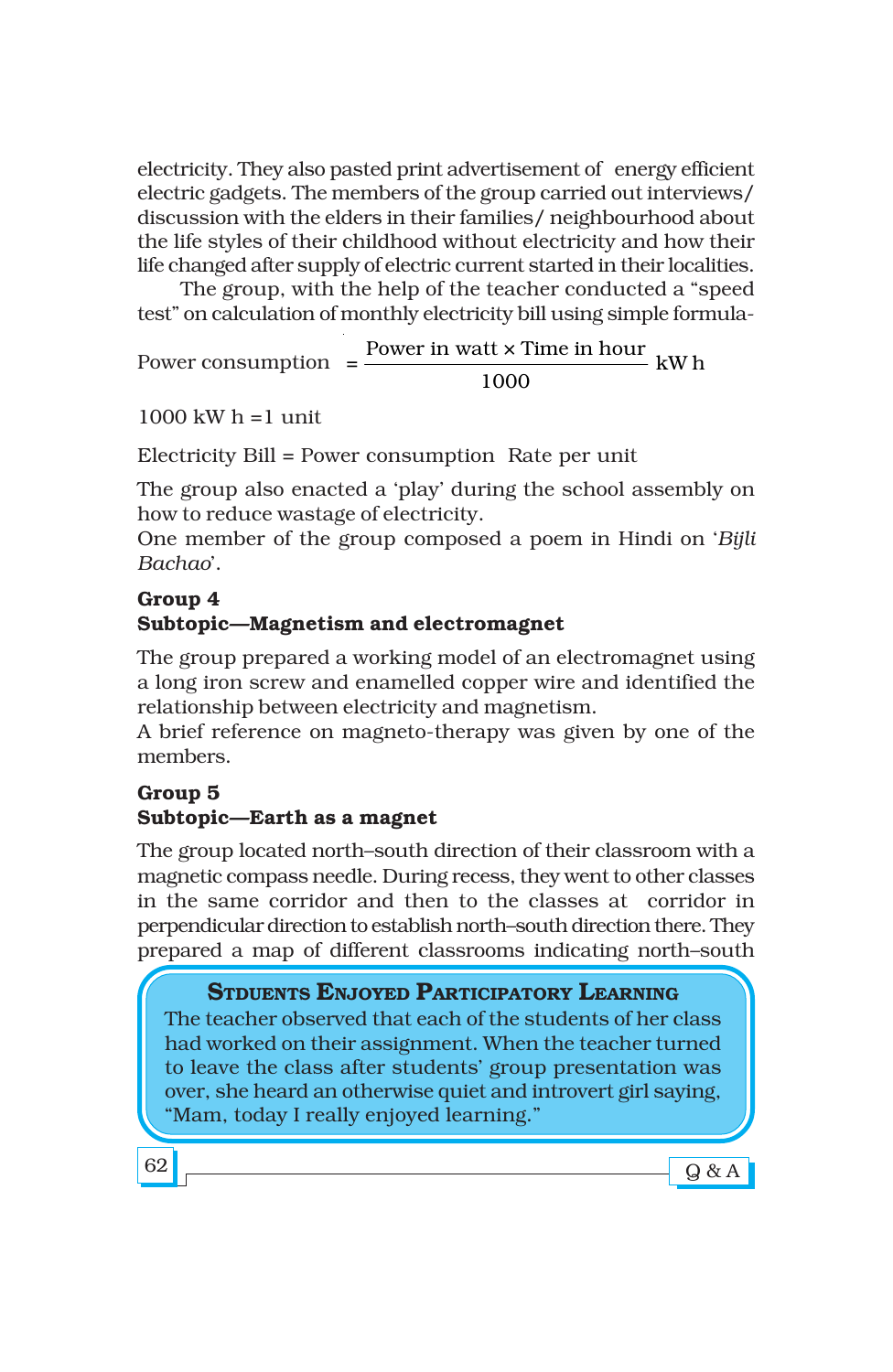direction there. Using a magnet, iron filings and a drawing board, they mapped magnetic field lines under the guidance of their teacher. They drew a diagram of magnetic field line patterns on a chart paper. Two members of the group had collected information from library and the internet about the magnetic properties of the earth.

#### **Group 6 Subtopic—Electromagnetic induction**

The group performed an activity to demonstrate how electric current is observed when a magnet is quickly moved through a coil connected to a galvanometer or the coil is quickly moved around the magnet held stationary in hand. They repeated the activity by moving the magnet slowly within the coil. Observing very little deflection in the galvanometer, they discussed the reason for it. They prepared a chart to explain the experiment.

Teacher facilitated each group of students to exchange their assignment with other groups. All students had got an opportunity to develop a background on the topic to express their ideas about the concept.

The teacher as well as the class asked many questions in between the presentation.

# **7. Air Pollution**

The teacher familiarised herself with the knowledge of her students on the effect of air pollution with some introductory questions. She then guided them to perform an activity to observe particulate matter (chalk particles) in the classroom by patting the blackboard duster on the table. She allowed the students to ask questions on various aspects of air pollution. The teacher felt that students of her class were quite familiar with this topic. She discussed with them on the design of their assignment work. She helped the students in forming five groups to carry out work on the issues of pollution. She made it clear to her students that if they thought of something different related to the topic, they were welcome to discuss with her.

#### **Group 1 Sources of air pollution**

Identify various sources of air pollution that you think might be reason for it. Suggest ways to minimise it. Prepare and present a report on it.

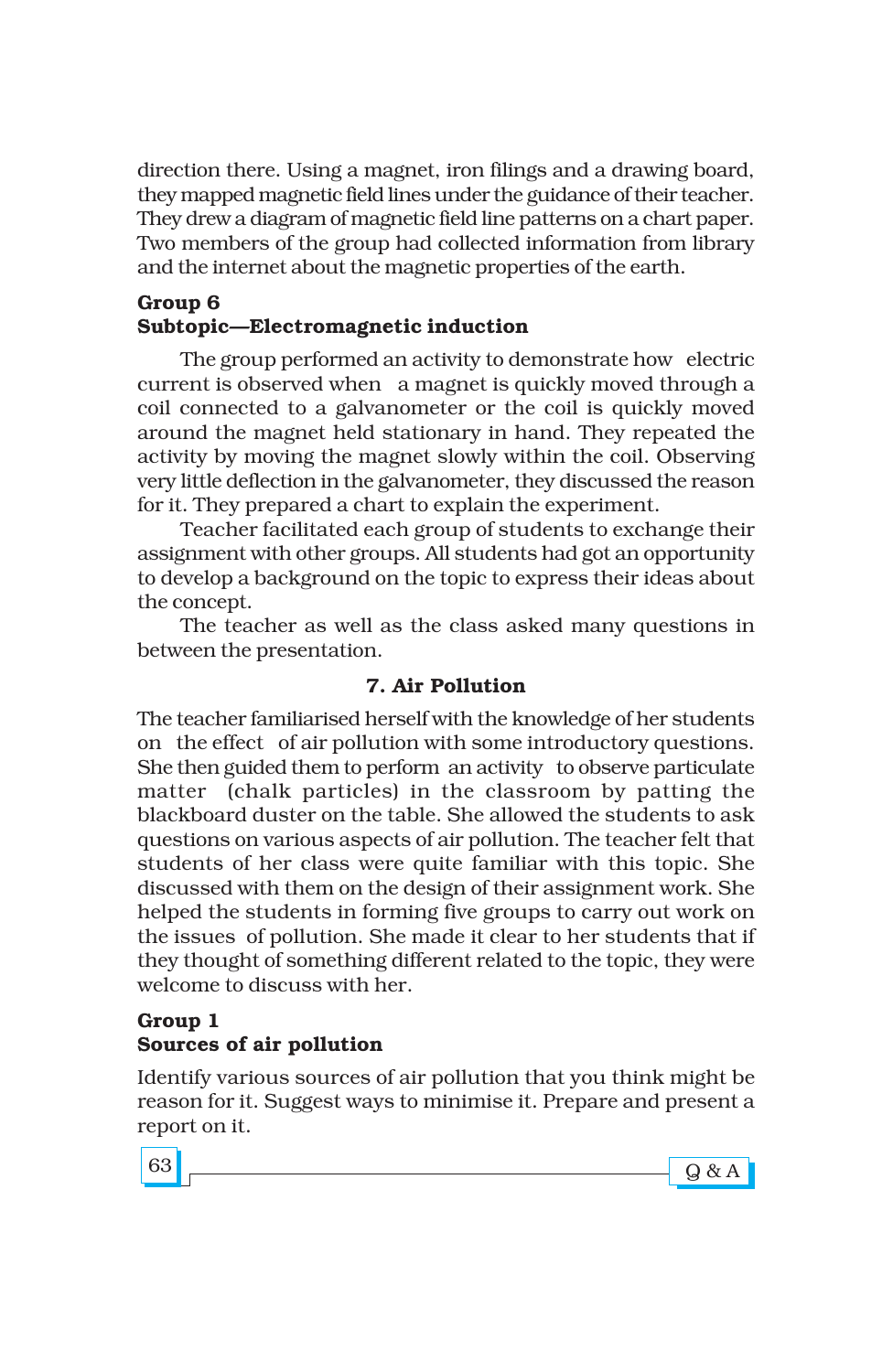# **Group 2 Acid rain**

Visit the library/internet to collect the information about acid rain. What causes it? Study its effect on aquatic life, soil and historical monuments. Talk to the monument authorities about the steps taken to minimise the effect of acid rain. Suggest ways to minimise its negative effect. Prepare and present a report.

# **Group 3 Smog**

How does smog pollute the air? What causes it? What is its effect on various modes of transportation? Why does its formation increase during winter season? What are the ways to minimise it? Prepare a report of your own observations and experiences about smog. You may use newspaper clippings, photographs, etc., for illustrations.

# **Group 4 Harmful effects of air pollution**

What are the harmful effects of air pollution on health? How does it affect respiratory and circulatory system of our body? Do pollutants affect the respiratory system of the animals as well? Identify various diseases occurring due to air pollution. Conduct an interview with a doctor regarding this issue. Prepare in advance

# **THE REPERCUSSION: INCREASING INTERACTION**

Students started interacting among themselves and with other subject teachers. Students from other sections came to the teacher requesting to teach them using the same approach. Even interaction among teachers also increased.

the questions that you would like to be answered by the doctor. Collect information through various sources such as television, library, internet, newspaper, etc., What steps should be taken to minimise the ill effects of air pollution on health?

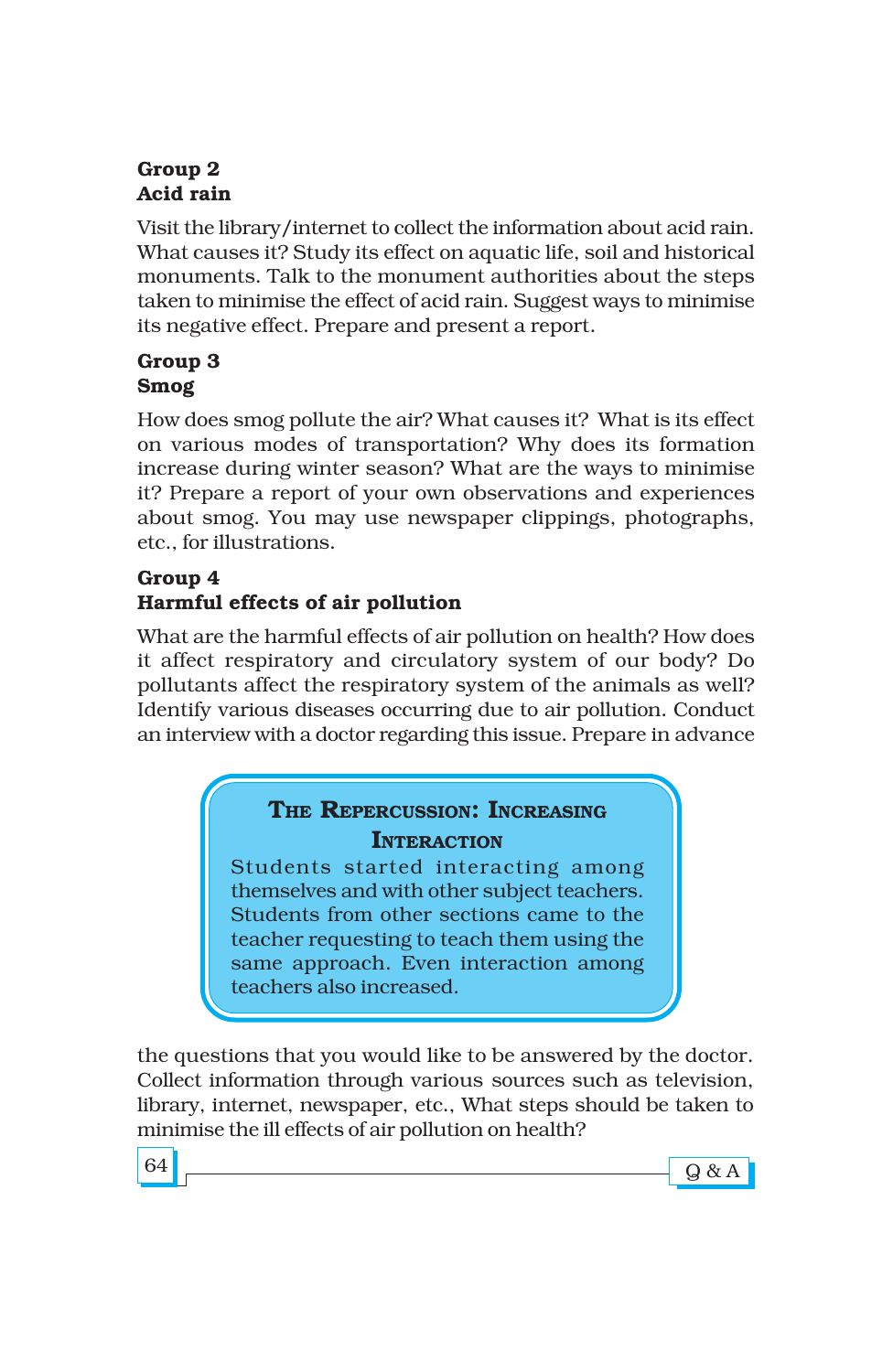# **Group 5 Collecting and presenting data**

Collect data on various air pollutants in your city. Prepare a pie graph/bar graph depicting their presence in percentage.

Each group prepared a record collaboratively. The group leader presented the report to the class with the help of his team members. The teacher reviewed the concepts whenever required. She did not appoint the group leader, the group selected the leader themselves. Later, one of the students read out a brief report about their findings in the morning assembly of the school.

### **HIGHER SECONDARY STAGE**

#### **1. Derivatives**

The lesson was introduced with some observations from everyday life situations. Teacher cited an example that people maintaining a reservoir need to know when will the reservoir overflow knowing the depth of water at several instances of time. Students realised that in order to know the time of overflow of a reservoir they needed to know how one parameter (say height) varies with another parameter (time). The teacher helped them to evolve the concept of rate of change of height with respect to time. She discussed the importance of derivatives of functions and the concepts of functions and limit with the students.

Definition of derivatives of a real valued function *f* at a point in its domain was developed through interaction with students. First principle of derivatives was also developed through discussion with students. Derivatives of different functions were explored. Algebra of derivatives of functions was discussed. Teacher facilitated the class in forming small groups and solving the problems based on derivatives.

#### **Group 1**

Discuss motion of a body under free fall. Draw a figure showing variation of distance with time for an uniformly accelerated motion. Calculate velocity and the acceleration of the object at different instants of time graphically. You may refer (pp. 43–45) Physics Textbook for Class XI (NCERT 2006).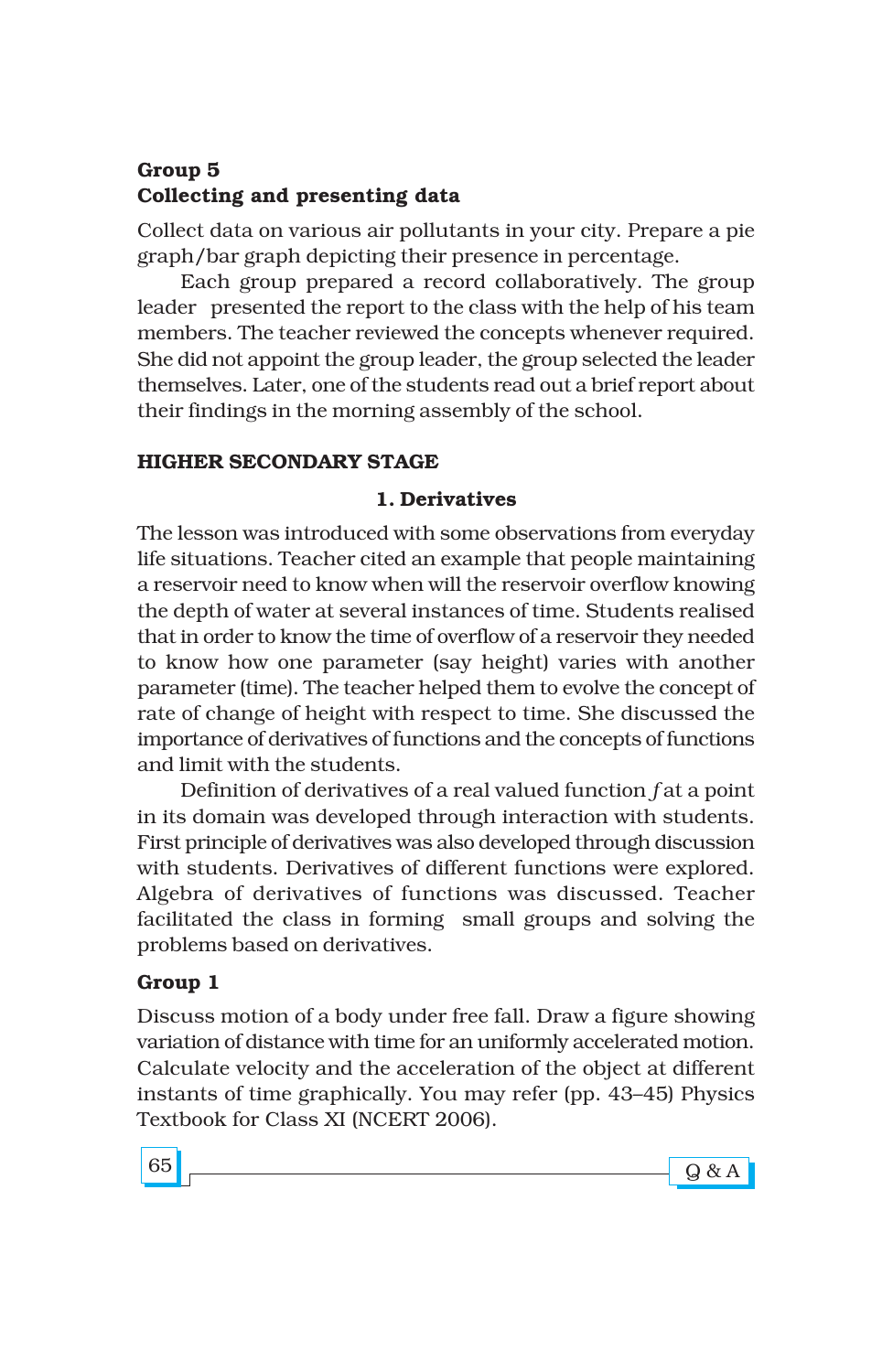# **Group 2**

Collect data regarding population of your state for the last 20 years from the Internet. Plot a graph between time (in years) and population.

Calculate rate of increase/decrease in population.

# **Group 3**

Visit the website http://earthtrends.wri.org.

- (a) Calculate the rate at which landmass is under threat of submerging under seawater from 1961–2000. Record your observations at least five times at equal time intervals.
- (b) Predict the rate of submergence of the landmass for next 20 years.

Present your results using graphs.

At the end students solved the problems individually and shared the methods used by them in solving the problems with each other.

# **2. Radioactivity**

The teacher talked to the students about the various resources of information about the accidental discovery of radioactivity by A.H. Becquerel and the works of M.S. Curie. The lesson was started with a brief description of their work. Students discussed *ëLaw of Radioactive Decayí* with their teacher. The teacher, then facilitated the class to form four groups. Students took up the activity of their interest. Each group chalked out their plan of action with the help of the teacher.

### **Group 1**

Students conducted an analogous experiment by counting the number of water drops falling per minute from a burette fixed on a stand. Students plotted a graph showing its exponential nature and calculated decay constant and half-life time.

# **Group 2**

The group identified Actinoid elements of the *f* block from the periodic table. They discussed the reason of these nuclei being unstable, the process of alpha, beta and gamma decay and their properties with the help of a chart, the group had made. Various uses of the three rays were also discussed.

# **Group 3**

The group collected information from the internet about the medical uses of different radioactive rays such as in the treatment

66 Q & A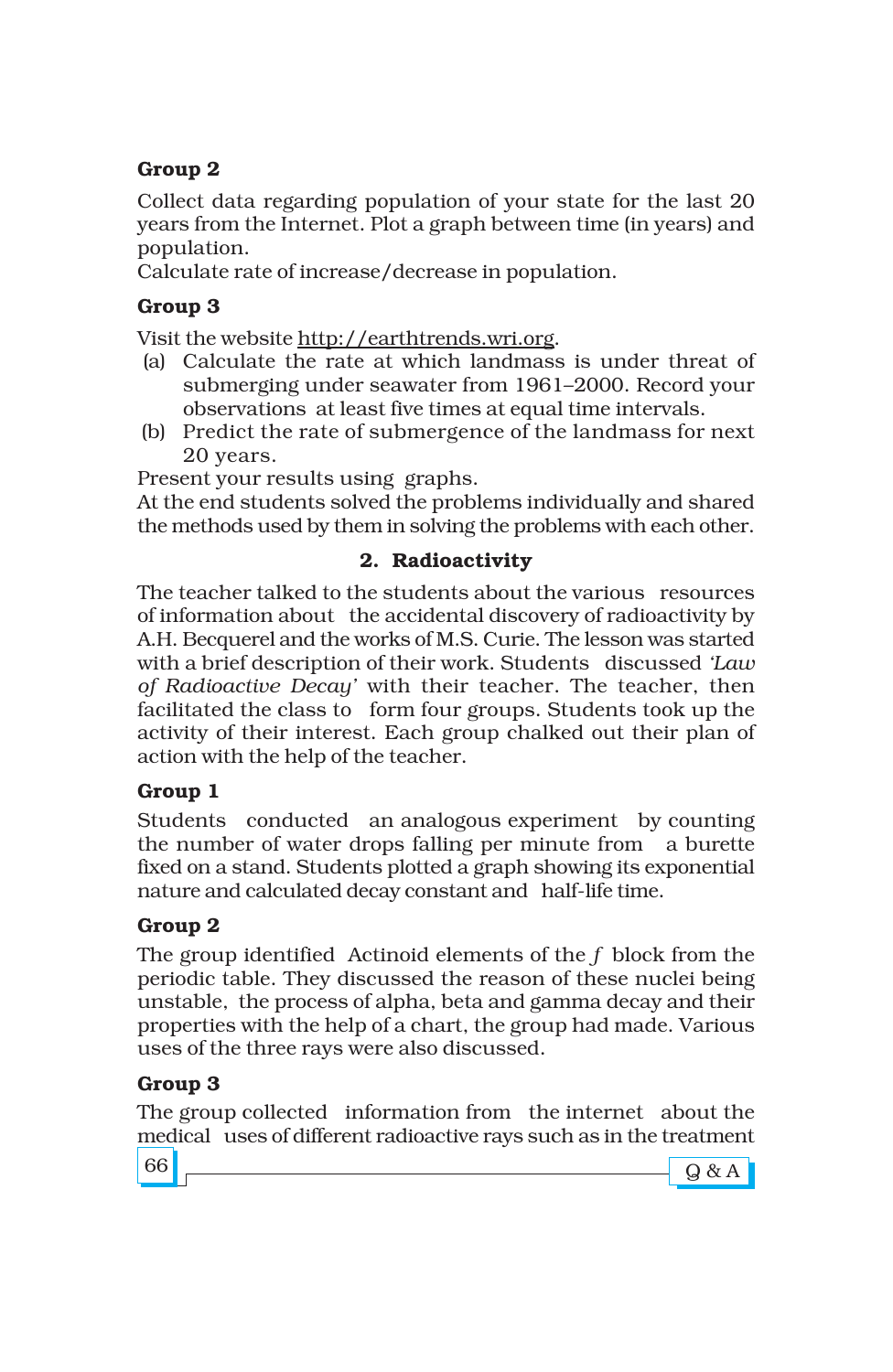of cancer, sterilisation of surgical instruments, preservation of foods, etc. Two members of the group conducted an interview with a doctor about the uses of radioactive isotopes in the diagnosis and treatment of various diseases.

#### **Group 4**

The group gave a presentation on the application of radioactivity in determining age of the rocks, age of historical paintings and age of fossils.

# **OUT OR IN THE MIND?**

When the lesson was completed and discussion was over, a student said, "the concepts of Radioactivity are very clear to me, now. They will not go out of my mind like other chapters went."

# **Group 5**

The teacher ensured seeking participation of all students in setting goals and taking decisions. All students had opportunities for collaboration. Later, the teacher employed a buzz session of fifteen minutes to review the concepts. Students were allowed to talk among themselves about what they had learned. They were then ready to answer the questions asked by the teacher.

# **3. Habitats of Different Forms of Life**

Teacher initiated the discussion on the habitats of different forms of life. They began raising questions about how different forms of life could survive in extreme conditions. Teacher suggested them to form six groups and find information from the various sources about the habitat of different forms of life at different places. The previous day she had asked them to read books from the library, visit relevant websites, enquire from their parents and elders on this issue. Students volunteered themselves to work in the area of their choice:

- **Group I** Conditions prevailing in scorching heat in the deserts of Rajasthan.
- **Group II** Physico-chemical and biotic conditions in rain- soaked Meghalaya forest.

| e v<br>٠<br>× |
|---------------|
|---------------|

| 67<br>ັ |  |
|---------|--|
|         |  |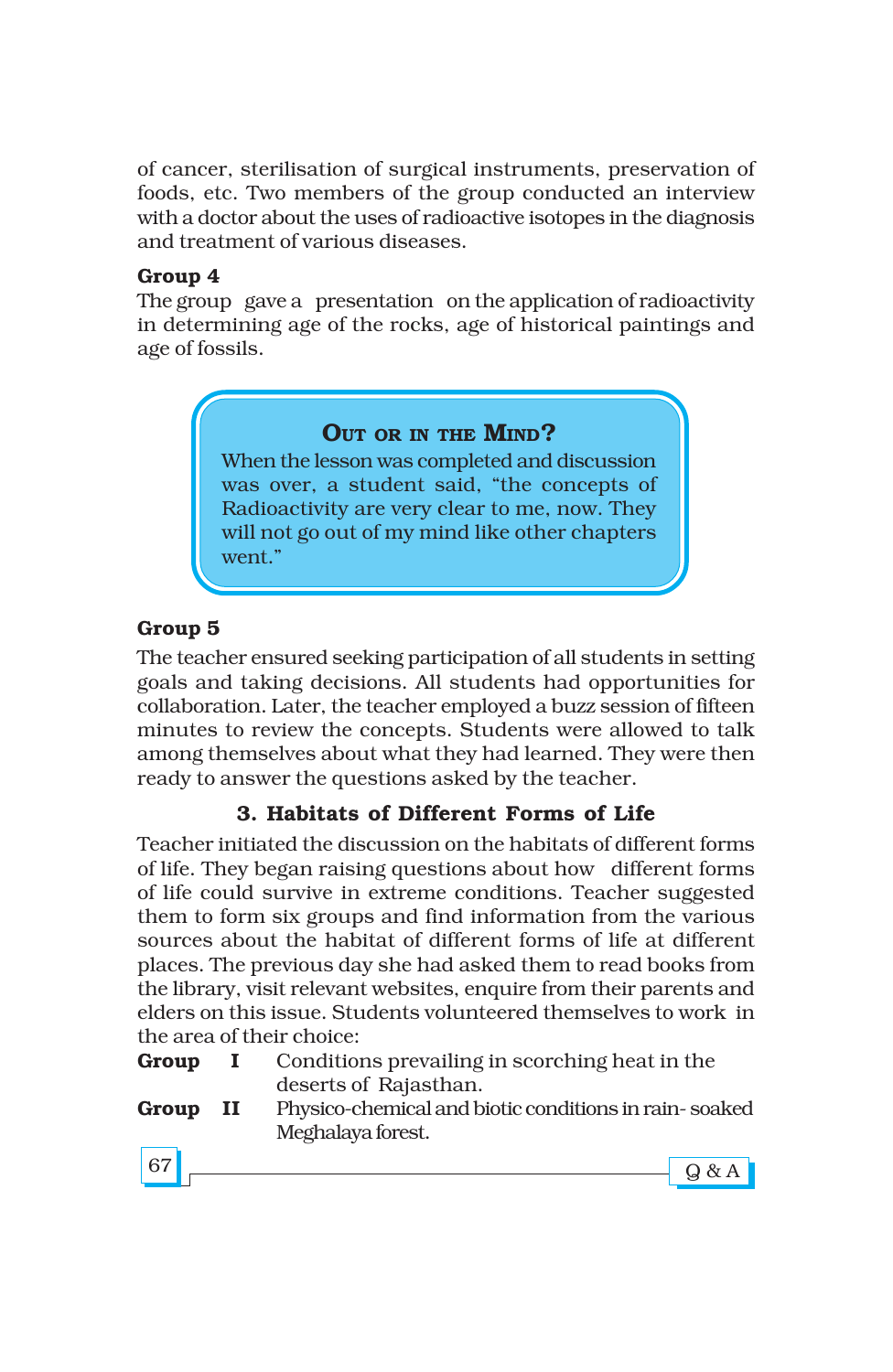| Group III | Abiotic and biotic components under deep ocean |
|-----------|------------------------------------------------|
|           | trenches.                                      |

- **Group IV** Resources and life at permafrost polar regions.
- **Group V** Life existing in thermal springs.
- **Group VI** Microbial forms in stinking compost pit and our own intestine.

Later the groups shared their findings and requested their teacher to plan for an excursion trip to the nearby village. It provided them an opportunity of very lively interaction among themselves. After coming back all Groups gave a presentation in the class. When Group V presented their observations regarding the existence of life in thermal springs, many queries arose, "If *microorganisms can exist in hot water, is there any chance of getting infection from hot springs?*" "*What happens to organisms when food items are cooked?*" "If they are killed, how do they *survive in thermal springs*?î This led to a discussion and understanding about the concept of 'adaptation'.

**4. Acids, Bases and Salts (Same Concept, Different Stages)**

This topic is dealt with at all the three stages of learning i.e. upper primary, secondary and higher secondary stages of school education.

### **Upper primary stage**

*At this stage objective is to distinguish between acids, bases and salts on the basis of colour change of the indicator.*

There were two classroom situations to realise the first objective: *Situation (A)*. Teacher lectured everything whatever students were supposed to learn. She told about the change of colour of the indicator verbally. She conducted an activity taking dilute acid, base and few litmus paper herself. Class silently observed it.

*Situation (B)*. Teacher first asked some questions related to the taste of some edible items. She then conducted an activity taking lemon juice and litmus paper. Observing the change in colour of litmus paper, students suggested use of other substances such as vinegar, tomatoes, apples, orange, baking soda, soap solution and tap water for performing the

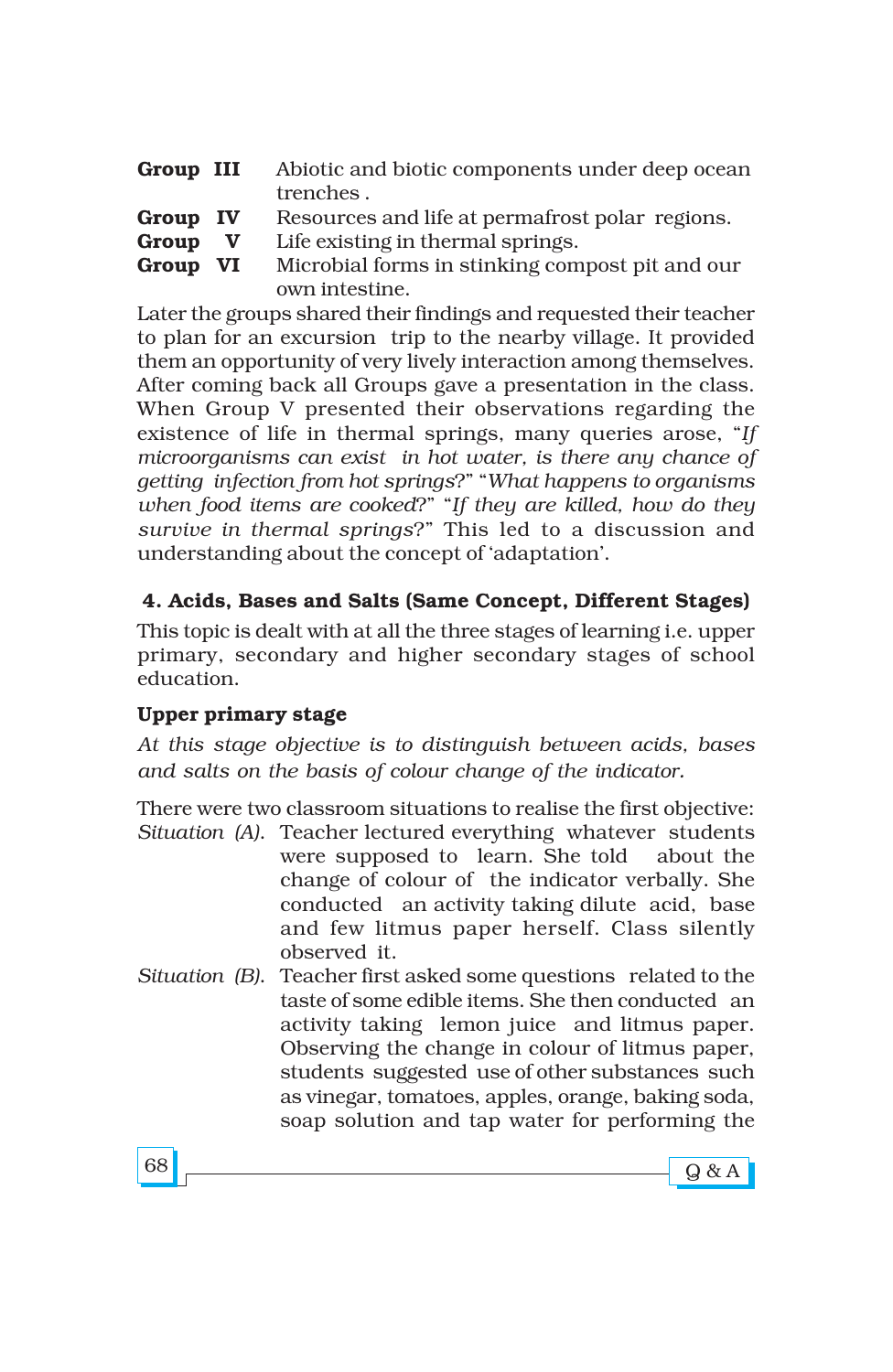activity. Teacher encouraged them to perform the activities in small groups and present their findings to the class. Working with different substances, soon they were able to distinguish between acids and bases. Teacher helped them in drawing conclusions from their observation.

In which of the situation do you think construction of knowledge was facilitated?

#### **Secondary Stage**

*At the secondary stage the objective is to relate acidic and basic nature of the substance with the molecular structure of the substance.*

The teacher elicited the response from the students about the role of various acidic and basic substances in human bodies, agricultural fields, different industries and some other living beings. Gradually she introduced the concept of pH. Learners performed activities to find out pH of solutions of various substances of their interest. The teacher then provided different substances to check their pH. In order to discuss the concepts of strong and weak acids, dilute and concentrated acids, first the pH of solutions of different acids of the same concentration were taken and then after diluting those samples of acids to some other concentration, their pH was checked.

#### **Higher Secondary Stage**

*At the higher secondary stage objective is to solve problems related to acids, bases and salts. They are aware of the concept of molarity of solution.*

Teacher guided her students in solving numerical problems. They were asked to calculate the pH of different concentrations of a given solution. The class was given to calculate pH of 9M solution of hydrochloric acid. Calculating according to definition of pH, they got the result as -9. They had got an anomalous result. Students discussed various possible causes of anomalies with their teacher and modified the formula for calculating pH.

 $69$  Q & A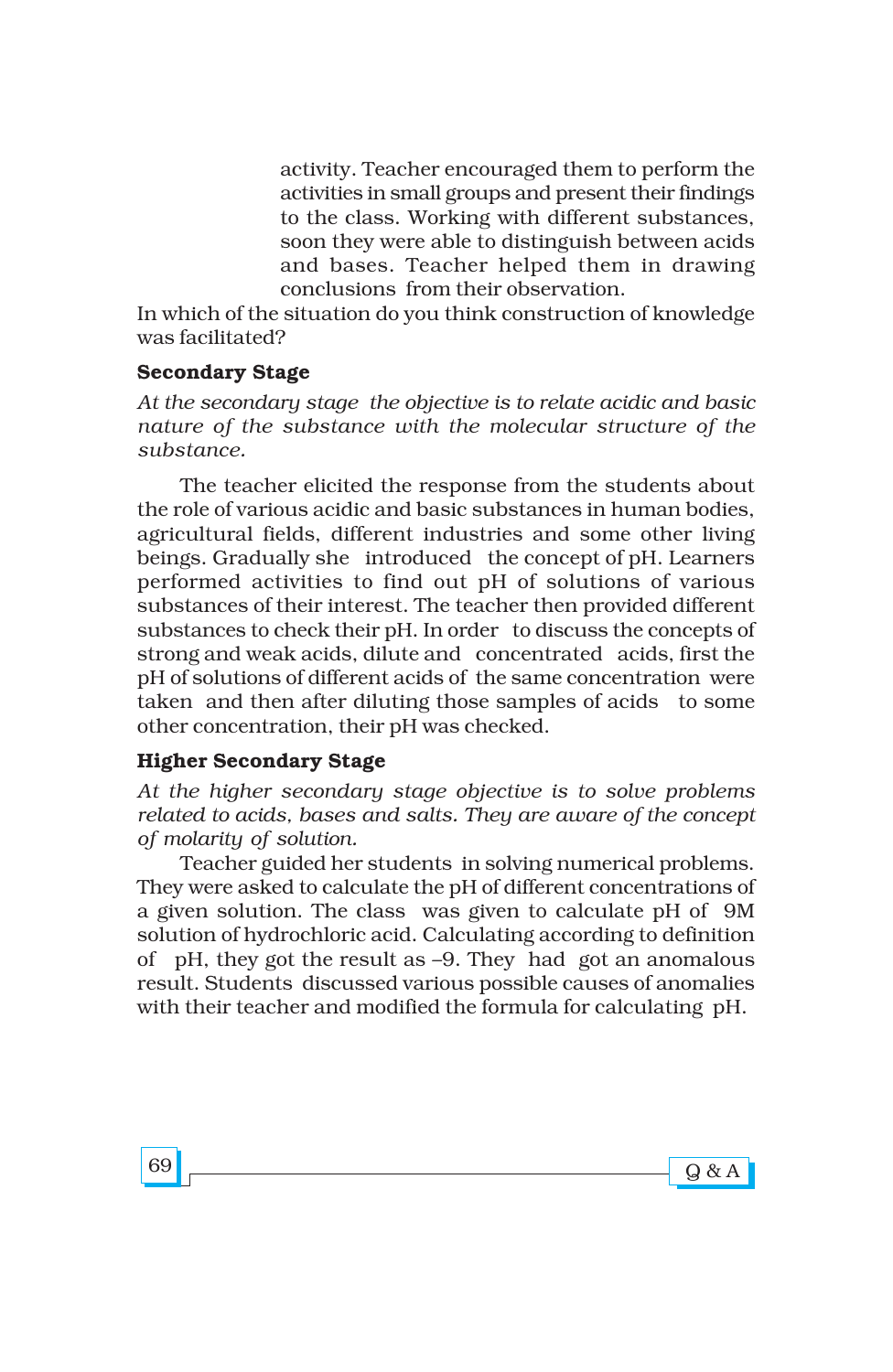#### **REFERENCES**

 $70$  Q & A NCERT. 2005. *National Curriculum Framework-2005*. National Council of Educational Research And Training, New Delhi. . 2006. *Position Paper: National Focus Group on Teaching of Science*. National Council of Educational Research and Training , New Delhi. . 2006. *Position Paper: National Focus Group on Teaching of Mathematics*. National Council of Educational Research and Training, New Delhi. . 2006. *Position Paper: National Focus Group on Examination Reforms*. National Council of Educational Research and Training , New Delhi. . 2006. *Position Paper: National Focus Group on Gender Issues in Education*. National Council of Educational Research and Training, New Delhi. . 2006. *Position Paper: National Focus Group on Curriculum, Syllabus and Text Books*. National Council of Educational Research and Training, New Delhi. . 2006. *Science Textbook for Class VI*. National Council of Educational Research and Training, New Delhi. . 2006. *Science Textbook for Class IX*. National Council of Educational Research and Training, New Delhi. . 2006. *Science Textbook for Class X*. National Council of Educational Research and Training, New Delhi. . 2006. *Physics Part I Textbook for Class XI*. National Council of Educational Research and Training, New Delhi. . 2006. *Biology Textbook for Class XII*. National Council of Educational Research and Training, New Delhi. . 2006. *Mathematics Textbook for Class VI*. National Council of Educational Research and Training, New Delhi. . 2006. *Mathematics Textbook for Class XI*. National Council of Educational Research and Training, New Delhi. . 2007. *Science Textbook for Class VII*. National Council of Educational Research and Training, New Delhi. . 2007. *Science Textbook for Class VIII*. National Council of Educational Research and Training, New Delhi. . 2007. *Chemistry Part II Textbook for Class XII*. National Council of Educational Research and Training, New Delhi. . 2007. *Physics Part II Textbook for Class XII*. National Council of Educational Research and Training, New Delhi. . 2007. *Mathematics Textbook for Class IX*. National Council of Educational Research and Training, New Delhi. . 2007. *Mathematics Part I Textbook for Class XII*. National Council of Educational Research and Training, New Delhi.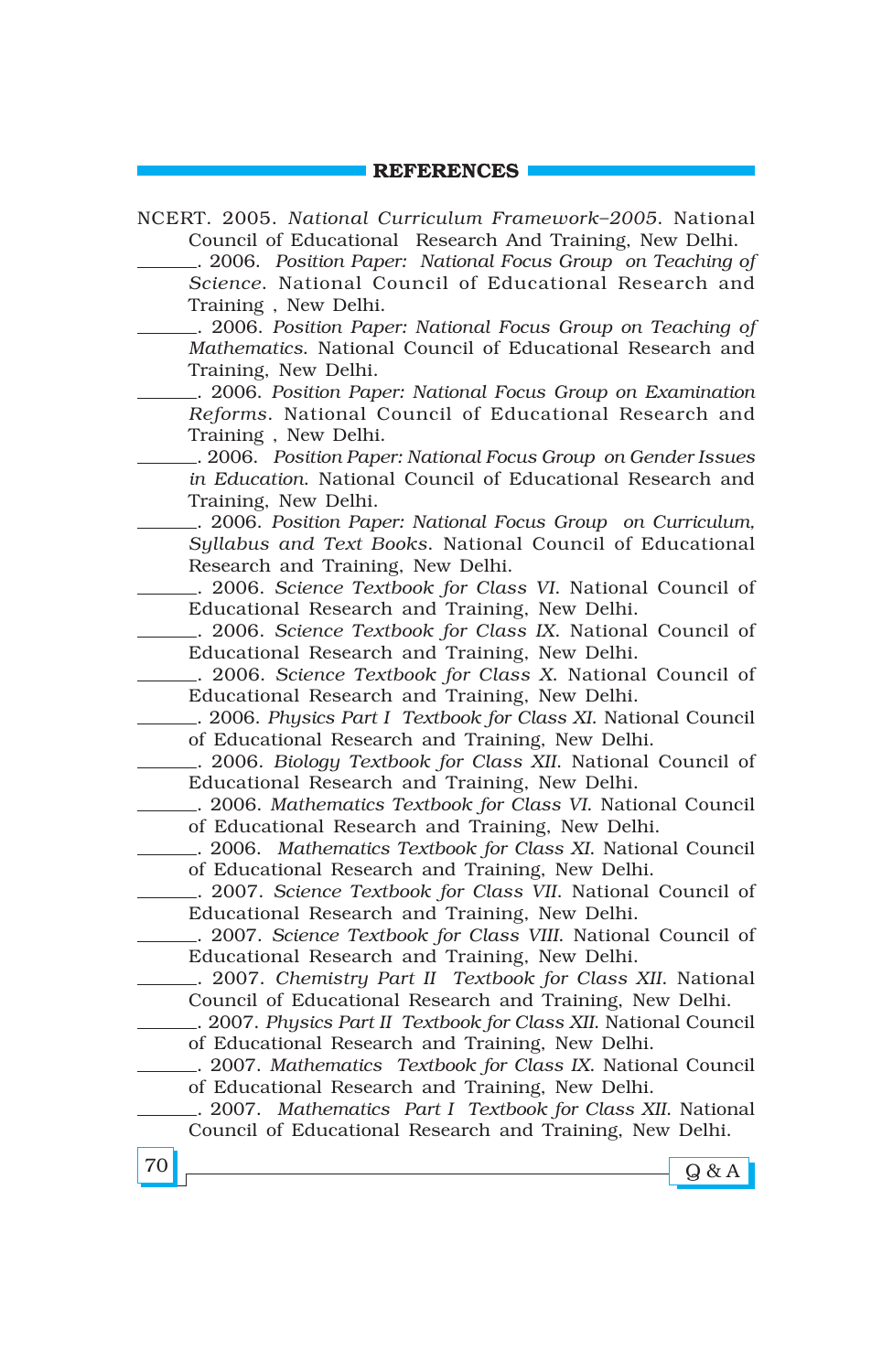# **Notes**